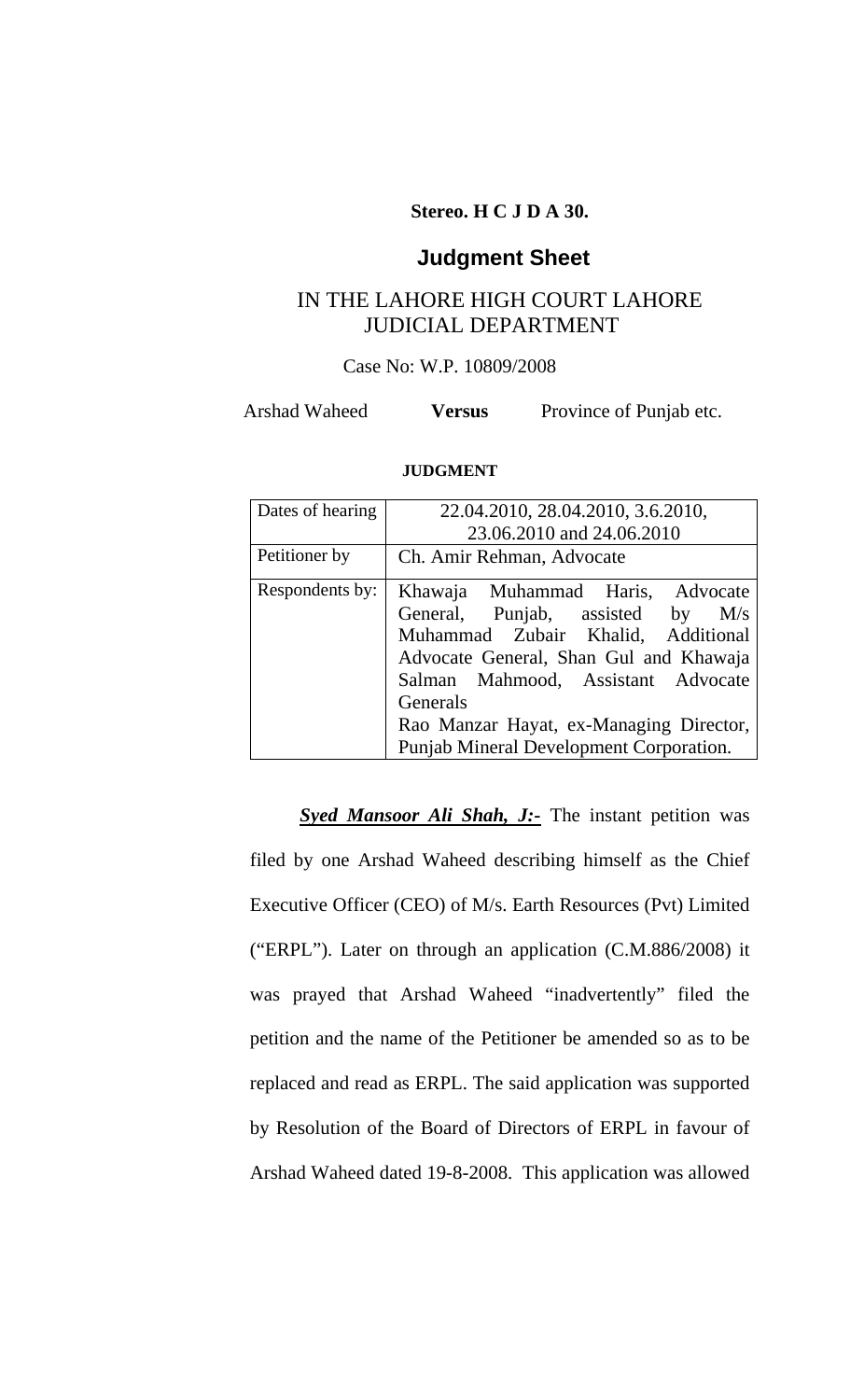by this court vide order dated 23-2-2010. Therefore, the petitioner before this court is ERPL.

2. Brief facts are that ERPL (also interchangeably referred to as the "Company" hereinafter) was incorporated as a private limited company vide Certificate of Incorporation dated 24.4.2007. Form 29 under the Companies Ordinance, 1984 shows the constitution of the first Board of the Directors of the Company placed on the record by the petitioner is dated 30.6.2007, showing Mr. Arshad Waheed to be the director and Chief Executive Officer of the company. Memorandum of Association shows the subscribed paid up capital of the Company to be  $Rs.2,500,000/$ -  $(Rs.2.5 \text{ million})$  divided into Class A shares of Re. 1 (one) each as on 20-4-2007. (There is no other corporate record placed on the file showing increase of paid up capital after incorporation or conversion of share denomination from Rs. 1 to Rs. 10, as discussed later).

3. It is contended by the Petitioner that in October, 2006 (before incorporation of the Company), Arshad Waheed approached Punjab Mineral Development Corporation ("PUNJMIN" or "Corporation") as well as the Secretary, Mines and Minerals Department, Civil Secretariat, Lahore. Para 3 of the petition states:-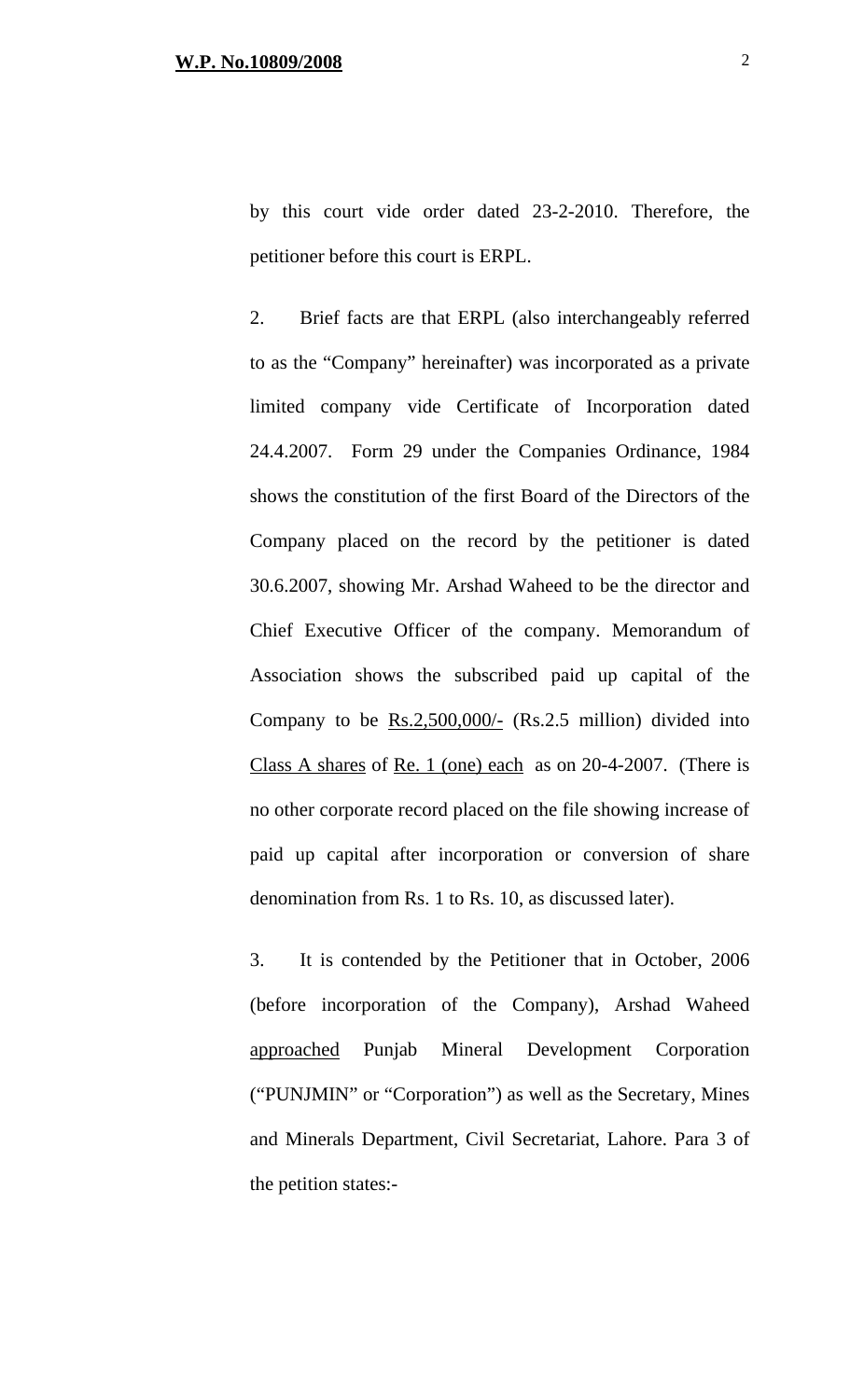"…During discussions, it revealed to him that the respondent Corporation was facing serious problems in exploiting the Iron Ore reserves in their leased areas at Rajoa and Chiniot, as their technical expertise and resources were extremely deficient. Despite spending millions of rupees the project could not bear fruit, as the Respondent Corporation could not reach deep down to the Iron Ore deposits with its existing technical and financial resources. The Petitioner, being a son of a patriot mining engineer, showed interest in making engagement with the Corporation in order to make the project successful, with the dream to explore Iron Ore, establish mining operations and ultimately set up a steel mill, resulting in great economic activity, extended tax base and numerous employment opportunities for the homeland. The then MD of the Corporation and the Secretary of the Mines & Mineral Department responded to the proposal very positively; and negotiations started between the parties."

4. According to the petitioner, the first formal offer by ERPL was made to the Minister for Mines and Minerals, Punjab on 23-3-2007 for a proposed Joint Venture between ERPL and PUNJMIN for the establishment of Hematite and Magnetite Mining Operation at Chiniot and Rajoa (now district Chiniot, Punjab). It is contended that Joint Venture Proposal was presented to PUNJMIN on 20-6-2007 by the Company. The scope of the Joint Venture as explained in the said proposal was as under: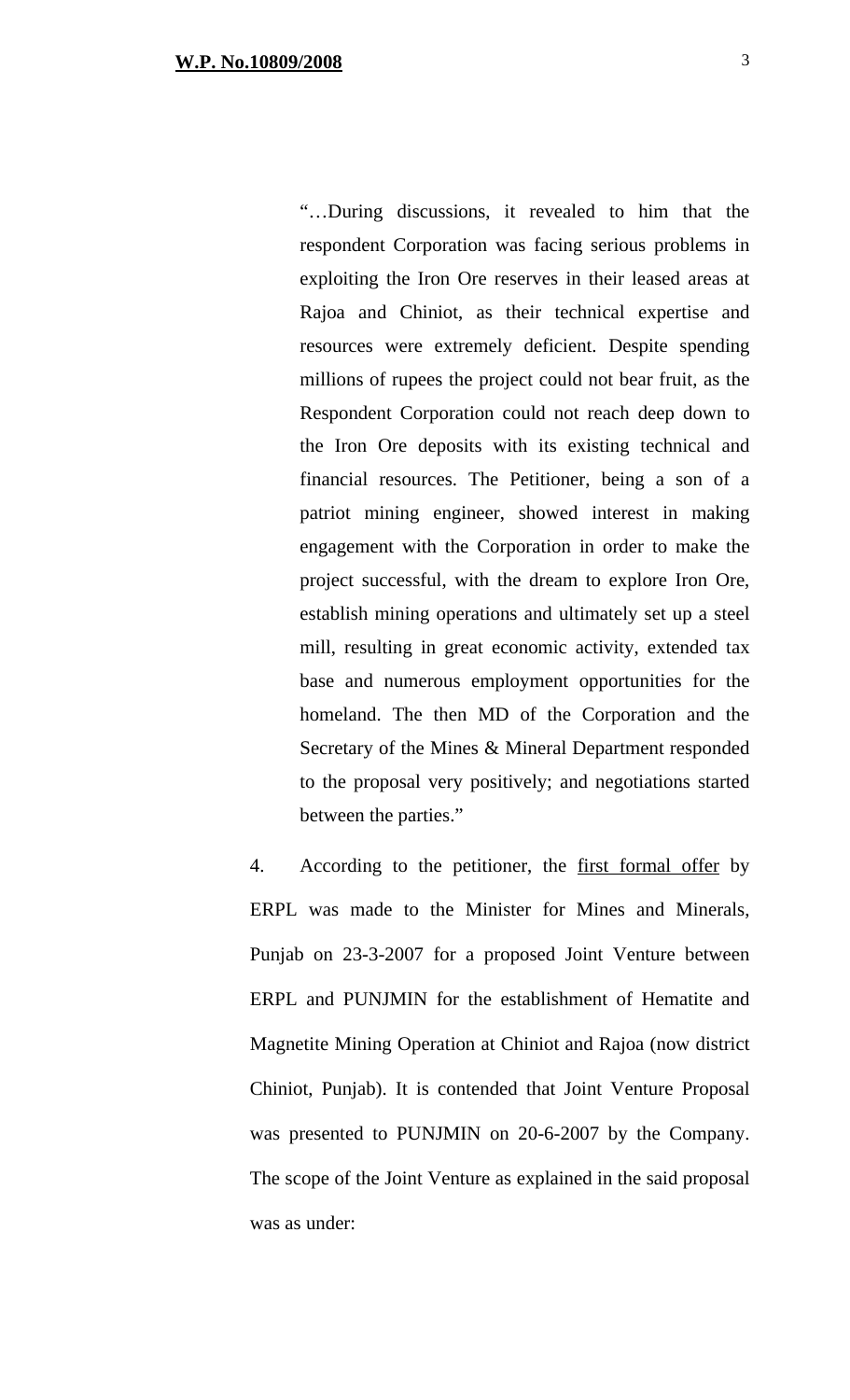ERPL's vision is to set up a world-class mining operation which is not only profitable but is of great service to the nation of Pakistan. With our access to capital, expertise, a proven methodology, and demonstrated successes of our alliance partners and technical subcontractors in critical mining application support engagements, we are confident that the proposed joint venture will be very successful.

The proposed Joint Venture between ERPL and PUNJMIN shall accomplish the following in three phases:

- 1) Complete the exploration activities and prepare the technoeconomic feasibility report;
- 2) Establish and commission a world class mining operation;
- 3) Establish a steel mill.

5. On 31.07.2007 a Technical Committee headed by Chief Inspectorate Mines, Government of the Punjab submitted its Report recommending the Joint Venture Agreement with ERPL. Thereafter the Board of PUNJMIN in its  $69<sup>th</sup>$  Board Meeting held on 19-9-2007 directed PUNJMIN to negotiate with ERPL and put up the case to Secretary Mines & Minerals Department with agreed Memorandum of Understanding ("MOU") for further approval of the Government of the Punjab. A Summary was put up before the Chief Minister, Punjab on 16-11-2007 by the then Secretary, Mines and Minerals (Mr. Imtiaz Ahmed Cheema), which was routed through Minister for Mines and Minerals, Chairman P & D, and Chief Secretary, Punjab. All these public functionaries approved the contents of the Summary and therefore supported the proposed Joint Venture.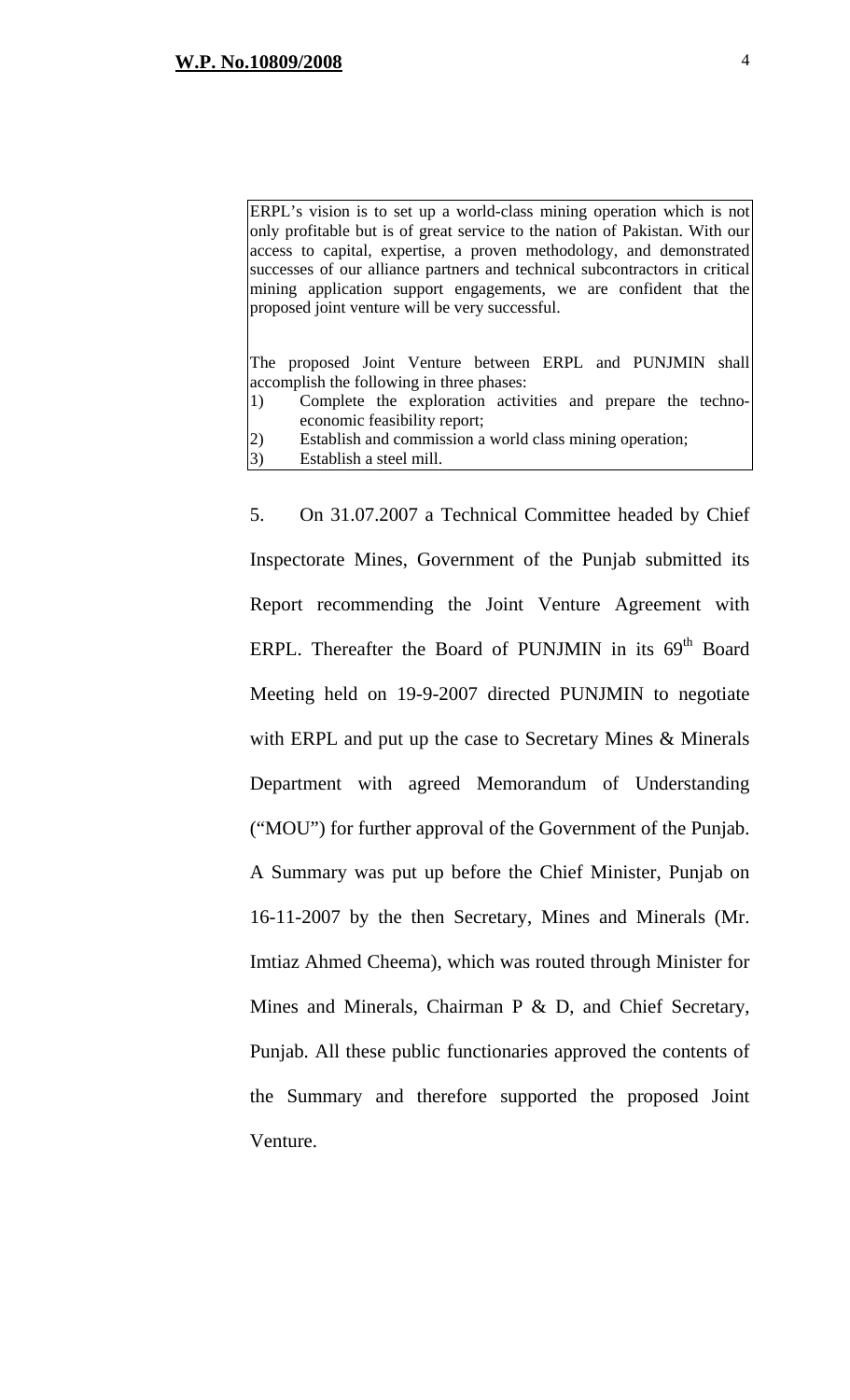6. The Chief Minister, Punjab approved the Summary on 24-11-2007 and finally Joint Venture Agreement was entered between ERPL and PUNJMIN on 6-12-2007. An undated confirmation of handing over and taking over of all tangible and intangible assets pertaining to the Chiniot and Rajoa Iron Ore fields has been placed on the record which has been signed by the General Manager (Planning & Operations) on behalf of PUNJMIN (it is however admitted position between the parties that none of the assets were handed over to ERPL).

7. According to the Petitioner, 5 million Class A shares of ERPL (representing 20% equity) of Rs 10 each, were transferred to PUNJMIN as consideration under the Joint Venture Agreement on 31-3-2008. According to the petitioner, PUNJMIN was to have one director on the Board of ERPL alongwith 20% Class A Shares in lieu of the transfer of its leases and licenses alongwith transfer of tangible and intangible assets pertaining to the project. It is contended by ERPL that it had to invest US\$ 2.5 million to US\$ 5.0 million in the first phase of exploration and preparation of a bankable document for attracting investment for future operations; US\$ 40 million to US\$ 70 million in the second phase for commencement of mining operations and preparation of commercially viable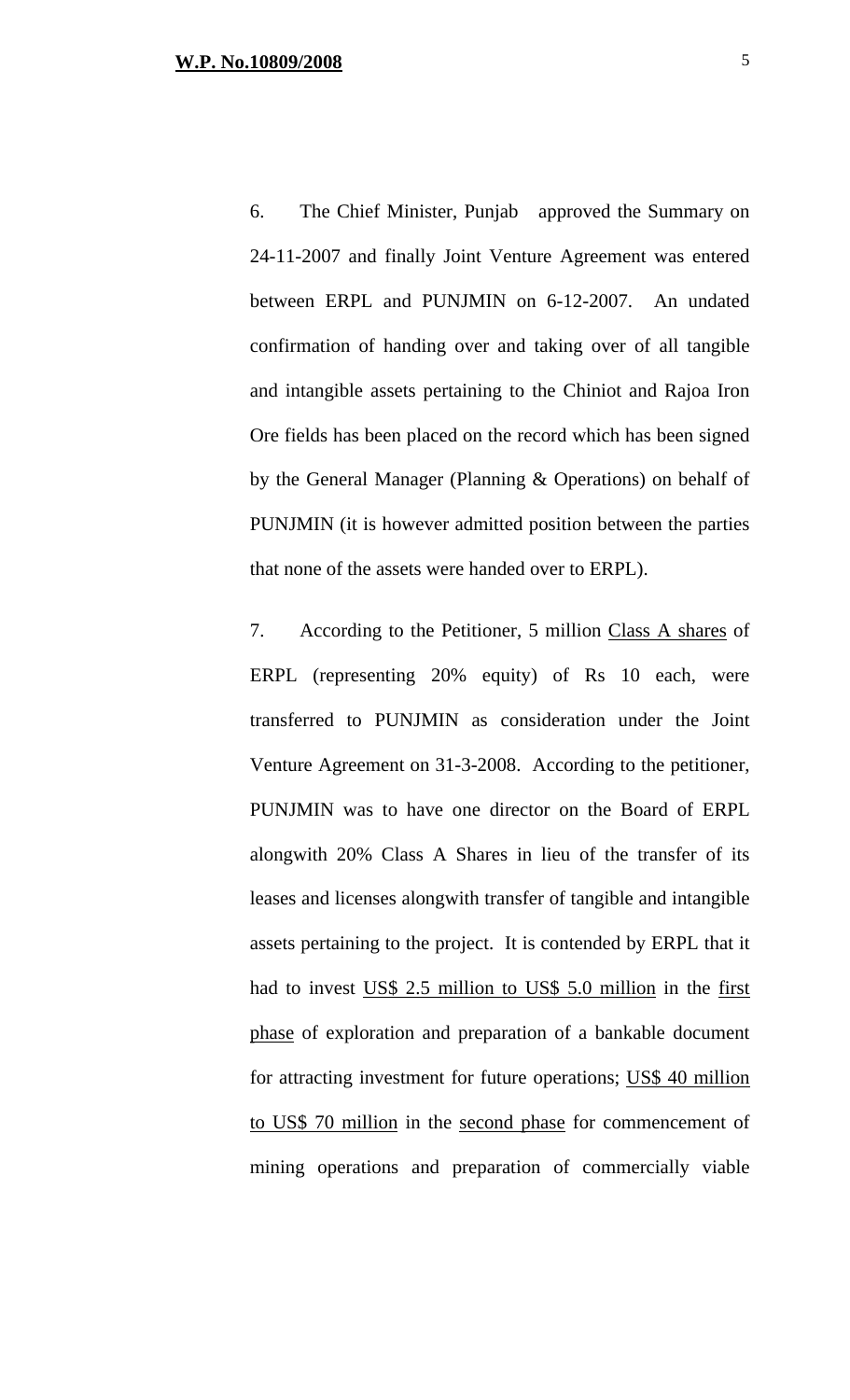business plan, and US\$600 million in the third phase for establishment of a Steel Mill.

8. Vide Letters dated 31-5-2008, 12.7.2008 & 22.7.2008 ERPL wrote to PUNJMIN complaining that undue delay is taking place in the transfer of leases and licenses from PUNJMIN to ERPL. Similar grievance was agitated vide letter dated 9.7.2009 sent to the Chief Minister, Punjab. However, vide impugned Notice dated 16-8-2008 PUNJMIN invited ERPL to a meeting to discuss the possible termination of the Agreement under clause 5.1 of the Agreement. The said Notice dated 16.8.2008 has been challenged before this Court through the instant petition.

9. Learned counsel for the petitioner contends that the impugned Notice dated 16-8-2008 shows that respondents are bent upon terminating the contract of the petitioner, which is based on *malafide* and amounts to political victimization. It is submitted that the petitioner has a lawfully concluded contract it its favour. Petitioner prays that impugned notice dated 16.08.2008 may be declared to be without lawful authority and PUNJMIN be restrained from terminating the Agreement dated 6.12.2007 with the further direction that PUNJMIN be directed to perform its obligations under the said Agreement and as a consequence transfer lease and license in the name of ERPL.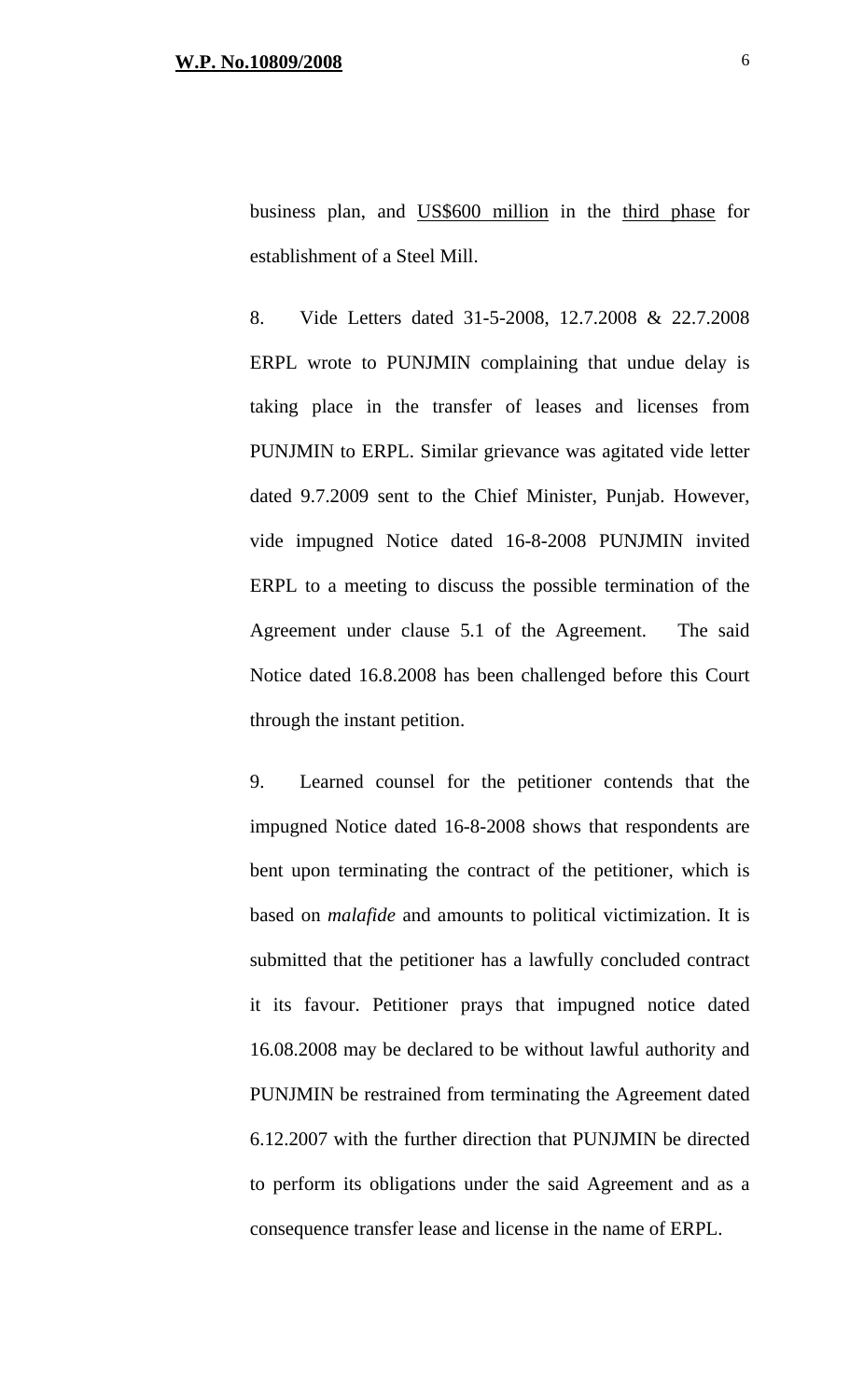10. Khawaja Muhammad Harris, learned Advocate General Punjab, appearing on behalf of the respondents raised preliminary objection regarding the maintainability of the writ petition. He submitted that the petitioner has no cause of action as no adverse action or order has been passed against the petitioner. He further argued that the so-called grievance of the petitioner arises out of a contract as the petitioner seeks specific enforcement of the same through the instant proceedings. It is submitted that the prayer made by the petitioner besides being premature is not amenable to writ jurisdiction. It is further submitted that allegation of *malafide* is misconceived and misplaced, because respondent PUNJMIN has issued notice under clause 5.1 strictly in accordance with the Agreement while PUNJMIN could have invoked clause 5.2 of the Agreement and terminated the Agreement.

11. Learned Advocate General, Punjab made the following submissions on the merits of the case;

> a. That PUNJMIN is an autonomous statutory Corporation incorporated under the Punjab Mineral Development Corporation Act, 1975 ("Act") and has been established to promote mineral development in the Province of the Punjab. It has an independent Board of Directors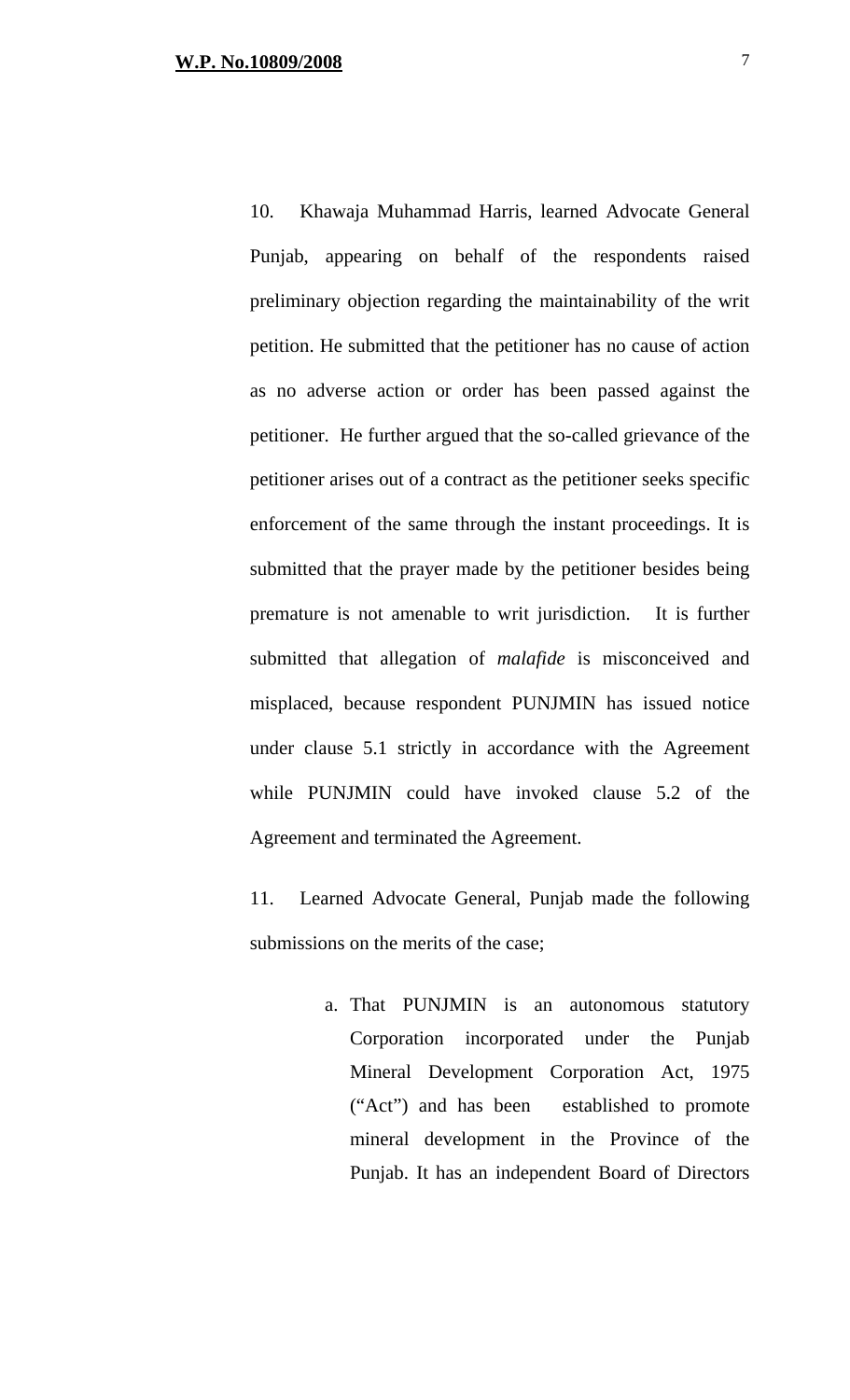that has to function keeping in view commercial and national considerations

- b. Under the Rules of Business, 1974 of the Provincial Government, PUNJMIN is an autonomous body attached with the Department of Mines and Minerals. It is submitted that the Board of Directors of PUNJMIN never approved the signing of the Joint Venture Agreement with ERPL.
- c. He referred to section 18 of the Act to submit that the Corporation is to draw up "Schemes" for the development, surveying, prospecting, exploring, mining, processing, industrial exploitation and purchase and sale of minerals including their import and export and submit the same to the Government for approval and that no Scheme was drawn up in this case which forms the subject matter of the Joint Venture Agreement.
- d. He submitted that PUNJMIN has already spent a sum of Rs 117.59 million on the Project (under the Lease and the License granted by the Government).
- e. Agreement for exploration and mining of Iron Ore worth US \$ 30 to 35 Billion (current value over US \$ 93 Billion) was finalized in favour of ERPL without considering the commercial and national consideration as provided under section 4 (2) of the Act. The covenants of the Agreement are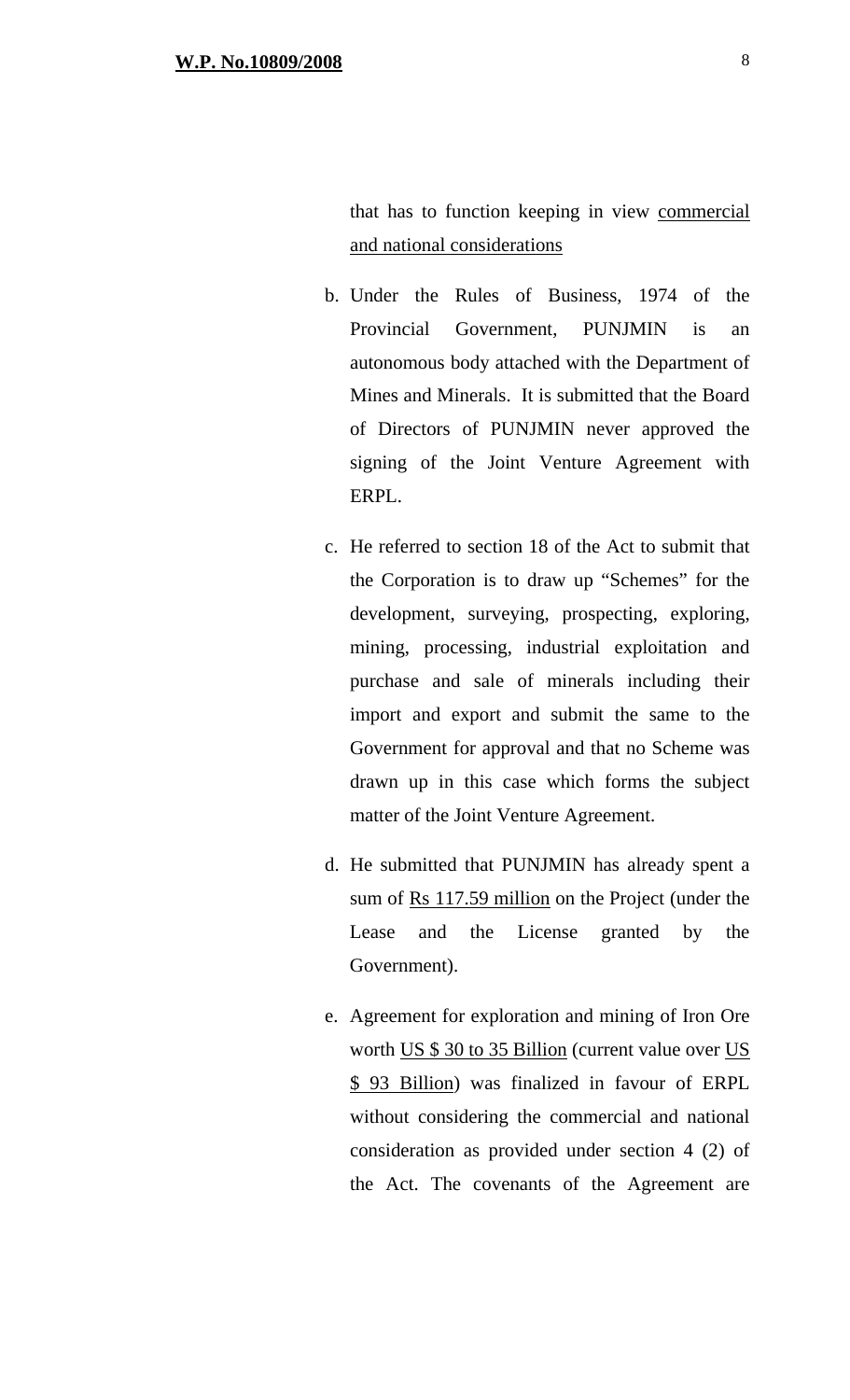- f. He submitted that ERPL was not short-listed and was awarded the contract without any public advertisement or without floating any national or international tenders.
- g. He submitted that ERPL has no past experience in the exploration, excavation or development of minerals or iron ore and referred to the *curriculum vitae* of Mr. Arshad Waheed which has been placed on the record by the petitioner, which neither shows any expertise of Mr. Waheed in the mining business nor any past experience in the area.
- h. He contended that registered office of the company as described in the corporate record is non-existent and is operated by the petitioner (one man) from his house in Gujranwala. The Company has no bank balance and no investment has been shown to have been made by the Company to date.
- i. The letter issued by KASB (Bank) has no date and it does not indicate the amount of funds made available for the Petitioner. It also does not mention if the Company maintains an account with the Bank.
- j. ERPL has shown to have provided 5 million Class A shares of Rs 10 each to PUNJMIN when under the Articles of Association Class A shares are of Re 1 each.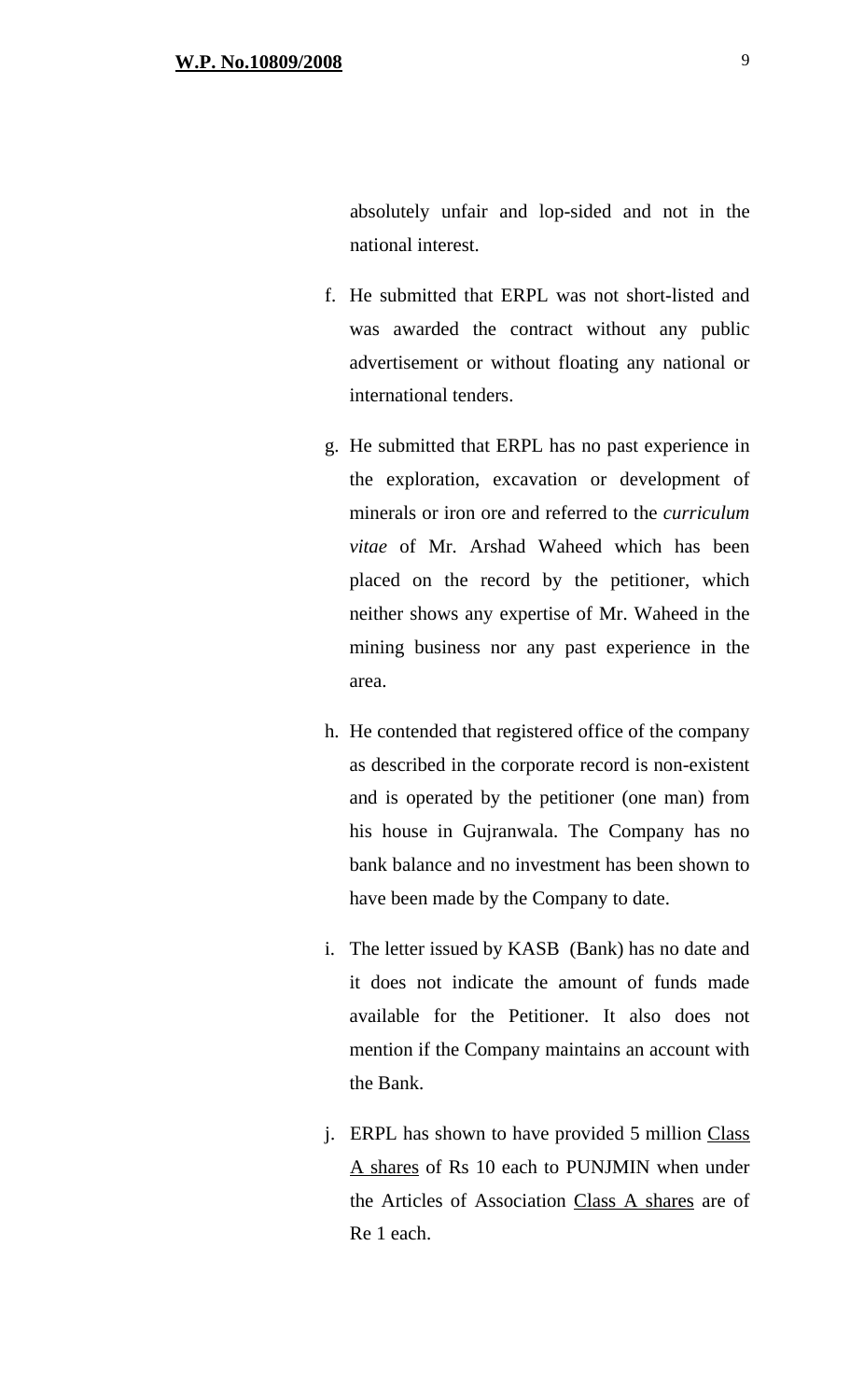- k. That after the signing of the Joint Venture Agreement, Rao Manzer Hayat, the Managing Director of PUNJMIN and later on the Secretary, Mines and Minerals Department, Government of the Punjab pointed out the flaws in the Joint Venture Agreement and urged for a review of the matter resulting in the setting up of a Committee by the Chief Minister which recommended that the Agreement be terminated with mutual consent.
- l. The actual physical possession or the lease-hold rights have never been actually transferred in the name of the petitioner and no expenditure or investment has been made by the Company to date.

12. The then Managing Director of PUNJMIN, Rao Manzer Hayat, who signed the Joint Venture Agreement on behalf of PUNJMIN was also summoned by the Court. Other than the submissions made in Court, the Ex-Managing Director of PUNJMIN requested the Court to grant him a hearing *in camera* in the presence of the counsel for the parties. However, instead of in camera hearing the said officer submitted his written submission in confidence in a sealed envelope. Summary of his submissions made in Court and recorded in his sealed note are as under:

> i. That the Corporation is run by a Board of Directors constituted under Section 5 (1) of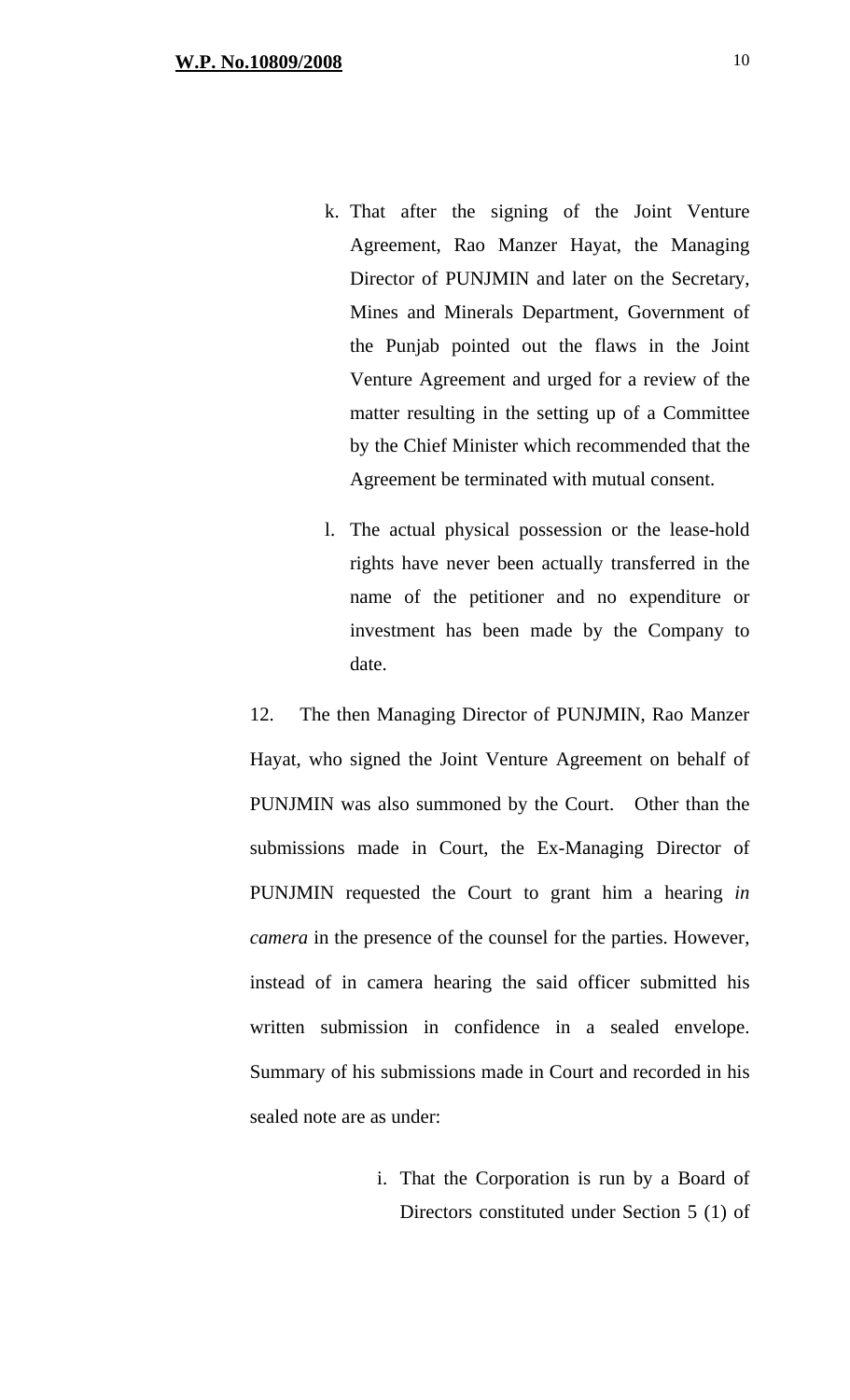the Act comprising of the Chairman i.e., the Minister for Mines and Minerals; Managing Director; Chairman Planning & Development (P& D); Secretary, Mines & Minerals Department, and Secretary Finance Department. He submitted that under section 6 (2) (b) of the Act he (Managing Director) was only to perform his duties specified and assigned to him.

ii. He submitted that in the  $69<sup>th</sup>$  meeting of the Board of Directors of PUNJMIN dated 19.09.2007, it was resolved that PUNJMIN had to negotiate with ERPL and put up the case to Secretary, Mines & Minerals Department with a mere MOU for further approval of the Government of the Punjab. Submits that no such case was put up before the Secretary Mines & Minerals Department. However, the Secretary Mines & Minerals Department initiated a Summary on his own before the Chief Minister with the proposal to enter into joint venture with M/s ERPL. The Summary was routed through Minister, Mines and Minerals, Chairman P&D and Chief Secretary, Punjab to incorporate their views. He contended that Minister for Mines and Minerals, Chairman P&D, Chief Secretary, Punjab and then finally Chief Minister Punjab approved the said Summary. Thereafter, after the approval of the Chief Minister, Punjab the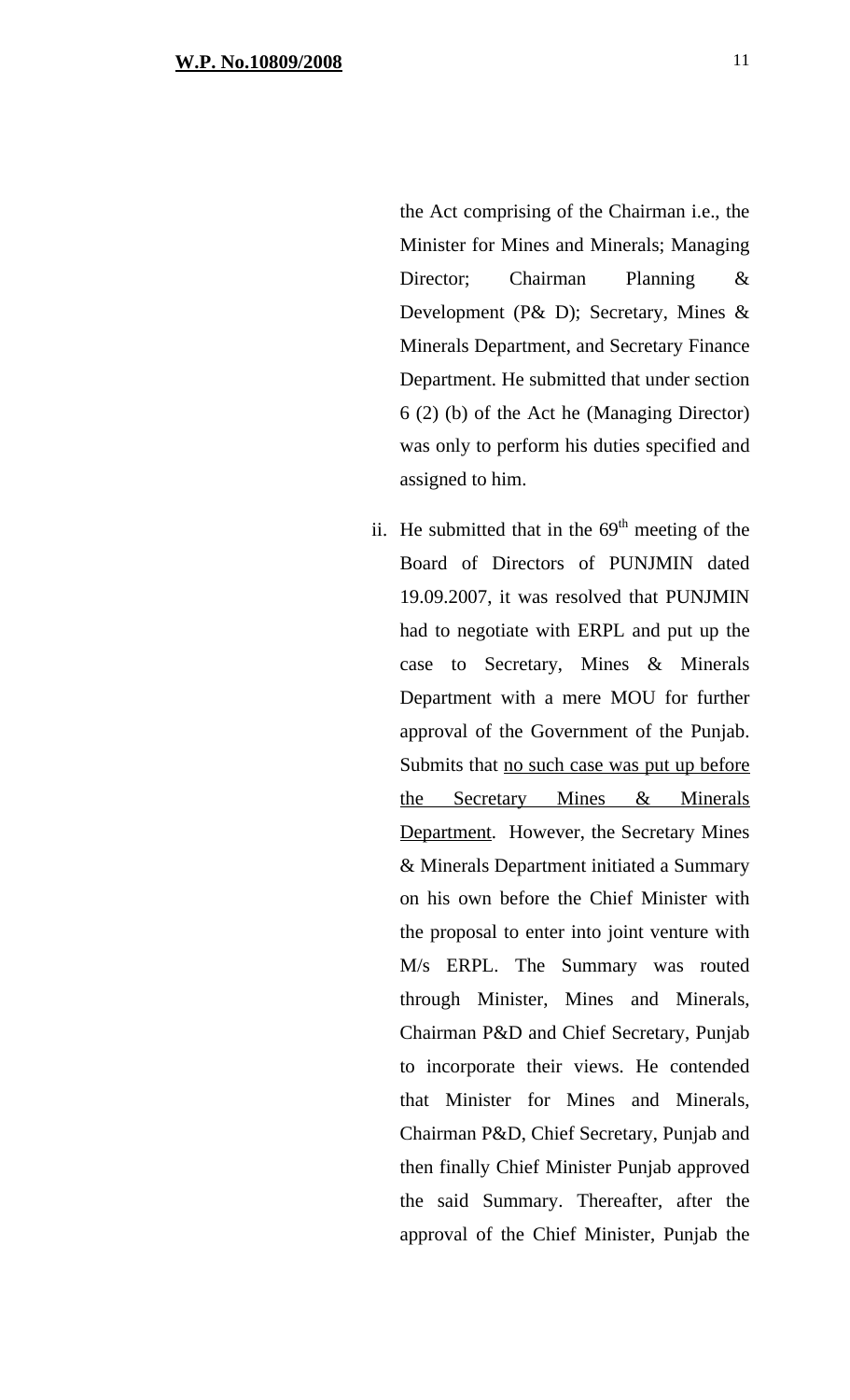Summary was marked back to the Secretary, Mines and Minerals Department through the Minister, Mines and Minerals, Chief Secretary, Punjab and Chairman P&D. The Secretary, Mines and Minerals Department noted on the said Summary that the Agreement ought to be finalized and signed with the concerned company so that exploration development work can be taken ahead. He submitted that duly approved Joint Venture Agreement was forwarded to him for signatures under written direction to do so. He submitted that he had no choice but to implement the orders of his superiors.

- iii. He contended that at this stage there was no other legal recourse available with him so he marked the Agreement to the Law Department for comments. Even the Law Department approved the same on 4.12.2007.
- iv. He submitted that due to his persistent efforts the lease or license were not transferred to ERPL.
- v. He submitted that he was threatened a couple of times and told not to oppose the Agreement or else will face serious consequences.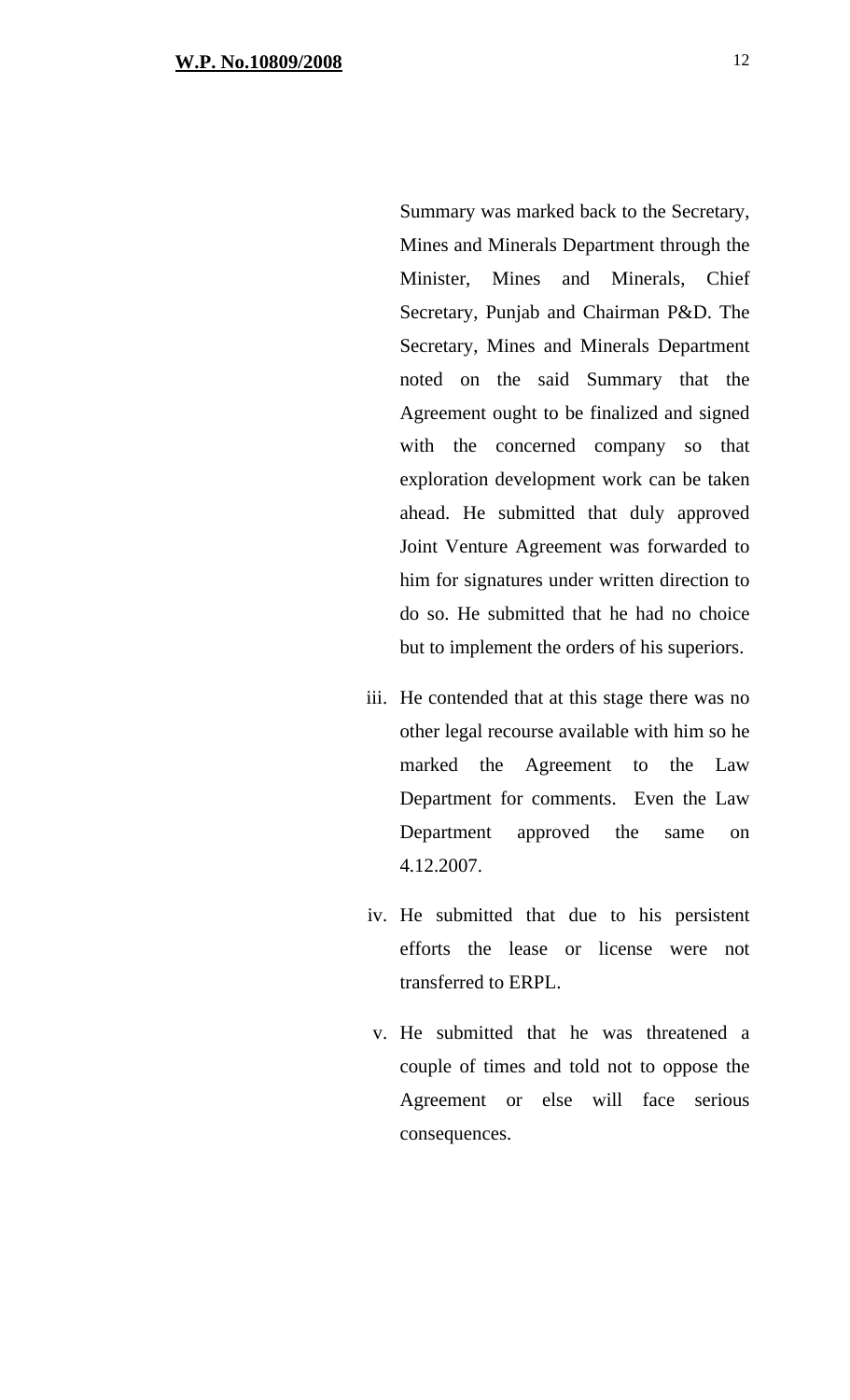- vi. He safeguarded the financial interests of the Provincial Government running into Billions of Rupees.
- vii. Resultantly, the said officer was posted to an insignificant post of Secretary, Population Welfare, Government of the Punjab.
- viii. He contended that he put up a note before the Secretary, Mines and Minerals Department dated 12.03.2008 requesting that the Joint Venture Agreement should be made operational only after incorporating certain clauses and after the approval of the competent authority. However, nothing was heard of the said note. He was later on promoted as Secretary, Mines and Minerals and in this capacity the said officer once again moved a Summary before the Chief Minister on 5.7.2008 requesting the Government to accord approval to the handing over of the Iron Ore lease and license of Chiniot and Rajoa, respectively to M/s ERPL as well as permission for national/international tender.
	- ix. A high powered Committee was constituted by the Chief Minister to look into the matter and through working paper prepared by the applicant concerns of PUNJMIN were placed before the said Committee. The Committee decided that PUNJMIN will invoke clause 5 of the Joint Venture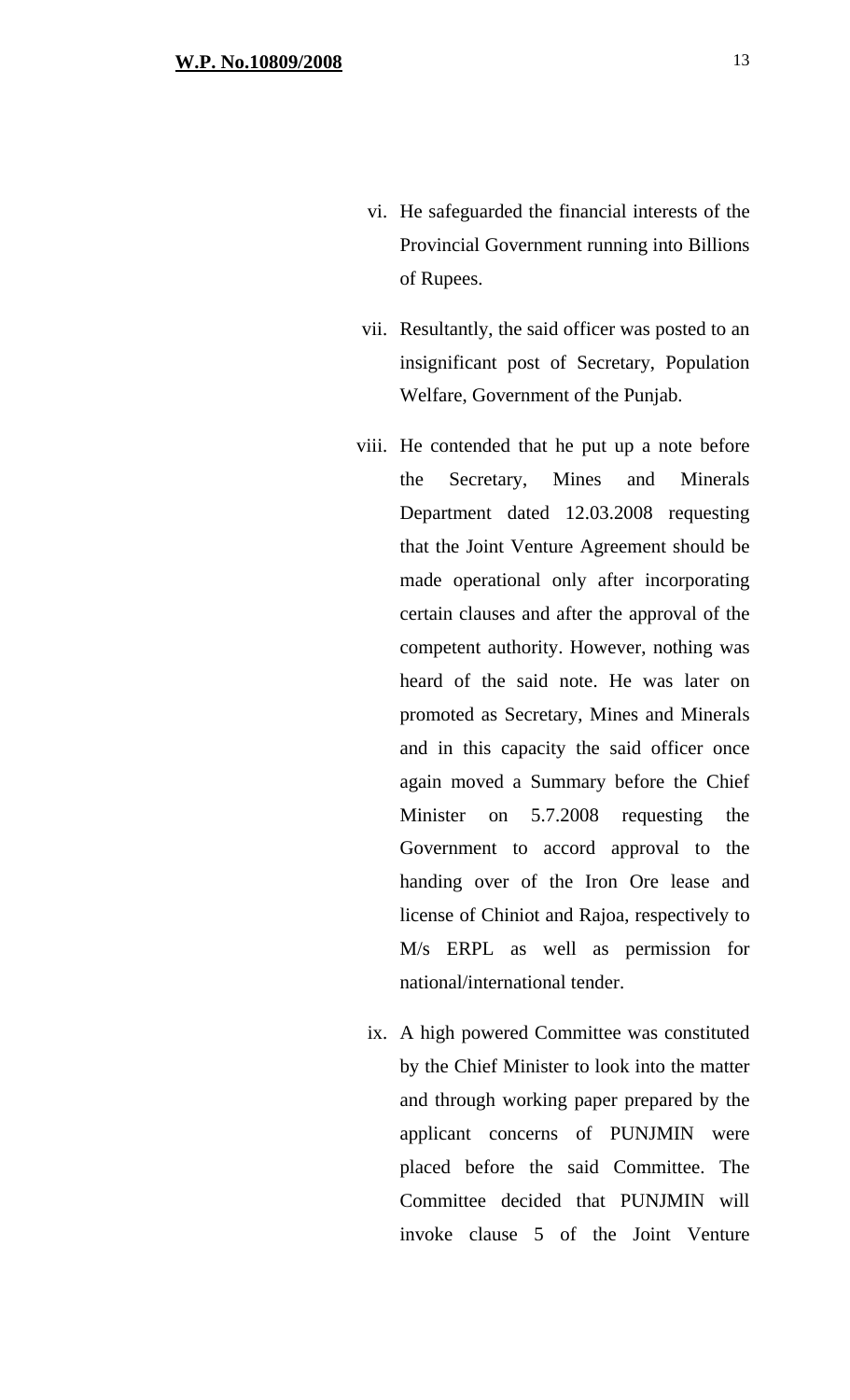Agreement for its termination with mutual consent. Hence the impugned notice dated 16.08.2008.

13. The main emphasis of the arguments of the ex Managing Directors, PUNJMIN was that once all the approvals had been granted by the high-ups namely Chief Minister, Minister, Mines and Minerals, Chief Secretary, Punjab, Chairman P&D and Secretary Mines and Minerals, he had no choice but to execute the Joint Venture Agreement. He, however, took pains to explain that after the said signing he did not let go and continuously pursued the matter, which resulted in the constitution of the high powered Committee and the issuance of the impugned Legal Notice.

14. Arguments heard, record perused.

15. The pleadings and the arguments of the parties have raised the following legal and factual questions;

- (i) Power of PUNJMIN to negotiate and enter into a joint venture agreement with a private third party?
- (ii) Power of the Government (Mines & Minerals Department) under Punjab Mining Concession Rules, 2002, to endorse and bless a Joint Venture Agreement between PUNJMIN and a private third party?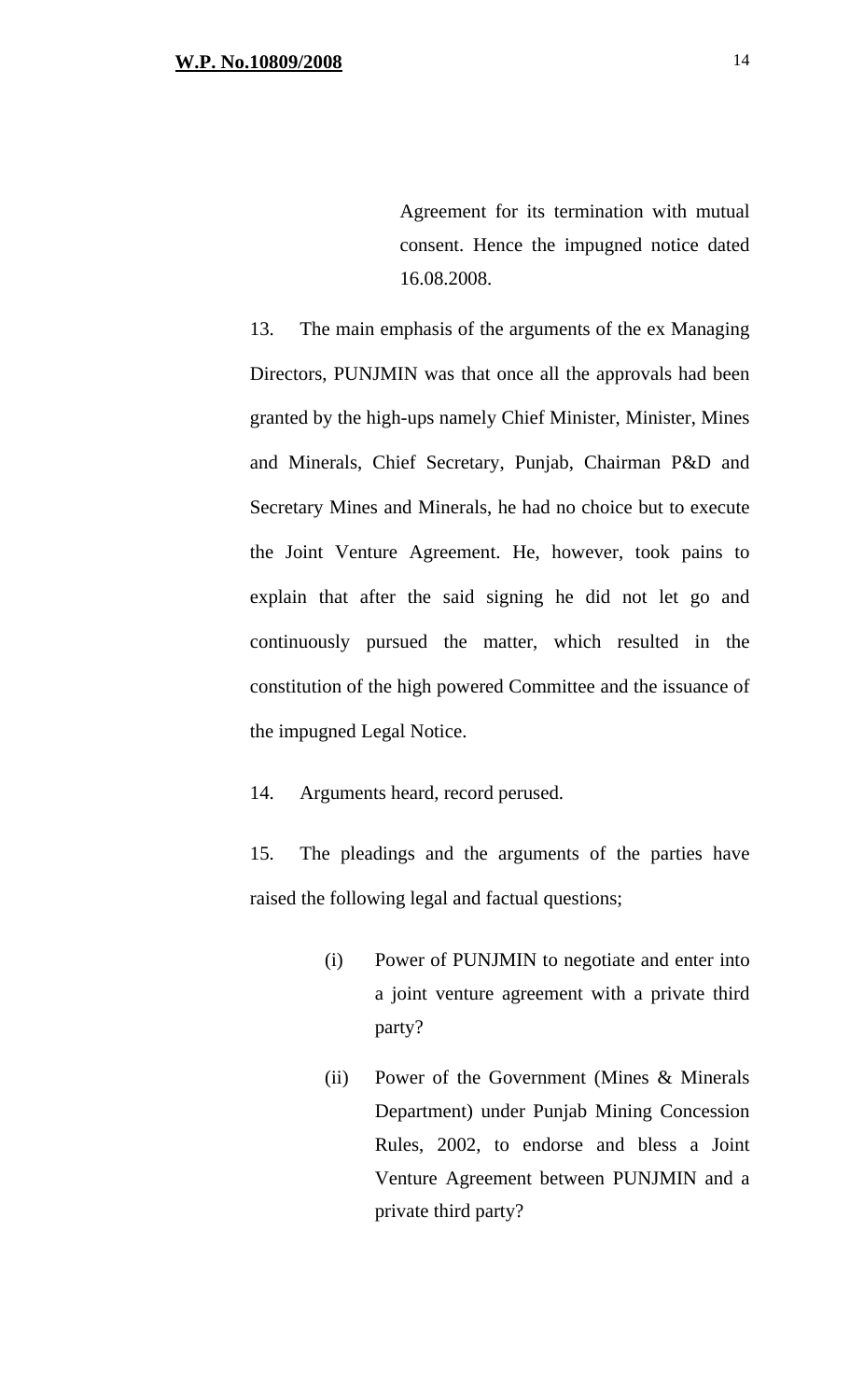- (iii) Selection of ERPL by Government and PUNJMIN without an open public process of national and international public tendering?
- (iv) Maintainability of the instant petition and the power of this Court to probe further into the legality of the Joint Venture Agreement, in case the petition is held to be non-maintainable?

16. In order to address the above questions, sequence of facts, necessary to understand the scope of the case, as culled out from the record and the submissions of the parties is as under:

(a) PUNJMIN on the basis of pre-feasibility studies had identified underground Iron Ore in Rajoa and Chiniot in District Jhang (now falling within the limits of the newly constituted District Chiniot). Two Schemes prepared by PUNJMIN for exploration and evaluation of the reserves in the said area were approved by the Provincial Government in 2005. The Schemes were for Techno Economic Feasibility Study on Iron Ore for Chiniot reserves at an estimated cost of  $\frac{Rs.90}{s}$ million and Exploration and Evaluation Study of Rajoa Iron Ore at an estimated cost of Rs.45 million.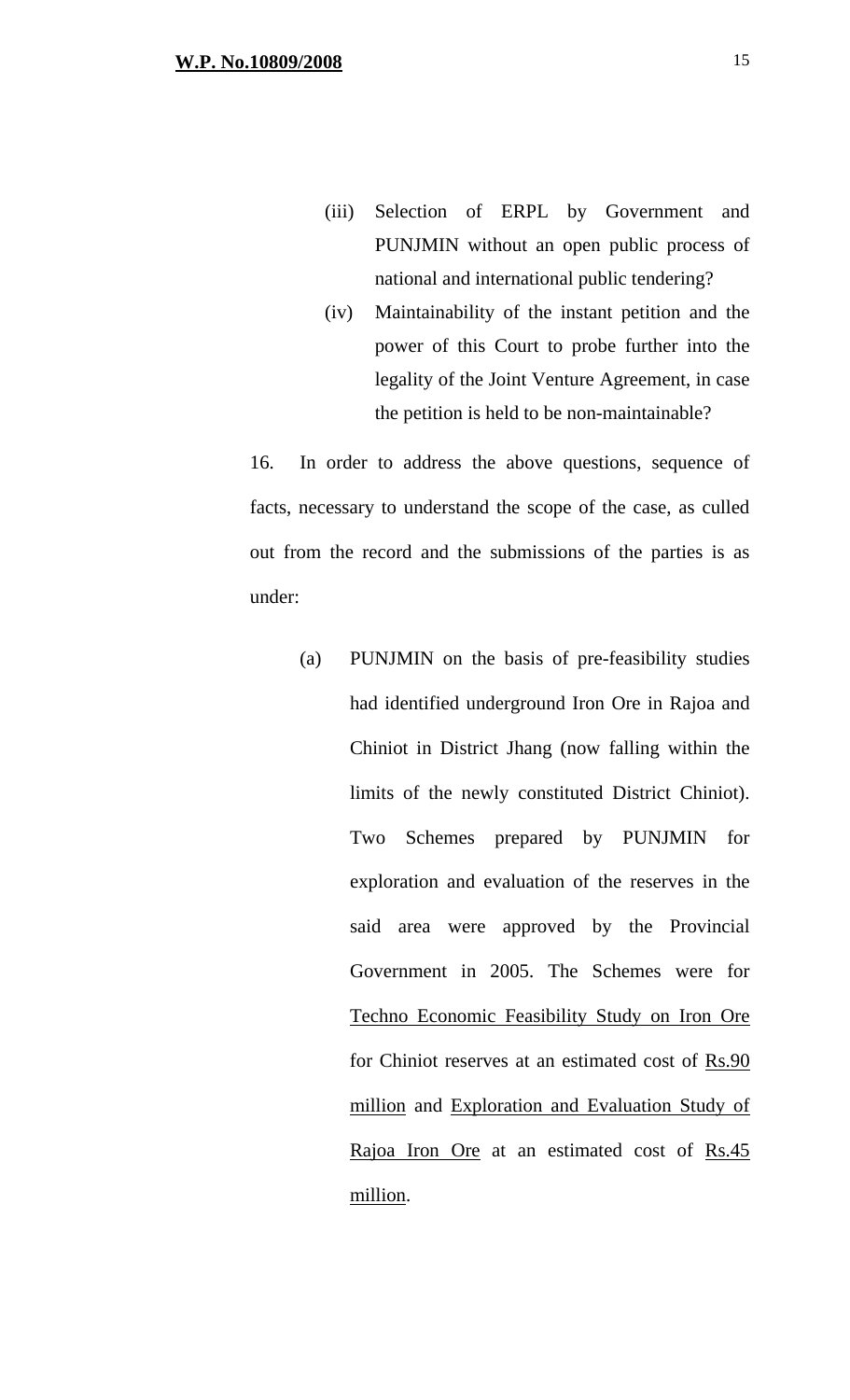- (b) Thereafter, Mining Lease for Iron Ore under Rule 42 of the Punjab Mining Concession Rules, 1986 for an area measuring 586.77 acres was granted to PUNJMIN on 26-8-1998 situated near Chiniot, District Jhang (as it then was) and Prospecting License under Rule 119 of the Punjab Mining Concession Rules, 2002 was granted to PUNJMIN on 14-9-2004 for 500 acres for land situated near Rajoa, also in District Jhang (as it then was).
- (c) Admittedly the reserves of Iron Ore at the abovementioned two sites and their valuation is as under:

| area                                                                                                                                         | capacity                   |  |
|----------------------------------------------------------------------------------------------------------------------------------------------|----------------------------|--|
| Chiniot Iron Ore                                                                                                                             | 110 million metric tonnes  |  |
| Rajoa Iron Ore                                                                                                                               | 500 million metric tonnes. |  |
|                                                                                                                                              | 610 million metric tonnes  |  |
| Value:                                                                                                                                       | US\$ 48.8 billion          |  |
| $(610$ million metric tonnes x US\$ 80 per metric tonne).                                                                                    |                            |  |
|                                                                                                                                              |                            |  |
| <b>Present Day value</b> (as per the Advocate General, Punjab)                                                                               |                            |  |
| <b>US\$</b> 70.150 billion (610 Million metric tonnes x US\$ 115 per metric<br>tonnes) i.e, <b>Rs 596 billion</b> ( $\omega$ US\$ 1 = RS 85) |                            |  |
|                                                                                                                                              |                            |  |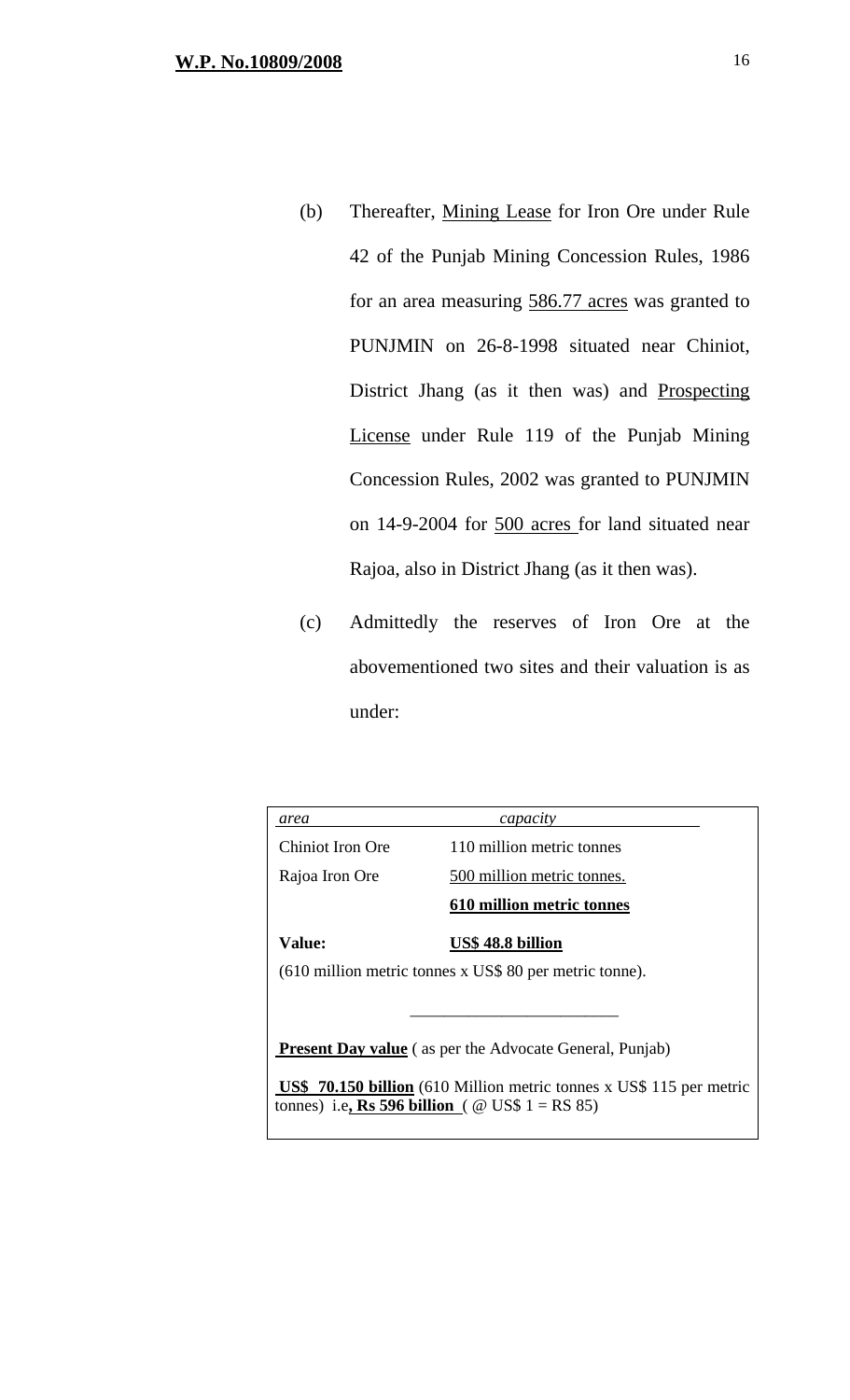- (d) Petitioner ERPL enters the stage and insinuates itself in around this time riding high on some hidden but powerful political support. Lack of transparency, disregard of law and undue haste in entering a Joint Venture Agreement of public natural resources (public property) in the tune of US\$ 70 billion without batting an eyelid compels this Court to draw this negative inference.
- (e) ERPL solicits and enters into a dialogue with the PUNJMIN, as well as, the Government (Mines and Mineral Department) regarding a proposed Joint Venture pertaining to the two iron ore reserves mentioned above. PUNJMIN, as well as, the Government without any lawful authority, in total disregard of the governing law and due process entertain ERPL and initiate negotiations on the possibility of a joint venture agreement with PUNJMIN.
- (f) A Working Paper was prepared for the Board of PUNJMIN by the management of PUNJMIN, which stated as under:

Punjmin is presently engaged to carry out implementation on two approved ADP schemes titled "Exploration and Evaluation of Iron Ore Deposit in Rajoa area near Chiniot District Jhang" & "Techno-Economic Feasibility Study for Mines Development of Chiniot Iron Ore and its Industrial Utilization District Jhang."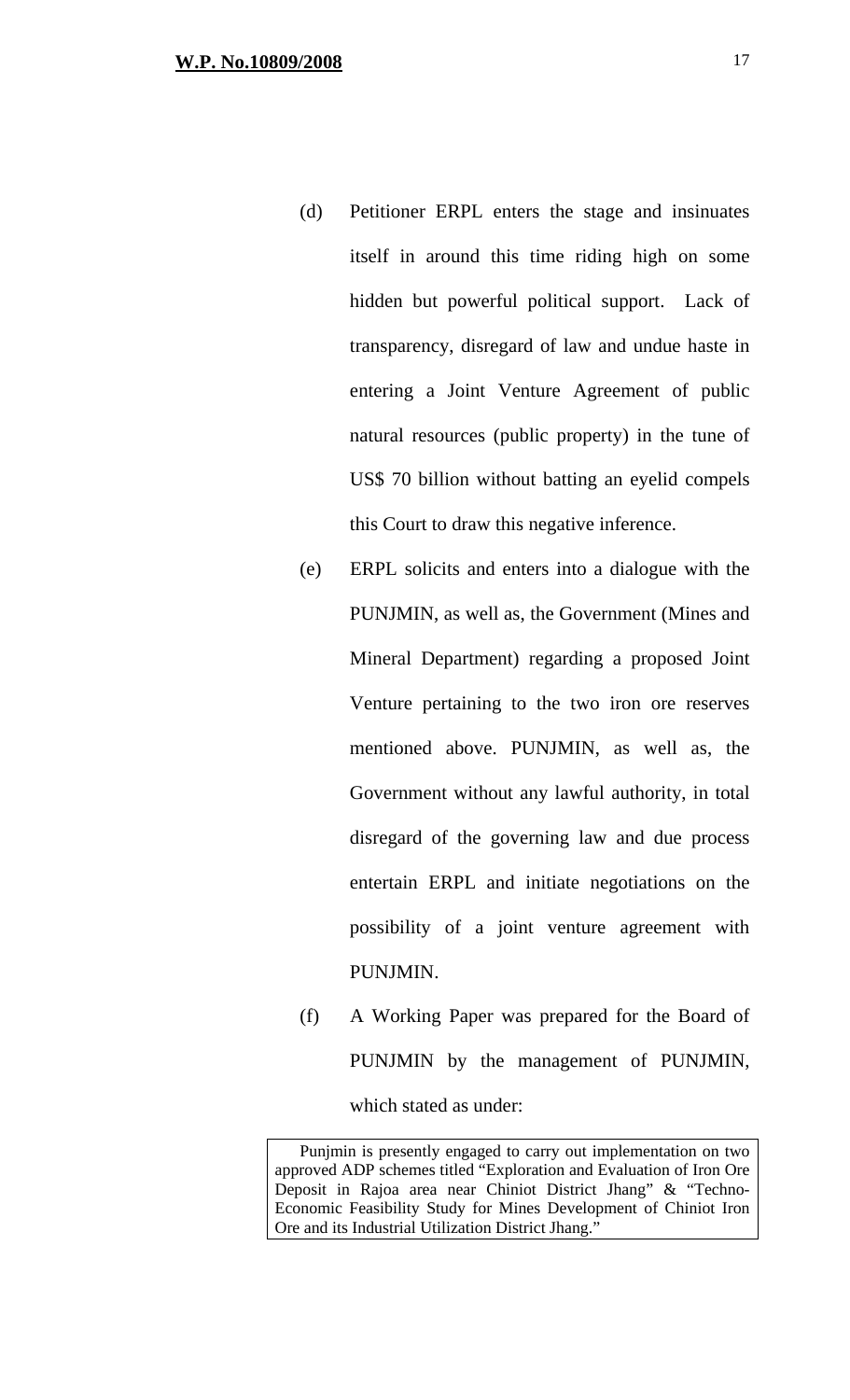M/s ERPL has approached Punjmin and shown interest for joint venture to exploit and develop the said iron ore deposits of Rajoa & Chiniot and to establish a steel mills to cater the steel product demand of northern region from Multan to Peshawar.

In this regard, Punjmin had several meetings with M/s ERPL and the said party also had discussion with worthy Minister and Secretary, Mines & Minerals Department Lahore and Managing Director, Punjmin. In the light discussions held, certain modalities have already been evolved. The broader outline of the agreement has been prepared with the joint efforts of the legal advisors of both the parties for finalization. M/s ERPL will invest US\$ 666 million on this project where US\$ 6 million shall be incurred in the exploration phase, US\$ 60 million in the development phase and US\$ 600 million at the time of establishment of steel mill.

If the public/private joint venture is materialized, it will be one of the mega Project in exploration history of Pakistan. The said party has expressed its intention to bring Chinese technology leading to transfer of technology especially in shaft sinking and aquifer through water bearing strata. This expertise/narrow specialization is not available in Pakistan.

We have as yet not finalized the equity issue for which Punjmin needs further negotiations however Punjmin is persuading to finalize the equity issue at 20:80 ratio, where Punjmin's share would be 20.

The matter is placed before the Board of Directors to formally allow Punjmin to hold negotiations with M/s ERPL to finalize the equity at 20:80 ratio and other issues and sign the agreement for joint venture. This joint venture will expand the tax base in the country and shall be a source of employment for thousands of skilled, semi skilled and unskilled workers in Punjab.

17. From the above it is clear that ERPL has shown interest in a joint venture to exploit and develop the iron ore deposits in Rajoa and Chiniot (now District Chiniot). The Working Paper does not refer to any provision of law under which this Joint Venture with ERPL is possible. It also fails to highlight whether PUNJMIN is assigning its existing rights under the Lease and License issued by the Government. There is no verification (as no reference is made to any financial or technical due diligence)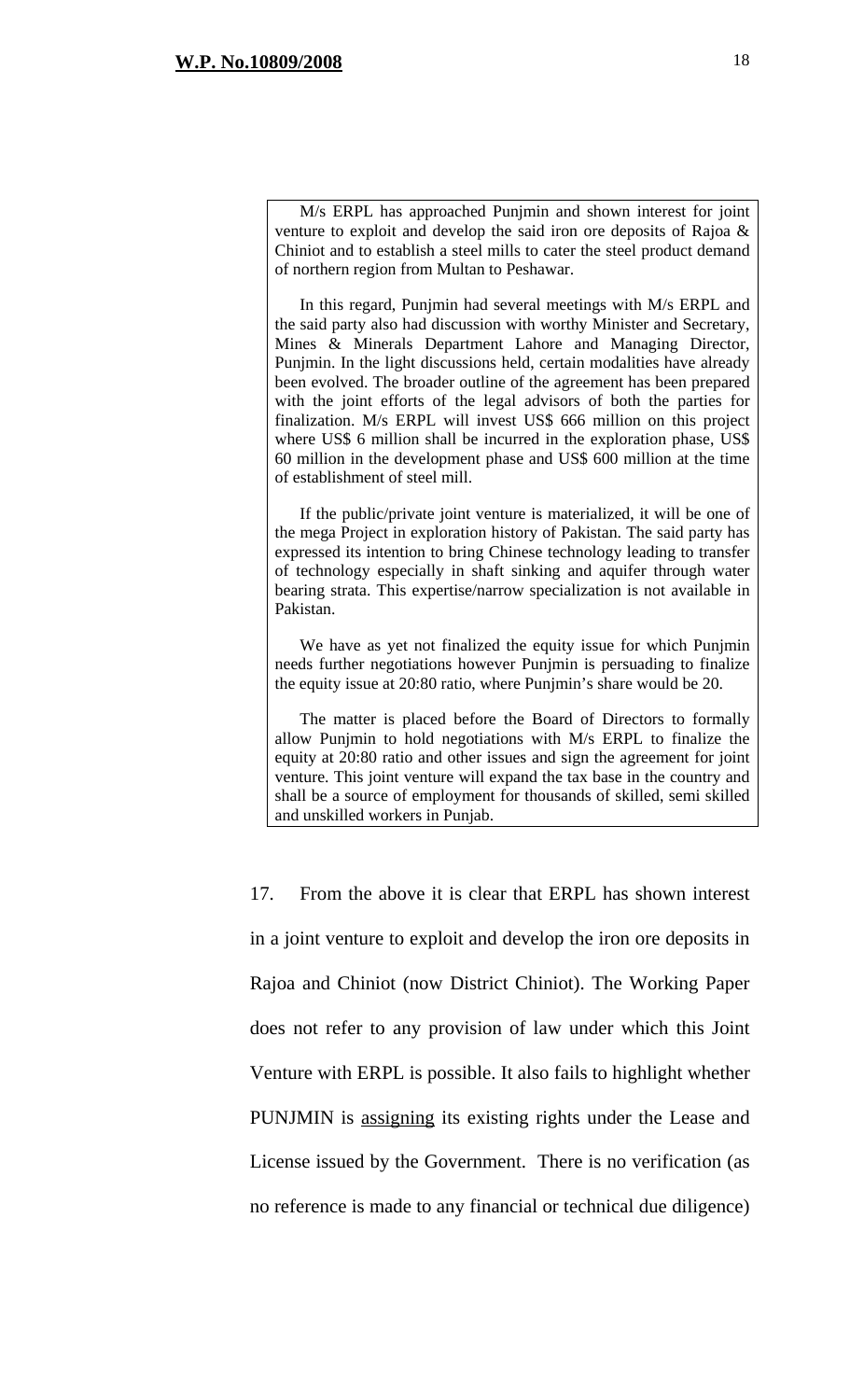by PUNJMIN of ERPL especially when ERPL (as per the Working Paper) is to invest US\$ 666 million on the Project whereas US\$ 6 million was to be incurred in the exploration phase, US\$ 60 million in the development phase and US\$ 600 million at the time of establishment of the steel mill.

18. Through the Working Paper, the Board of Directors of PUNJMIN are requested to formally allow PUNJMIN to negotiate with ERPL and finalize equity at a ratio of 20:80 (PUNJMIN 20% and ERPL 80%) and sign the Agreement for a joint venture.

19. In its 69<sup>th</sup> Board Meeting held on 19-9-2007 the Board of Directors of PUNJMIN passed the following inchoate Resolution on Agenda item no.1:

> "The Board directed PUNJMIN to hold negotiations with ERPL and put up case to Secretary Mines with agreed MOU for further approval of Government of the Punjab."

20. Rao Manzar Hayat, Ex Managing Director, PUNJMIN, categorically submitted that no case was put up before the Secretary, Mines and Minerals Department by PUNJMIN after the passing of the above Resolution by the Board of Directors. In the absence of any summary initiated by PUNJMIN, a Summary was moved by the Secretary, Mines and Minerals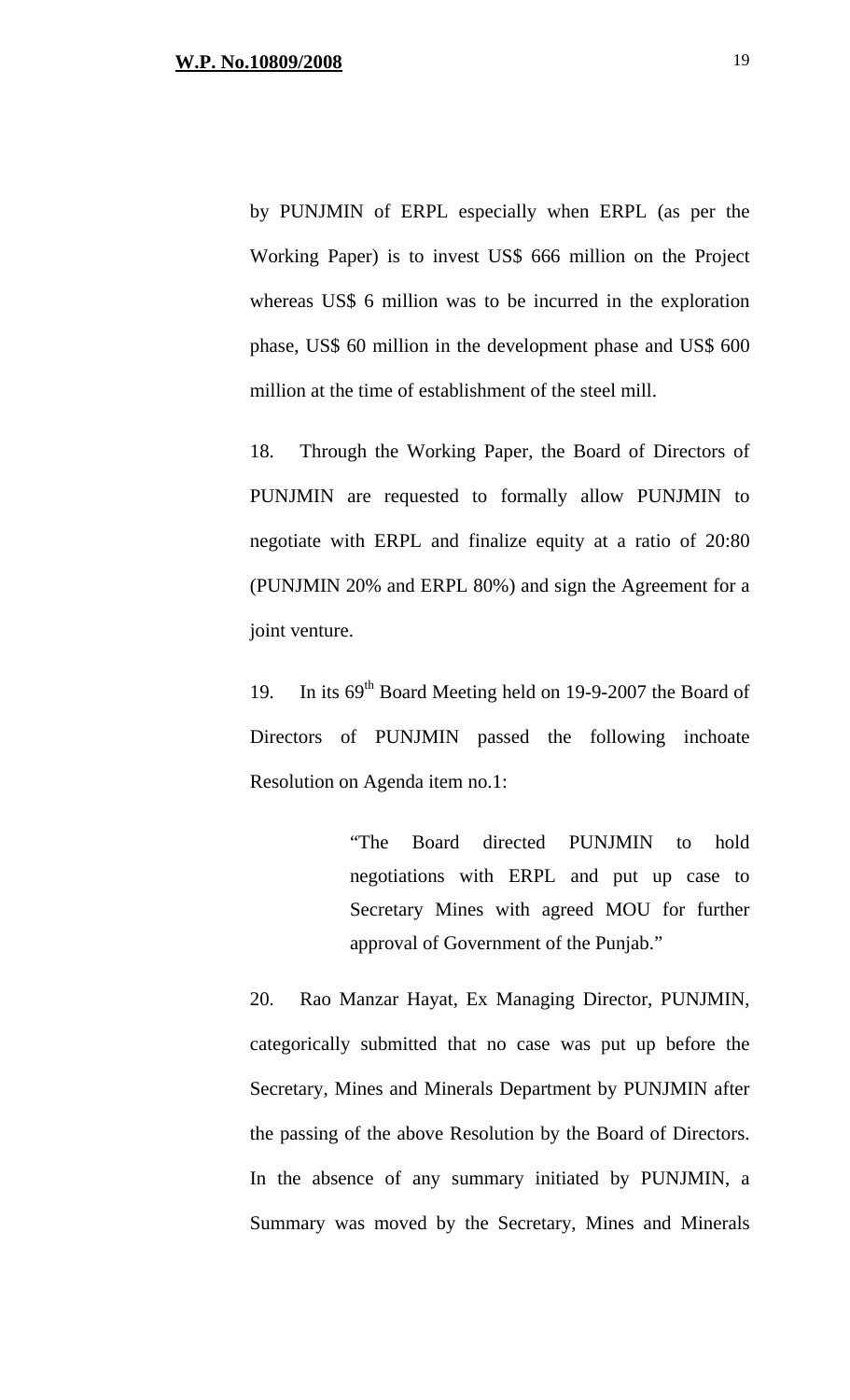Department on his own initiative before the Chief Minister, Punjab, which gave the following justification for the joint venture. The learned Advocate General appearing for the Provincial Government did not controvert this fact.

"The work on Rajoa Iron Ore scheme which is essentially of preliminary exploratory nature is underway. But PUNJMIN is facing serious difficulties in the implementation of Techno Economic feasibility scheme of Chiniot because of non availability of technical know how for large sized shaft sinking which is the major component of the scheme. It is quite doubtful that PUNJMIN with its existing capability and resources will be able to successfully implement this development project which ultimately aims at mining and marketing of iron ore and establish a steel mill in Chiniot-Rajoa mining area." *(emphasis supplied)*

21. The Summary further describes the scope of work of the Joint Venture as:

**Phase-1** Complete exploration & preparation of bankable techno economic feasibility (*cost Rs 250-300 million)*

**Phase-2** Mining Operation (*cost Rs 3-4 billion*)

**Phase-3** Establishment of Steel Mill (*cost Rs 35-40 billion*)

22. The Summary further states:

"….Managing Director, Punjab Mineral Development Corporation after necessary negotiation with M/s ERPL has submitted an agreed Memorandum of Understanding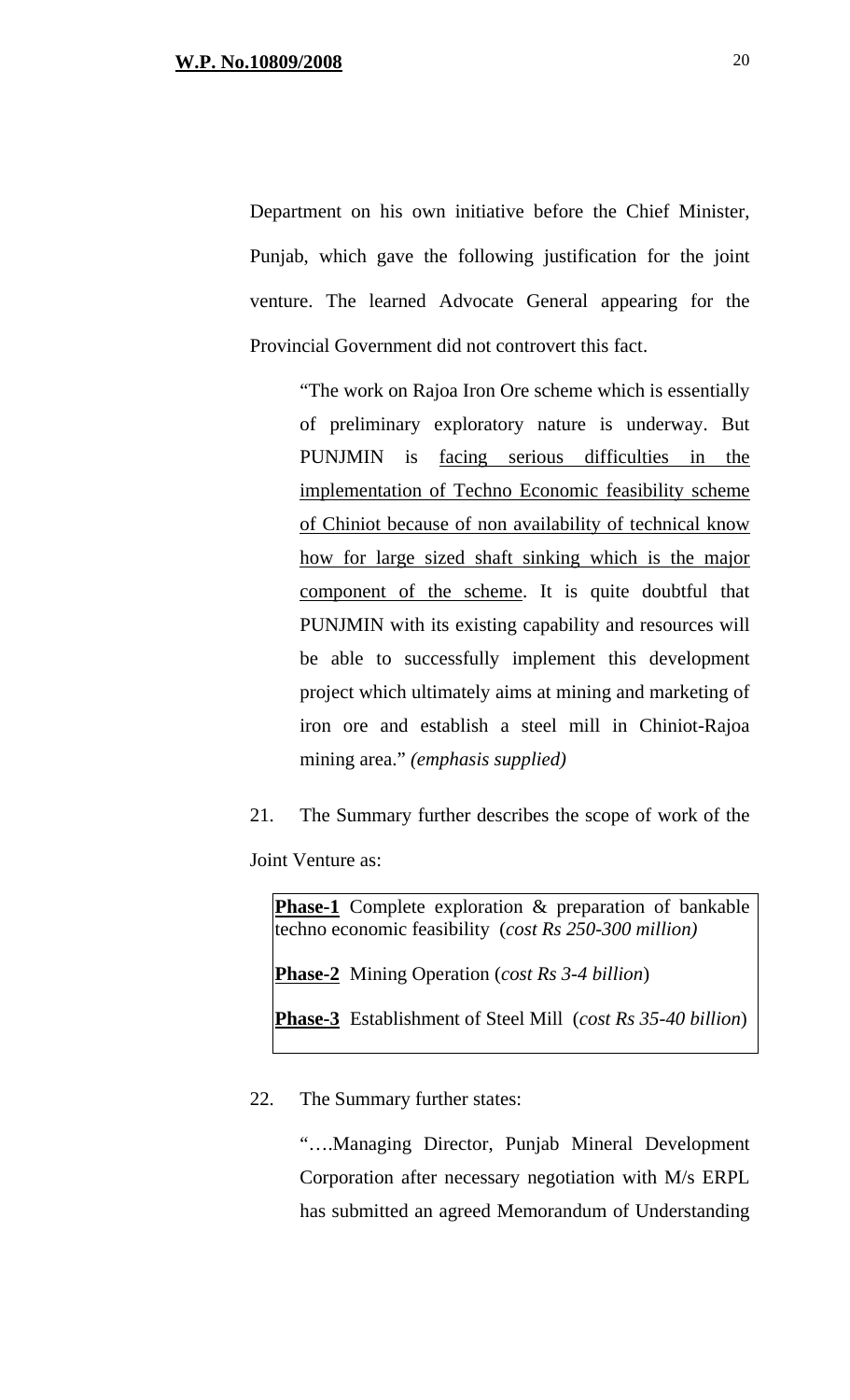(MOU) placed at Annexure-D which provides for completion of all three phases of the project by ERPL at their own cost. Punjmin will hold 20% equity in the project in consideration of its previous exploratory work and transfer of its lease rights to M/s ERPL. A Draft Agreement between ERPL and Punjmin has also been reached which is placed at Annexure-E."

23. The facts presented in the Summary are different from the Working Paper placed before the Board of Directors of PUNJMIN. The inability to carry out the lease and license is not mentioned in the Working Paper of PUNJMIN but is mentioned in the Summary prepared by the Secretary, Mines and Minerals Department.

24. The Summary appears to travel on the assumption that the matter has been initiated by PUNJMIN. It fails to discuss how such a proposal could have been initiated by PUNJMIN and whether the Government had the authority under the law to endorse the said Joint Venture Agreement with a private sector third party without undergoing the process of open public tendering, public participation and competitive bidding.

25. The Summary also ignores the fact that PUNJMIN holds a mining lease and a prospecting license. PUNJMIM has no lease to do mining operation in Rajoa area as it holds only a prospecting license for the said area. Further, PUNJMIN has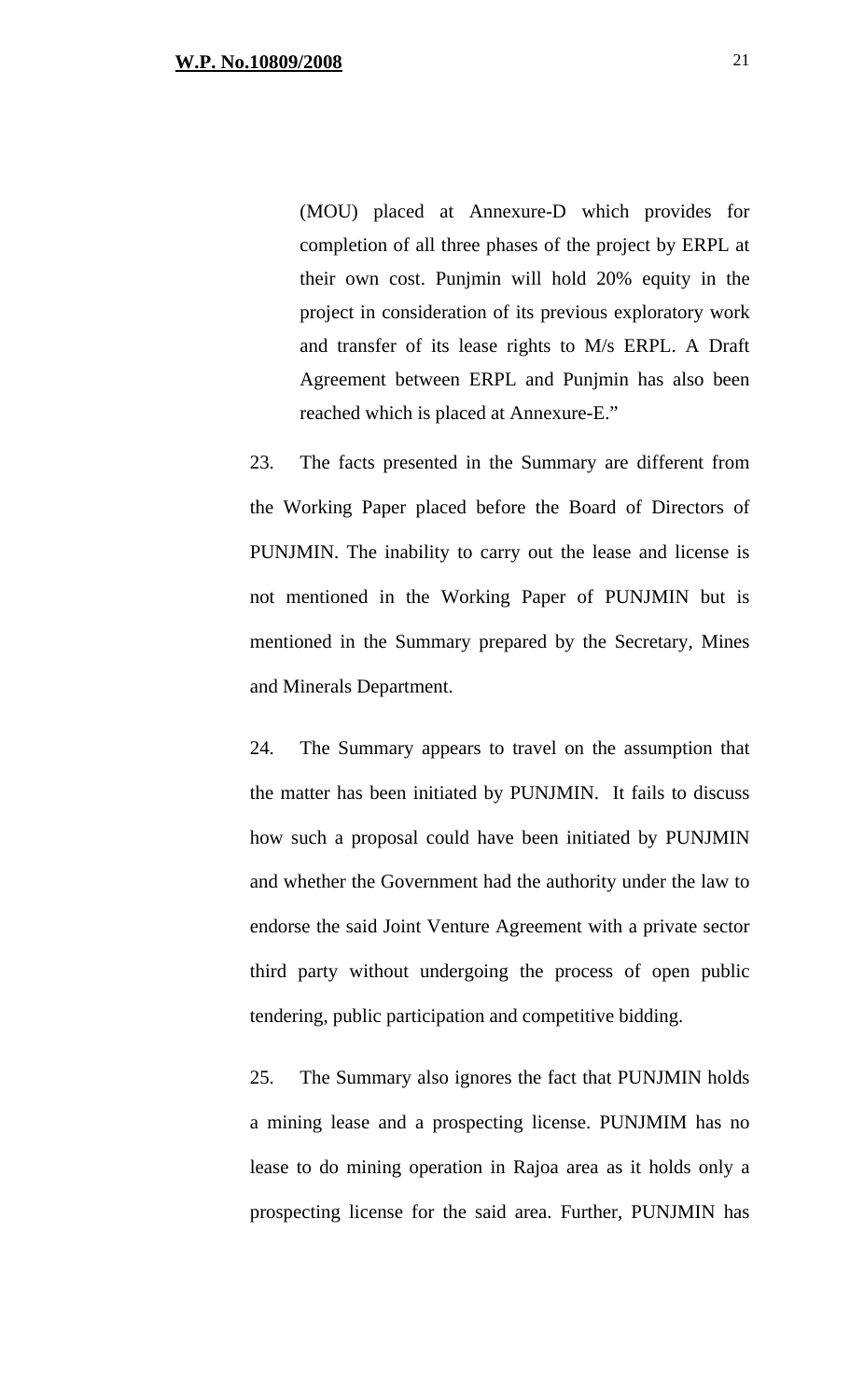not prepared any Scheme relating to a joint venture, which was put up before the Government for approval under section 18 of the Punjab Mineral Development Corporation Act, 1975.

26. Further, PUNJMIN never had the permission (lease or license) to set up a steel mill (and whether under the law PUNJMIN could setup a Steel Mill as discussed later in the judgment) and therefore how could the said right be transferred/assigned and subsequently endorsed by the Government?

27. The Working Paper of PUNJMIN, as well as, the Summary prepared by the Secretary, Mines and Minerals Department and blessed by the Chief Minister and others is inconsistent besides silent regarding the provisions of law authorizing the Government and PUNJMIN to enter into such a transaction.

28. The Summary received the approval of the Chief Minister on 24-11-2007 and also of the other senior public functionaries mentioned above and thereafter the Joint Venture Agreement was entered on 12-6-2007 duly signed by the Managing Director, PUNJMIN. The salient features of the Joint Venture are reproduced hereunder for ready reference: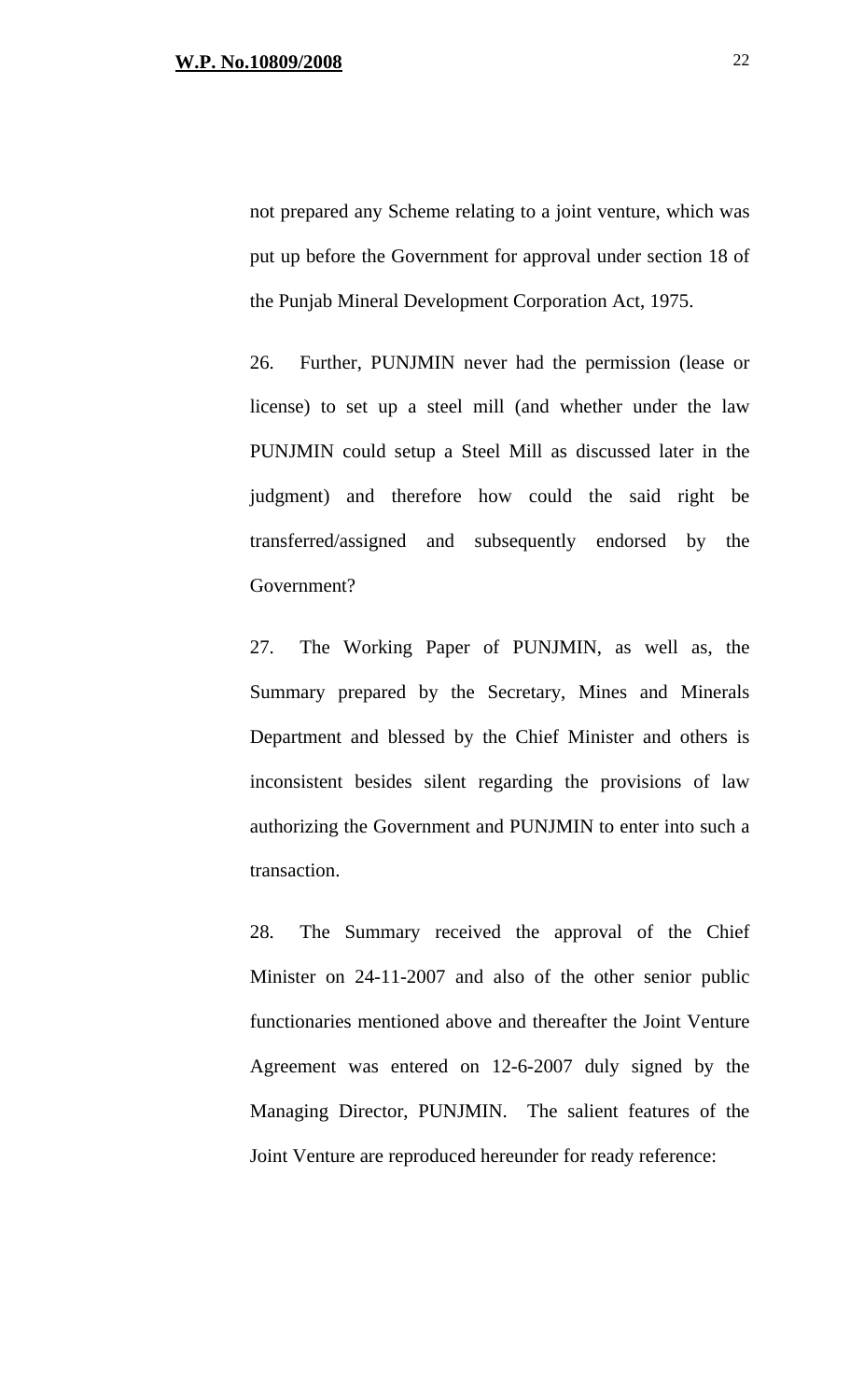#### AGREEMENT BETWEEN

# PUNJAB MINERAL DEVELOPMENT CORPORATION

#### AND

#### EARTH RESOURCES PRIVATE LIMITED

This Agreement is made at Lahore on this  $6<sup>th</sup>$  day of the month of December, 2007

AND WHEREAS, ERPL affirms its capability of bringing the required funding as well as the equipment and technical expertise to conduct the feasibility study and exploration activities in order to ascertain commercial availability of iron-ore at Chiniot and Rajoa fields of PUNJMIN and upon its completion, launch a successful mining operation as well as establish a steel mill when commercially feasible;

…………………………

………………………………

AND WHEREAS, it is agreed by and between the parties that to achieve the common objective of the parties of further exploration of iron-ore and development of successful mining operation as well as establishment of steel mill when commercially feasible, PUNJMIN shall transfer the existing Mining lease and Licence to and in favour of ERPL upon signing of this agreement as per terms hereof;

………………………

AND WHEREAS Government of the Punjab endorses the transfer of existing leases and licences by PUNJMIN in favour of ERPL, and agrees to grant renewals of the said leases and licences for further periods of time as detailed in this agreement, and also agrees to give itself and assist in obtaining from the Federal Government, throughout the currency of this agreement, all necessary permissions, approvals, licences and support for establishment of a steel mill in the Punjab Province.

………………………

#### 1.0 EQUITY OF PUNJMIN:

1.1 Upon signing of this Agreement, PUNJMIN shall transfer to ERPL all its rights including lease hold rights to its iron-ore fields and mining areas at Chiniot and Rajoa as well as the other tangible and intangible assets pertaining to these fields, as described and itemized in the Schedule to this Agreement, subject to the following:

a. In the event of insolvency, bankruptcy or breakdown or otherwise alienation from the project of ERPL, or termination of this Agreement in any manner and for any reason whatsoever, the assets and rights so transferred to ERPL shall revert back to PUNJMIN.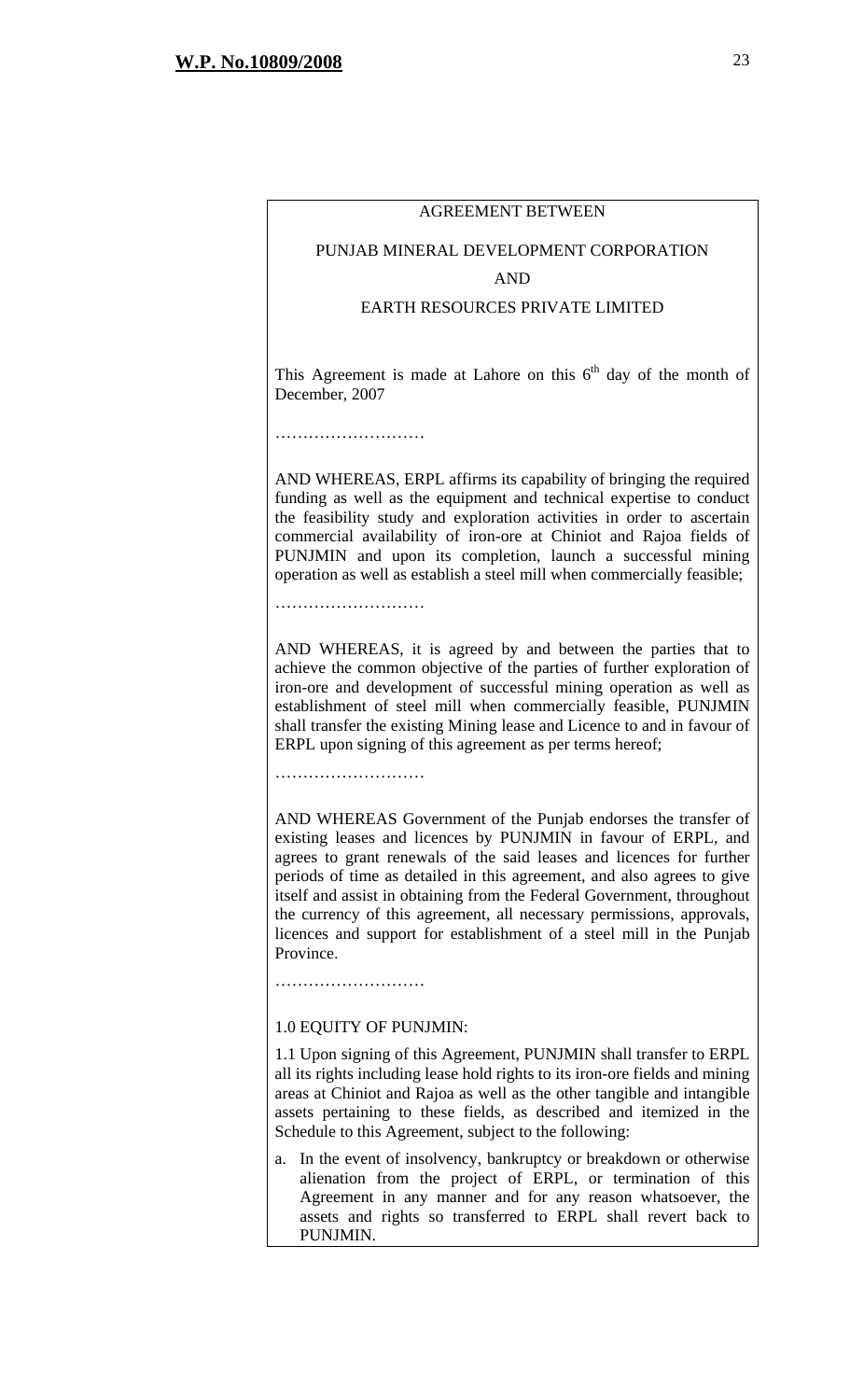- b. No encumbrance whatsoever, by way of charge, lien, mortgage, pledge, hypothecation or otherwise, shall be created upon these assets and rights during Phase-I of the project. Transfer of any right attached to these assets and rights before successful completion of Phase-I of the project, in any manner whatsoever, shall be void.
- c. Transfer of these assets and rights, to ERPL, shall become absolute upon successful completion of Phase-I of the project.

1.2 In consideration of this transfer, as agreed vide 1.1 above, ERPL shall issue to PUNJMIN, a total of 5,000,000 (five million) shares, 20% Class A shares of stock based on related valuation of movable and immovable tangible and intangible assets of PUNJMIN. The shares, so issued, shall be subject to a ten year lock-up which prohibits PUNJMIN from selling, assigning, transferring, conveying, or otherwise alienating them for a period of ten years from the date of issuance.

4.1.3. Phase-III ESTABLISHMENT OF STEEL MILL

………………………

 After successful commencement of mining operation, as and when it would seem feasible and is determined by the commercially viable business plan, ERPL shall bring and put in an estimated investment of US\$ 600 million to establish a steel mill in Phase-III.

29. The Joint Venture Agreement was marked to the Law, Parliamentary Affairs and Human Rights Department (the "Law Department") by the Ex-Managing Director, PUNJMIN for vetting prior to its execution (according the M.D. this was the last legal recourse available to him to stall the Agreement).

30. The Law Department approved the Joint Venture Agreement on 4-12-2007. The approval of the Law Department states as follows:

> "…the parties are validly competent to enter into and sign the agreement …"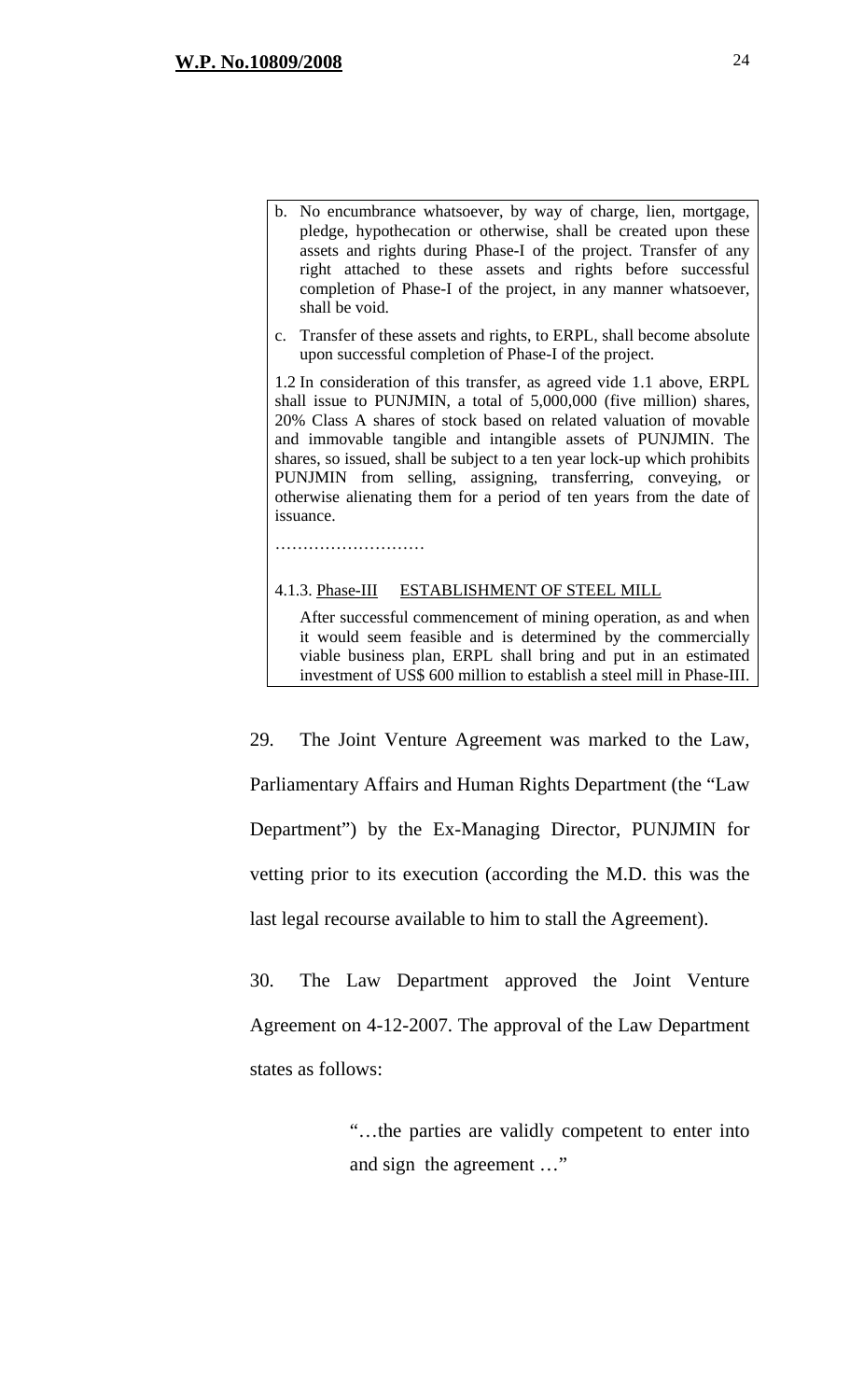31. It is surprising that the Law Department without verifying the law and without giving any reasons advised that the parties were competent to enter into a Joint Venture Agreement. The Law Department, Government the Punjab, as the principal legal advisor to the Government, should have looked at the whole transaction more meticulously and formulated a more holistic opinion, especially when public property (natural resources) worth billion of dollars were in question. Law Department, therefore, failed in discharging its obligations under the Provincial Rules of Business, 1974.

32. Inspite of the Agreement, the physical possession of the site was not transferred to ERPL. It appears from the record that Rao Manzer Hayat, the then M.D. PUNJMIN wrote a Note to the Chief Secretary on 10-3-2008, followed by another Note on 31-5-2008 and then as Secretary, Mines and Minerals Department, put up a Summary to the Chief Minister on 5.7.2008. According to the M.D. PUNJMIN, these efforts stalled the implementation of the Joint Venture Agreement and resulted in the constitution of a high level committee under the Chairmanship of the Additional Chief Secretary, Government of the Punjab and comprising, Secretary Finance Department, Secretary Law and Parliamentary Affairs & Human Resources Department, Secretary Mines and Minerals Department and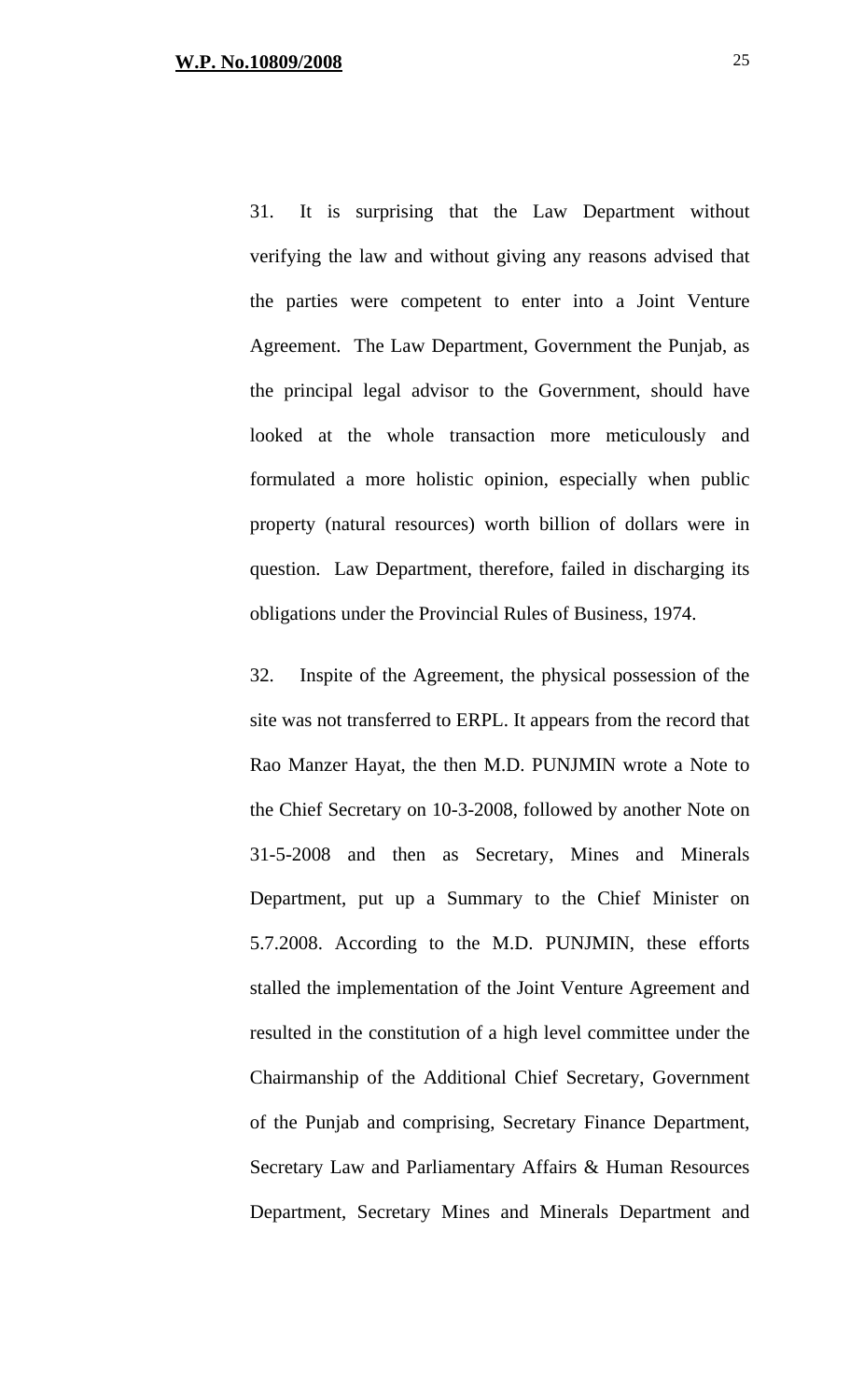Additional Secretary Commerce and Investment, Government of the Punjab was constituted to look into the Joint Venture. The Committee met on 2-8-2008 and made the following observation:

- i) ERPL does not have any technical know how base about mining iron ore.
- ii) ERPL does not have required technical staff.
- iii) The financial commitment as issued by the KASB Bank does not have any date on it. Moreover it does not provide any proof of specific financial commitment for the Company.
- iv) ERPL is being operated by Mr. Arshad Waheed from his residential address in Gujranwala. There is no regular base of this Company as such.
- v) The office in Gujranwala does not have any technical manpower/technical knowledge to sponsor projects of this magnitude.
- vi) There is no experience of ERPL about undertaking mining projects as such.
- vii) Company is not registered under Stock Exchange and its shares issued to Punjmin are verified by securities commission which are fake and issued illegally to Punjmin.

33. The Committee finally recommended to invoke clause 5 for the termination of the Agreement, which led to the issuance of the impugned Notice dated 16-8-2008.

#### MAINTAINABILITY OF THE PETITION

34. The contents of the impugned Notice dated 16-8-2008 reveal that it simply invites the petitioner to a meeting. Therefore, no cause of action arises due to the same. The petition is, therefore, premature as writ cannot be maintained on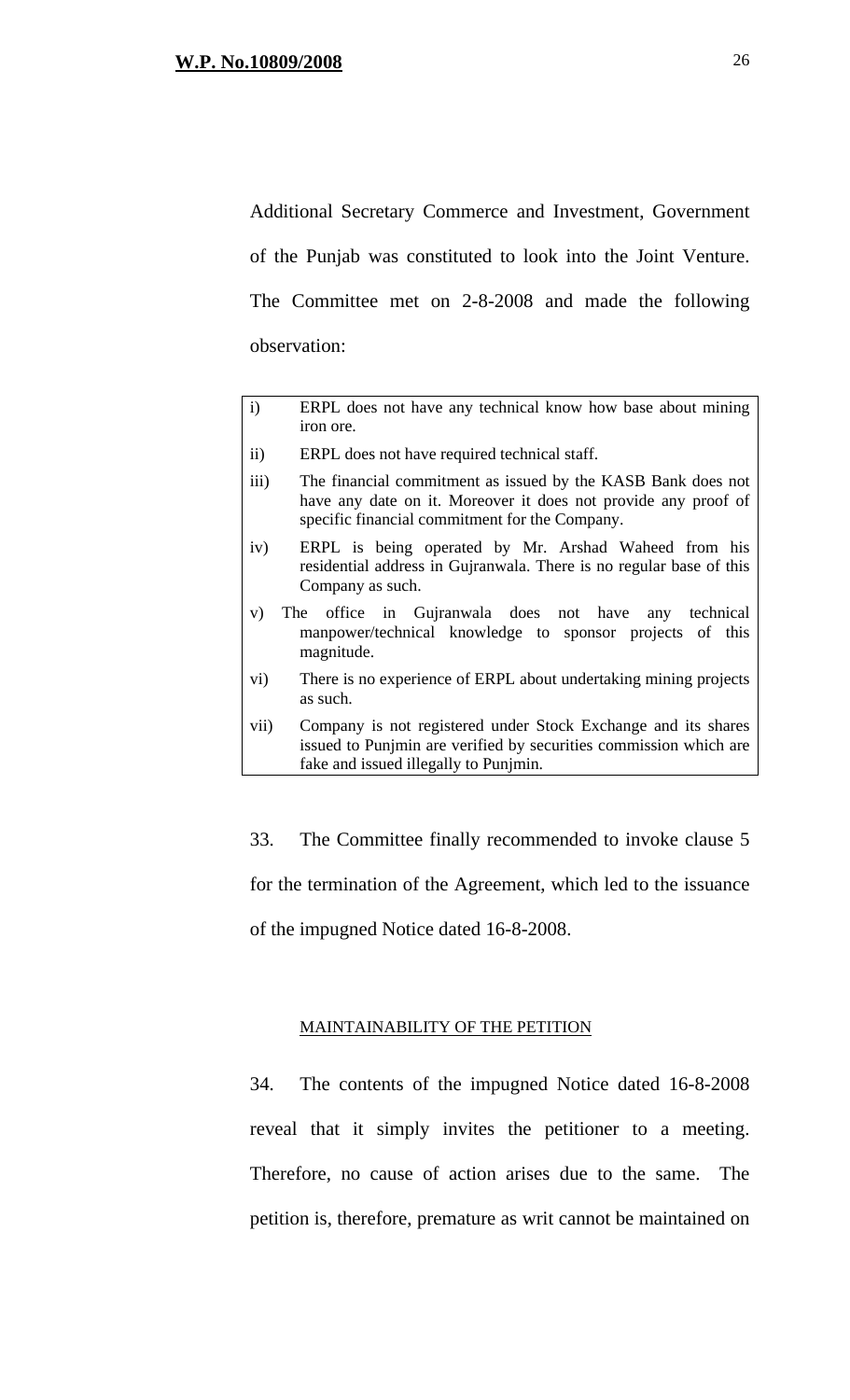the basis of apprehensions. Reliance is placed on *Mian Muhammad Shahbaz Sharif vs. Federation of Pakistan through Secretary, Ministry of Interior, Government of Pakistan, Islamabad and others* (PLD 2004 SC 583), *"National Steel Rolling Mills and others v. Province of West Pakistan"* (1968 SCMR 317(2), *"Messrs Nawaz Enterprises through Sole Proprietor and another v. Habib Bank Ltd. and 5 others"* (2007 CLD 952) and *"Liaqat Ali v. City Nazim and others"* (2003 MLD 1635).

35. Even, if it is accepted for the sake of argument that the Government had decided to terminate the Joint Venture Agreement and the proposed meeting was just a sham, still the subject matter of the petition emanates from a contract and the enforcement of the same does not confer legal character so as to invoke the constitutional jurisdiction of this court. The petition is hopelessly misconceived and is therefore not maintainable. Reliance is placed on *"Hazara (Hill Tract) Improvement Trust through its Chairman and others v. Mst. Qaisra Elahi and others"* (PLJ 2005 SC 925), *Messrs Airport Support Services vs. The Airport Manager, Quaid-e-Azam International Airport, Karachi and others* (1998 SCMR 2268), *Messrs Ramna Pipe and General Mills (Pvt.) Limited vs. Messrs Sui Northern Gas Pipe Lines (Pvt.) and others* (2004 SCMR 1274), *"Brig.*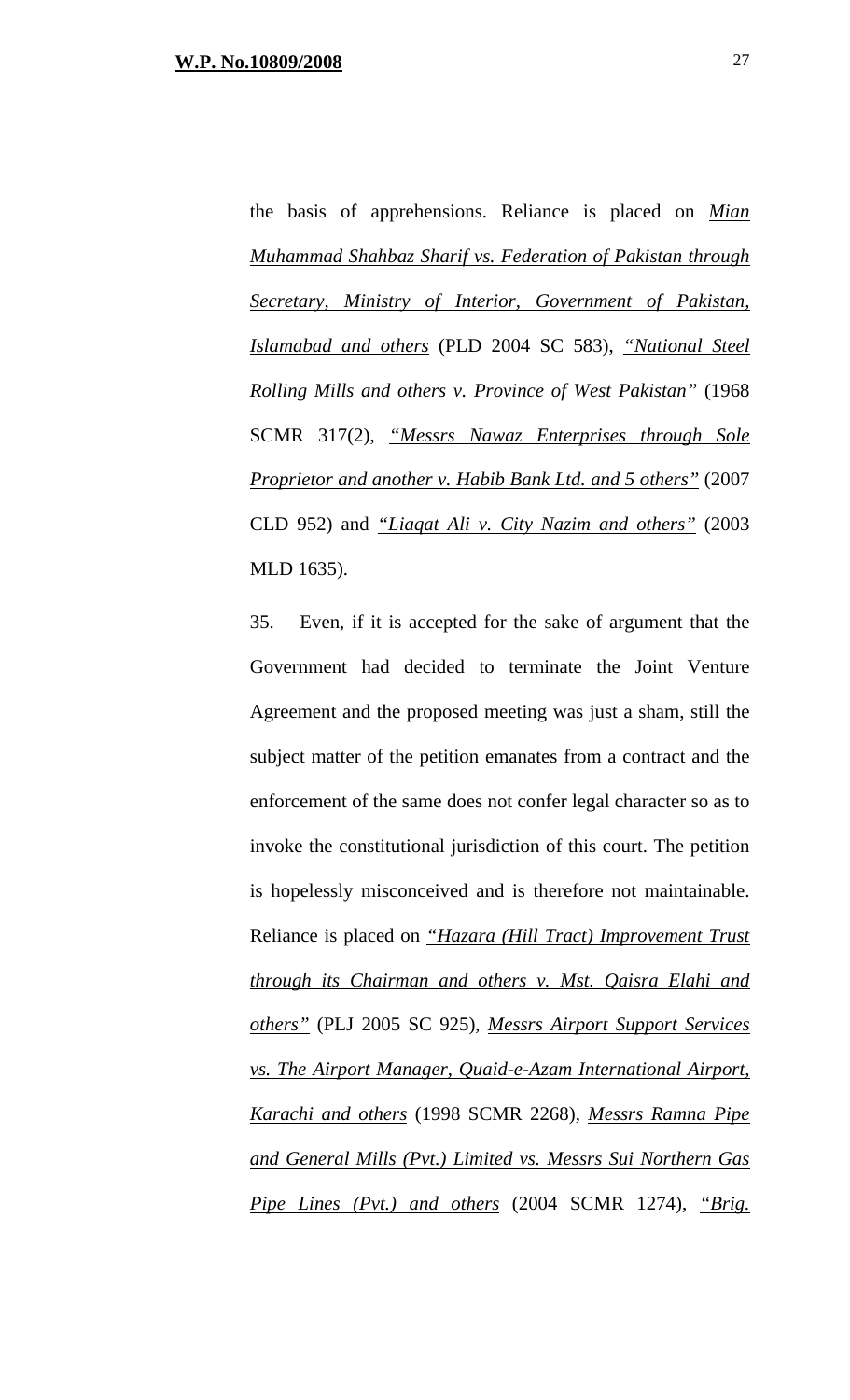*Muhammad Bashir v. Abdul Karim and others"* (PLD 2004 SC 271), *Malik Asad Ali vs. Federation of Pakistan through Secretary, Law, Justice and Parliamentary Affairs, Government of Pakistan, Islamabad and 2 others* (1998 SCMR 130), *Dr. Muhammad Munir-ul-Haq and others vs. Dr. Muhammad Latif Chaudhry and others* (1992 SCMR 2135), *Dr. Ashiq Muhammad, etc. vs. Govt. of N.W.F.P., etc.* (NLR 2002 Service 33), *Bayindir Insaat vs. Pakistan through Ministry of Communications and 3 others* (PLD 2001 Lahore 426), *Network Television Marketing Ltd. Vs. Government of Pakistan and another* (2001 CLC 681), *"Mst. Rukhsana Yasmeen v. Muhammad Iqbal Mirza"* (2001 YLR 2759) and *"Lahore Cantonment Cooperative Housing Society Limited Lahore Cantt through Secretary v. Dr. Nusrat Ullah Chaudhry and others"* (PLD 2002 SC 1068).

#### 36. NON MAINTAINABILITY OF THE PETITION AND THE POWER OF THIS COURT TO PROCEED FURTHER

 Non maintainability of the petition on merits does not oust the jurisdiction of this court to address other violations of public law, which have come to fore during the course of arguments on the petition and after the perusal of the record. Stark violations in the disposal and transfer of public property and heartless breach of public trust by the public functionaries (public trustees) cannot be over looked. This Court is under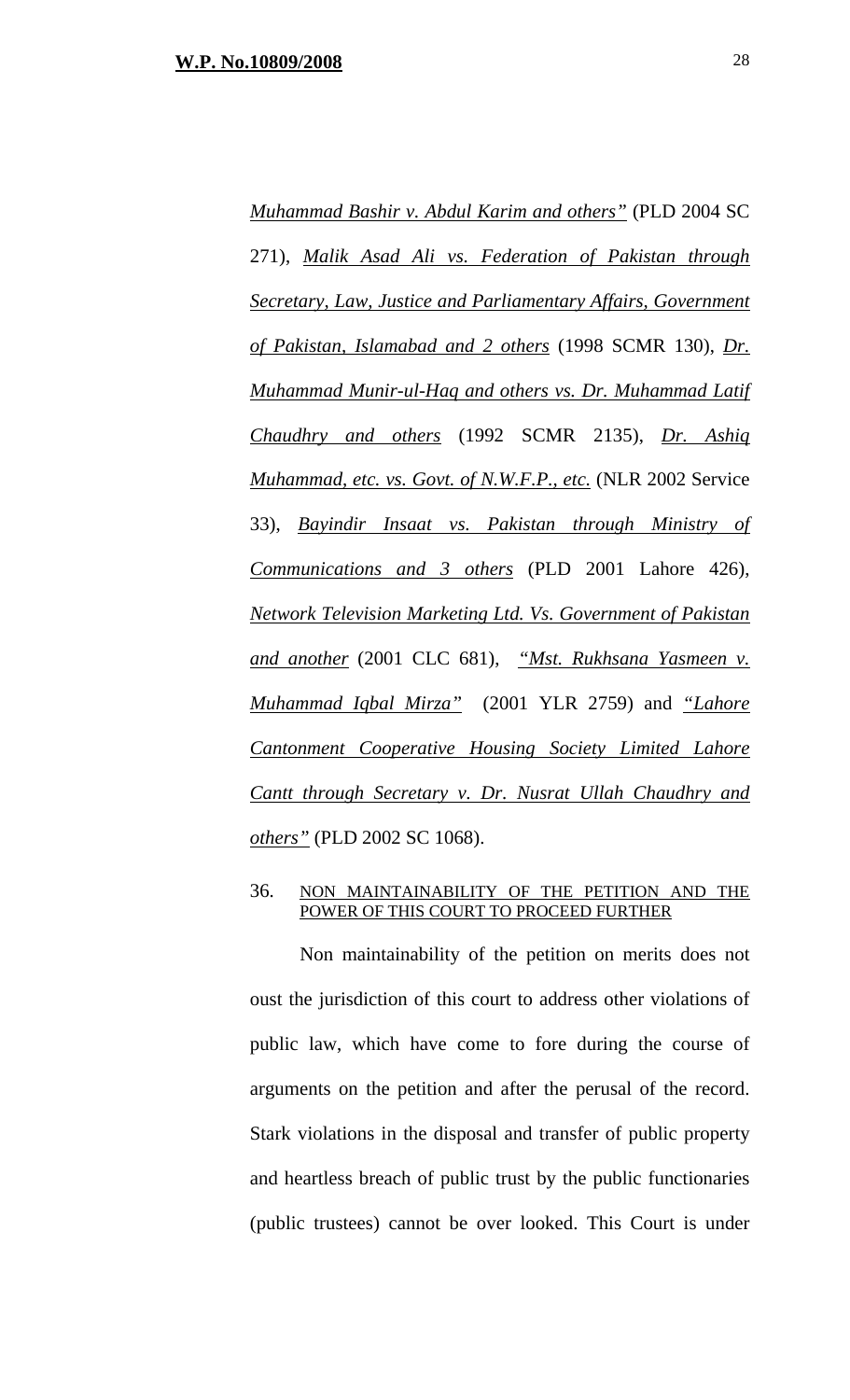oath to preserve, protect and defend the constitution and in all circumstances do right to all manner of people without fear and favour. For the Court to dismiss the petition on the ground of maintainability alone would not only result in failure of justice, it would also make the Court and its constitutional jurisdiction hostage to technicalities, which cannot be allowed. Once grave violation of law and transparency in the disposal/transfer of public property comes before this court, it transforms the *lis* into public interest litigation conferring inquisitorial jurisdiction on this Court. No constitutional court can shy away from fully discharging this responsibility. It is useful here to revisit Article 199 (1) (a) (ii) of the Constitution, which provides that on an application of the aggrieved person, the court can make an order "declaring that **any** act done or proceedings taken within the territorial jurisdiction of the Court have been done or taken without lawful authority and is of no legal affect". Again under Article 199 (1) (c) this court can "make an order giving such directions to any person" within territorial jurisdiction of the Court for enforcement of fundamental rights conferred under the Constitution. These are loud reminders of the jurisdictional expanse enjoyed by this Constitutional Court. This Court is, therefore, at all times equipped with the jurisdiction to probe into any public wrong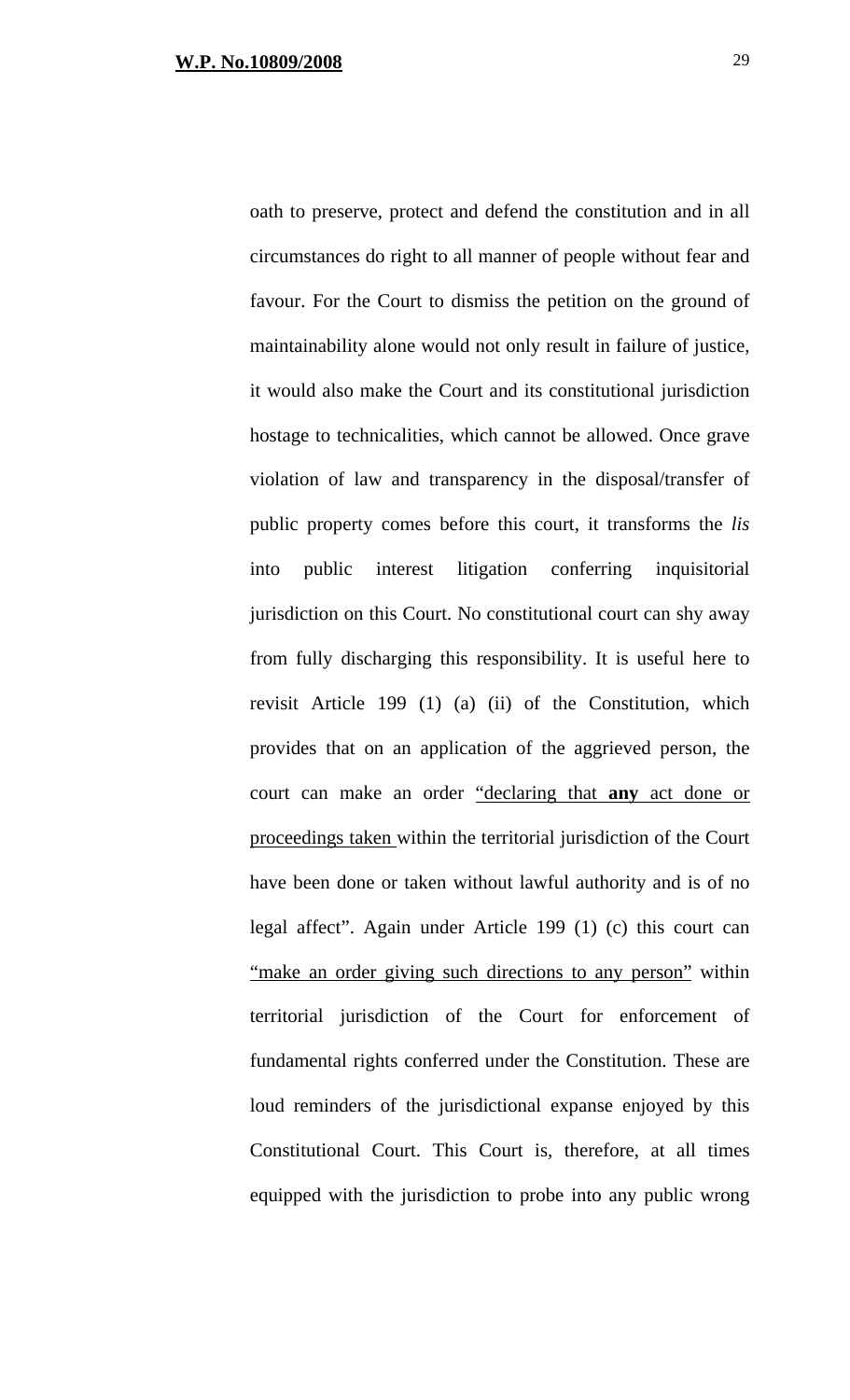affecting public at large, when the same has come before it through a petition. It does not matter if the said wrong has been specifically agitated or has coincidentally surfaced during the proceedings. This jurisdiction should not be confused with *suo moto* jurisdiction exercised by the august Supreme Court of Pakistan under Article 184 of the Constitution, as in the present case jurisdiction of this court has been invoked through a petition placed before the Court by an aggrieved party. I, therefore, proceed further to assess if the Joint Venture Agreement entered into between PUNJMIN and ERPL passes the test of law and transparency.

# ROLE AND SCOPE OF POWERS OF PUNJMIN

37. I, first take up the role and scope of powers of PUNJMIN. PUNJMIN is established under the Punjab Mineral Development Corporation Act, 1975 [Punjab Act no. XXXIII of 1975] (the "Act") for promoting mineral development in the Province of Punjab. The Act applies to all minerals except mineral oil, natural gas and mineral resources necessary for generation of nuclear energy. Sections 2(a) and 5(1) of the Act provide that PUNJMIN shall have a Board of Directors and shall consist of a Chairman and Managing Director (who are appointed by the Government) along with the following directors: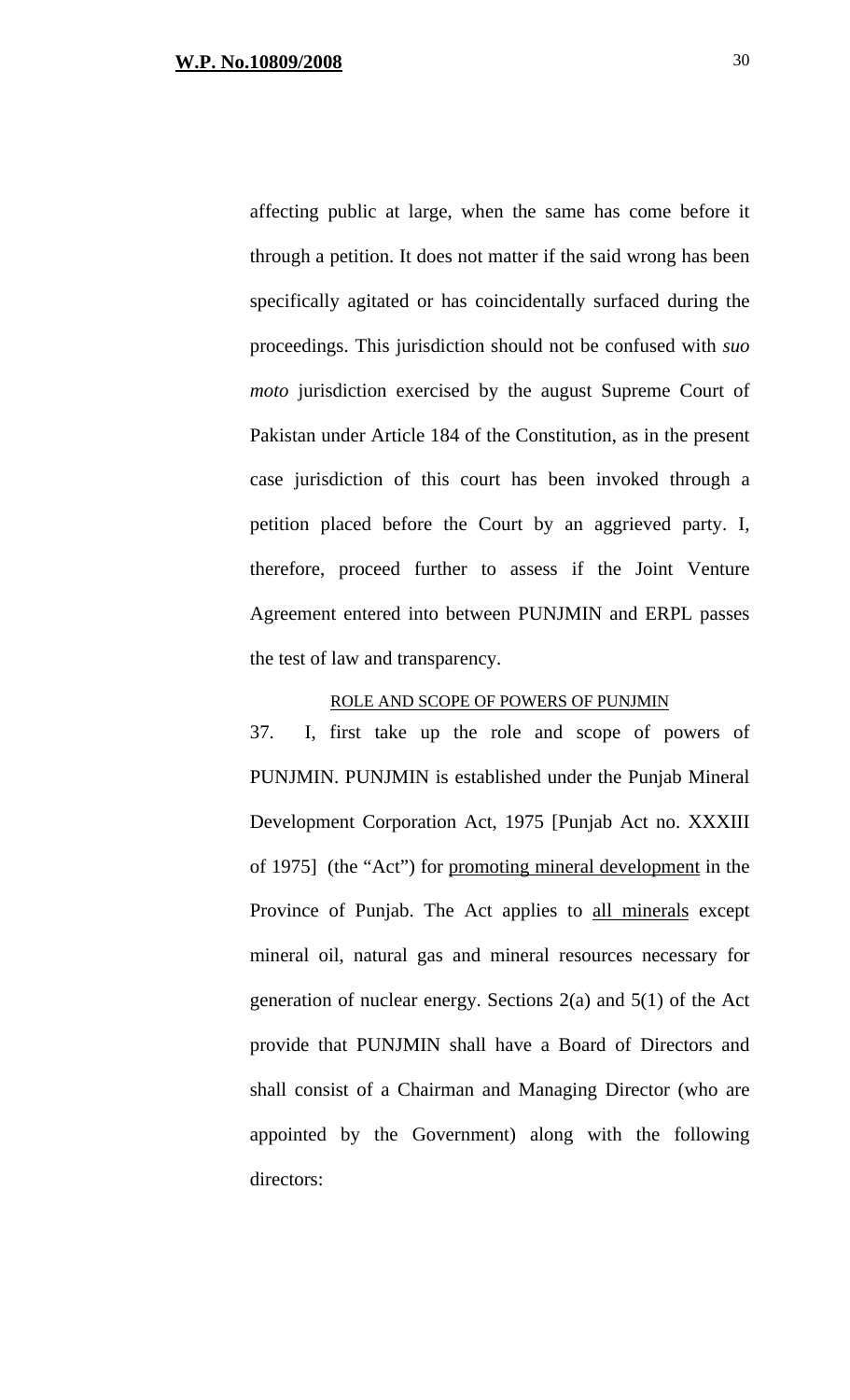- (i) The Chairman, Planning and Development Board of Government;
- (ii) Secretary to the Government, Mines and Mineral Department, or his nominee not below the rank of a Deputy Secretary; and
- (iii) Secretary to the Government, Finance Department, or his nominee not below the rank of a Deputy Secretary.
- 38. Chapter-III (Section 18) of the Act provides the functions

of the Corporation (PUNJMIN) and Chapter IV relates to Finance. Sections 18 and 19 of the Act are reproduced hereunder for ready reference:

## FUNCTIONS OF THE CORPORATION

18- (1) The Corporation shall draw up schemes, with objects confined to the Province of the Punjab, for the development, surveying, prospecting, exploring, mining, processing, industrial exploitation and purchase and sale of minerals including their import and export and for the improvement of communications, water supply, power and such other ancillary matters as may be conducive to the attainment of these purposes in the areas selected by the Corporation for any such development and submit the same to Government for approval. (2) The Corporation shall, as soon as may be, proceed to give effect to any Scheme approved by Government, and in particular may:- (a) form and establish companies to manage and run the projects as are established by the Corporation; Provided that before sponsoring any such company the Corporation shall obtain the approval of Government to the Company's capital structure; (b) manage on behalf of Government the shares purchased by Government in the issued capital of companies established by the Corporation; (c) subscribe to the capital of these companies to such extent as may be necessary; (d) act as Managing Agents of the Companies established by the Corporation; (e) give short and medium term loans or furnish guarantees to the scheduled banks for loans to the companies established by the Corporation in the manner aforesaid; and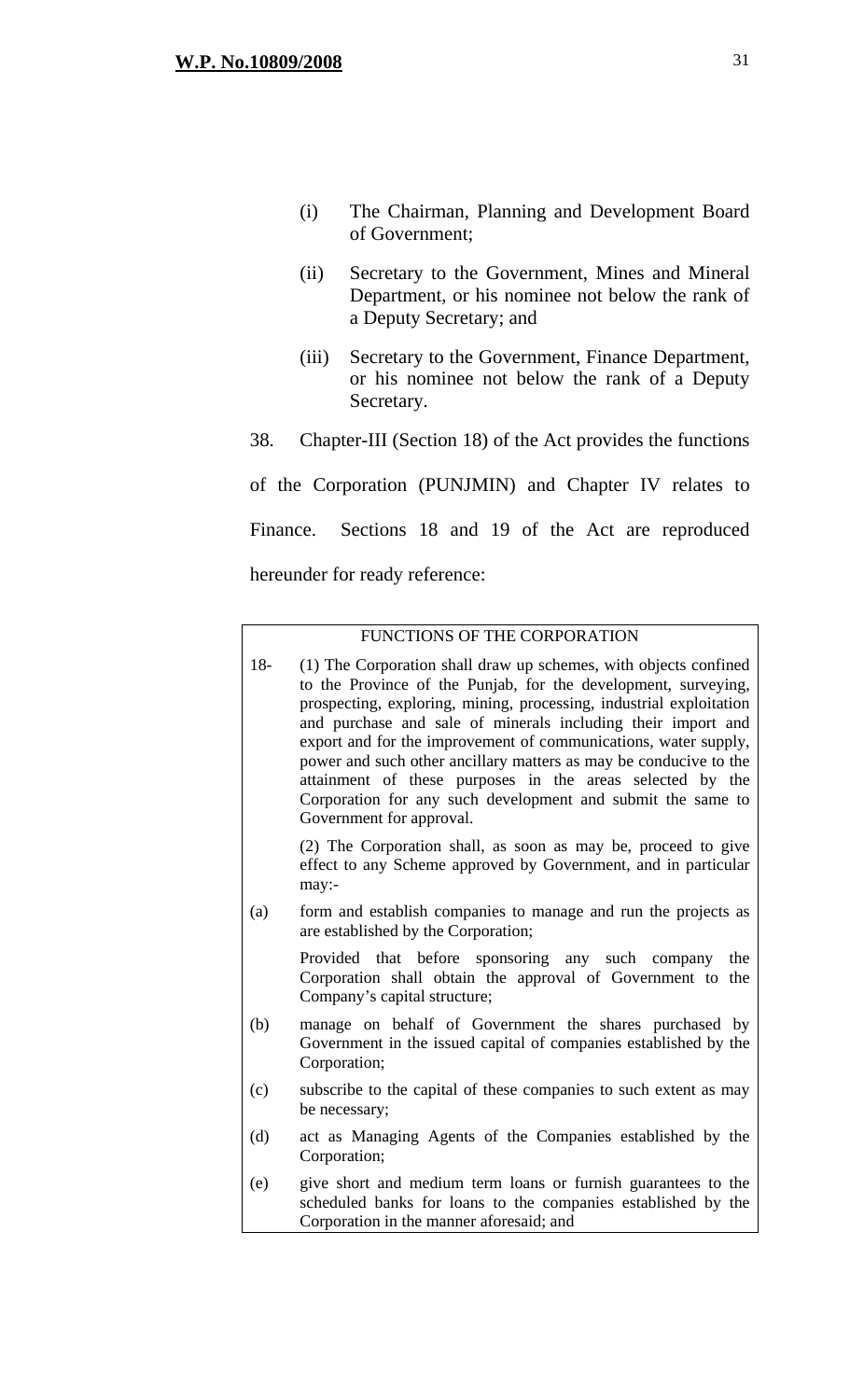| (f)   | establish, manage and run the projects under its direct control.                                                                                                                                                                                                                                                       |
|-------|------------------------------------------------------------------------------------------------------------------------------------------------------------------------------------------------------------------------------------------------------------------------------------------------------------------------|
| (3)   | The Corporation may, if it considers expedient, sell or transfer all<br>or any of the shares subscribed by it under sub-section (2):                                                                                                                                                                                   |
|       | Provided that the Corporation shall not without the previous<br>sanction of Government, sell or transfer such shares at a rate below<br>the par value of such shares, or below the prevailing market rate if<br>such rate is higher than the par value of such shares.                                                 |
|       | <b>FINANCE</b>                                                                                                                                                                                                                                                                                                         |
| $19-$ | The Corporation shall be deemed to be a local authority under the<br>Local Authorities Loans Act. 1914, for the purpose of borrowing<br>money under the said Act and the making and execution of any<br>scheme under this Act shall be deemed to be a work which such<br>authority is legally authorized to carry out. |

39. Primary function of PUNJMIN under the Act is to draw up Schemes for the development, surveying, prospecting, exploring, mining, processing, industrial exploitation and purchase and sale of minerals. Once the Scheme has been drawn up the same is put up before the Government for approval. Thereafter, if the Scheme is approved, lease or license relating to particular area for mining or exploration is granted to PUNJMIN by the Mines and Mineral Department of the Government under the Punjab Mining Concession Rules, 2002 ("Rules").

40. In order to give effect to the Schemes, under section 18(2)(a), PUNJMIN is permitted to establish companies to manage the projects. However, before sponsoring any such company the Corporation shall obtain the approval of Government to the company's capital structure. Under subsections 18(2)(b) and (c), PUNJMIN can also manage on behalf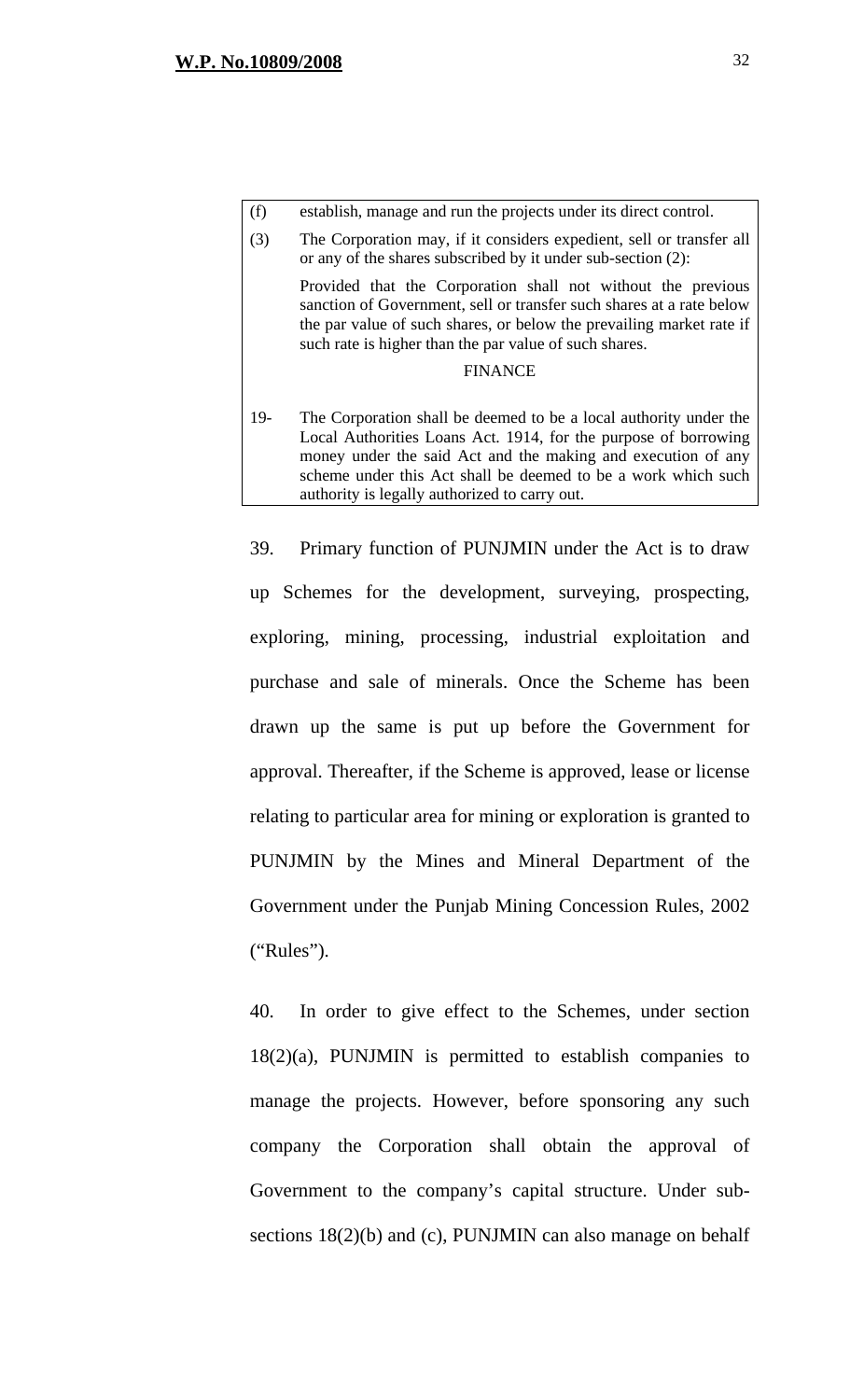of the Government the shares purchased by the Government in the issued capital of companies established by the Corporation and subscribe to the capital of these companies to such an extent as may be necessary.

41. Under sub-sections 21(2)(a) to (h) of the Act, the Punjab Mineral Development Corporation Fund shall consist of:-

- (a) investment made by government;
- (b) grants made by Government;
- (c) loans obtained from Government;
- (d) charges for the management of companies under the direct control of the Corporation;
- (e) managing agency commission in respect of companies managed by the Corporation;
- (f) loans obtained from the scheduled banks;
- (g)foreign loans obtained by the Corporation; and
- (h) all other sums received by the Corporation.

42. PUNJMIN Fund cannot hold or entertain any private equity or private investment. Needless to mention that section 21(2)(h) of the Act will have to be read *ejusdem generis* with the prior sub-sections and therefore cannot mean to include private investment.

43. PUNJMIN can set up companies but cannot take a private equity partner. The above provisions of the Act show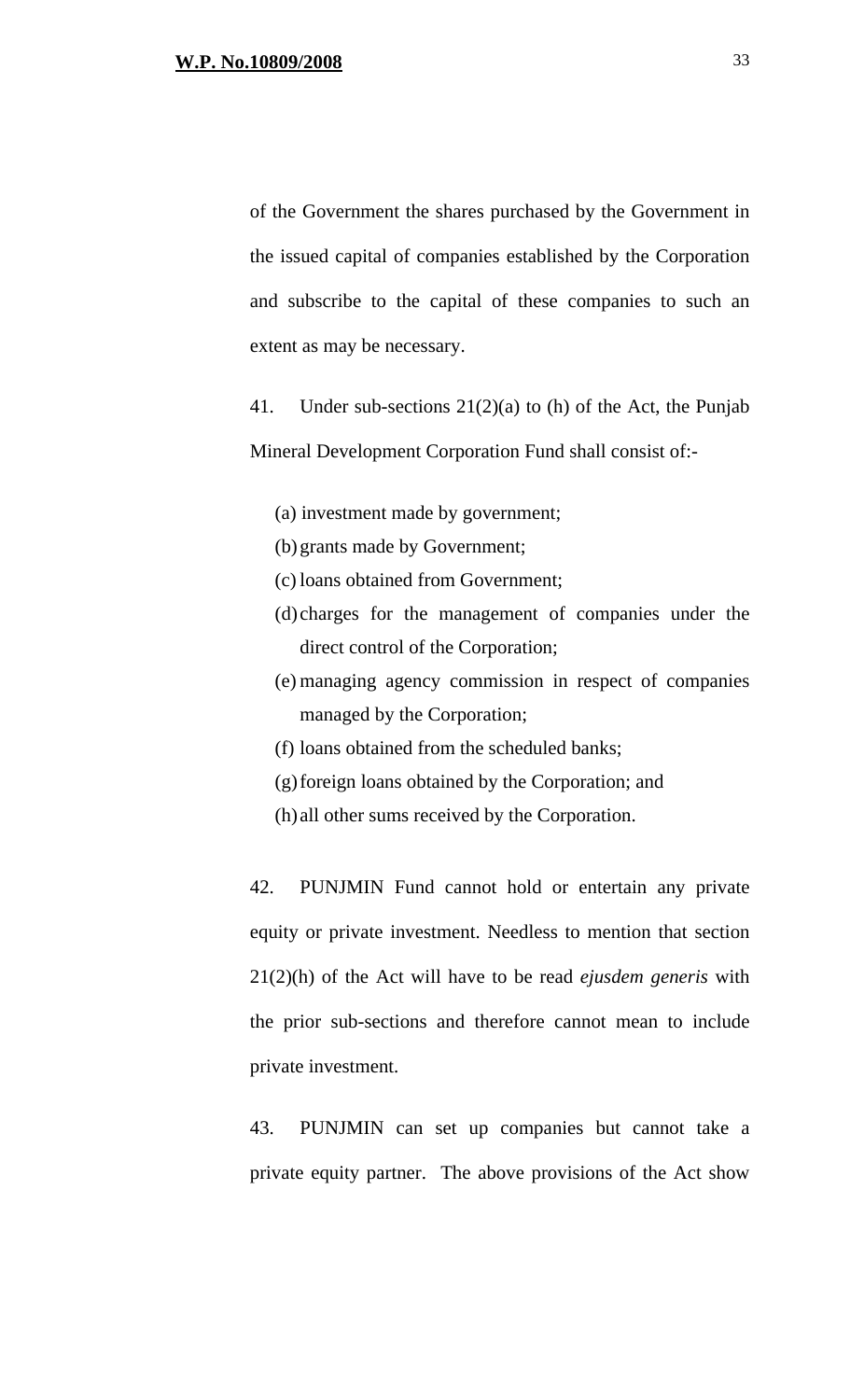that only PUNJMIN and Government can be sponsors in the companies established by PUNJMIN.

44. There is no provision for joint venture agreements with the private party under the Act, hence it is not permissible for PUNJMIN to have a public private partnership for the execution of a Scheme. It is only under section  $27(2)(c)$  of the Act where the Government can make rules for the appointment of consultants and experts, etc for PUNJMIN which is not the case here.

45. In the present case ERPL has not been established by PUNJMIN and is therefore not a company envisaged under section  $18(2)(a)$  of the Act. Further, there is no provision under the Act, which permits PUNJMIN to enter into a joint venture, in particular, with any private party. Even, if the present transfer of rights under the Lease or License by PUNJMIN is considered to be assignment under Rule 60 of the Rules, setting up of a Steel Mill was never a right granted to PUNJMIN. No such right could have been granted to PUNJMIN as the said Corporation deals in minerals which are defined in Rule 2 (xxvi). The Joint Venture Agreement is, therefore, in violation of the Act. The Working Paper put up before the Board of Directors of PUNJMIN is therefore against the law.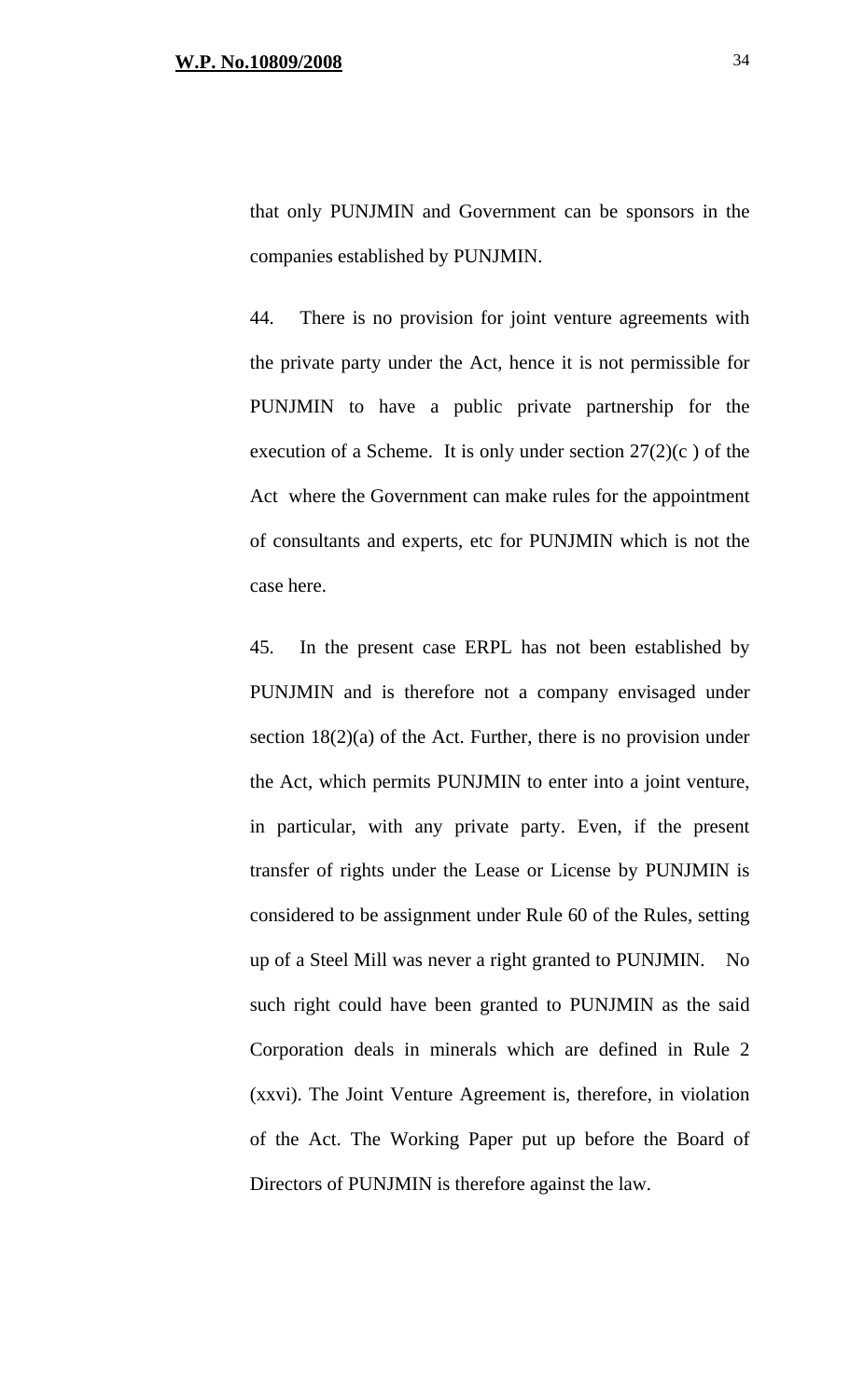46. Now coming to the power of the Government to approve the execution of the Joint Venture Agreement. Under Rule 60 of the Rules, Licensing Authority can approve assignment of rights under a Lease or License held by an exiting Lessee or Licensee. Even if it is assumed that the Government proceeded under Rule 60, the question that arises is why only ERPL? Was there any competitive bidding as per Rule 76 of the Rules to select ERPL? Was there any public tendering or public auction that resulted in selecting ERPL?

POWERS OF GOVERNMENT (MINES & MINERAL DEPARTMENT)

47. Mines and Mineral Department, Government of the Punjab, as well as, PUNJMIN are public institutions. Any property held by public institutions is held in trust on behalf of the people of Pakistan and public functionaries are trustees and custodians of the said public property. In the present case, the public property is the minerals, which are surface and subsurface natural deposits of ore and metals. This natural resource belongs to the people of Pakistan and stands protected under the Public Trust Doctrine. Being custodians of natural resources (minerals), the Mines and Minerals Department (Government) and PUNJMIN assume a far higher standard of responsibility. No private party can solicit its way into the corridors of these public institutions unless they have passed though a transparent,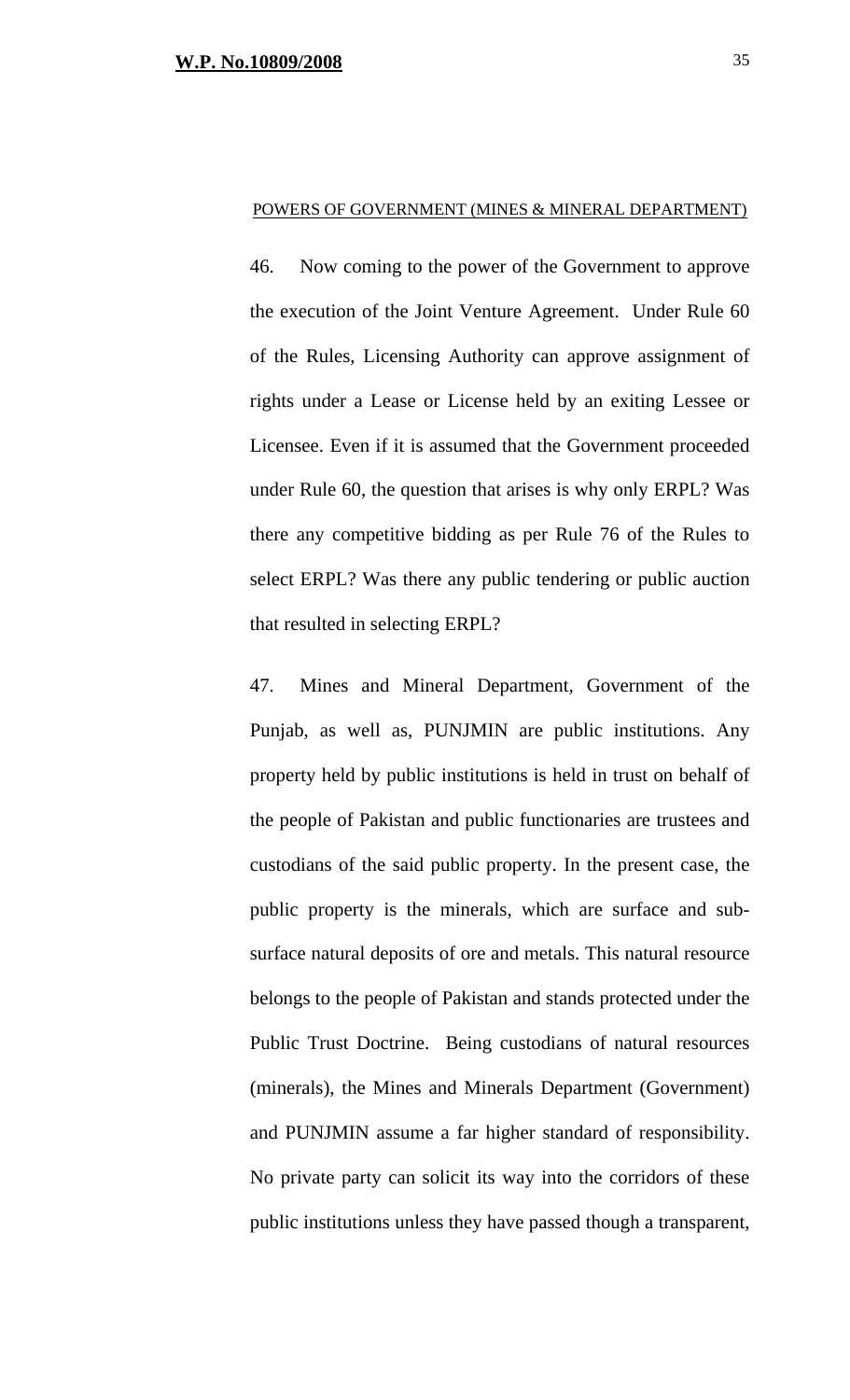limpid, open and clear public competitive selection process of public advertisement, public tendering, public auction and competitive bidding. Disposal of Public Property cannot be allowed without public participatory process, unless otherwise provided under special law. No one including the Chief Minister or the Chief Secretary of the Province have the right or the authority to transfer, lease or license out even an inch of public property without public tendering, unless law permits otherwise or there are exceptional reasons duly recorded in writing for holding a negotiated sale, which is not the case here.

48. "The government in itself has no "private" interest of its own. The government exists for the sake of individuals. The government does not exist for its "own" sake. Those who represent the government have no " self " interest that must be protected. They must act to achieve the collective interest. Indeed, there is a serious concern - a concern that history has repeatedly validated - that representatives of the government will develop their own interests and use the tremendous power granted them for purposes that did not reflect that collective good. The duty of loyalty seeks to prevent that. The duty of loyalty seeks to guarantee that the government takes care of the public and not itself; the general duty of loyalty seeks to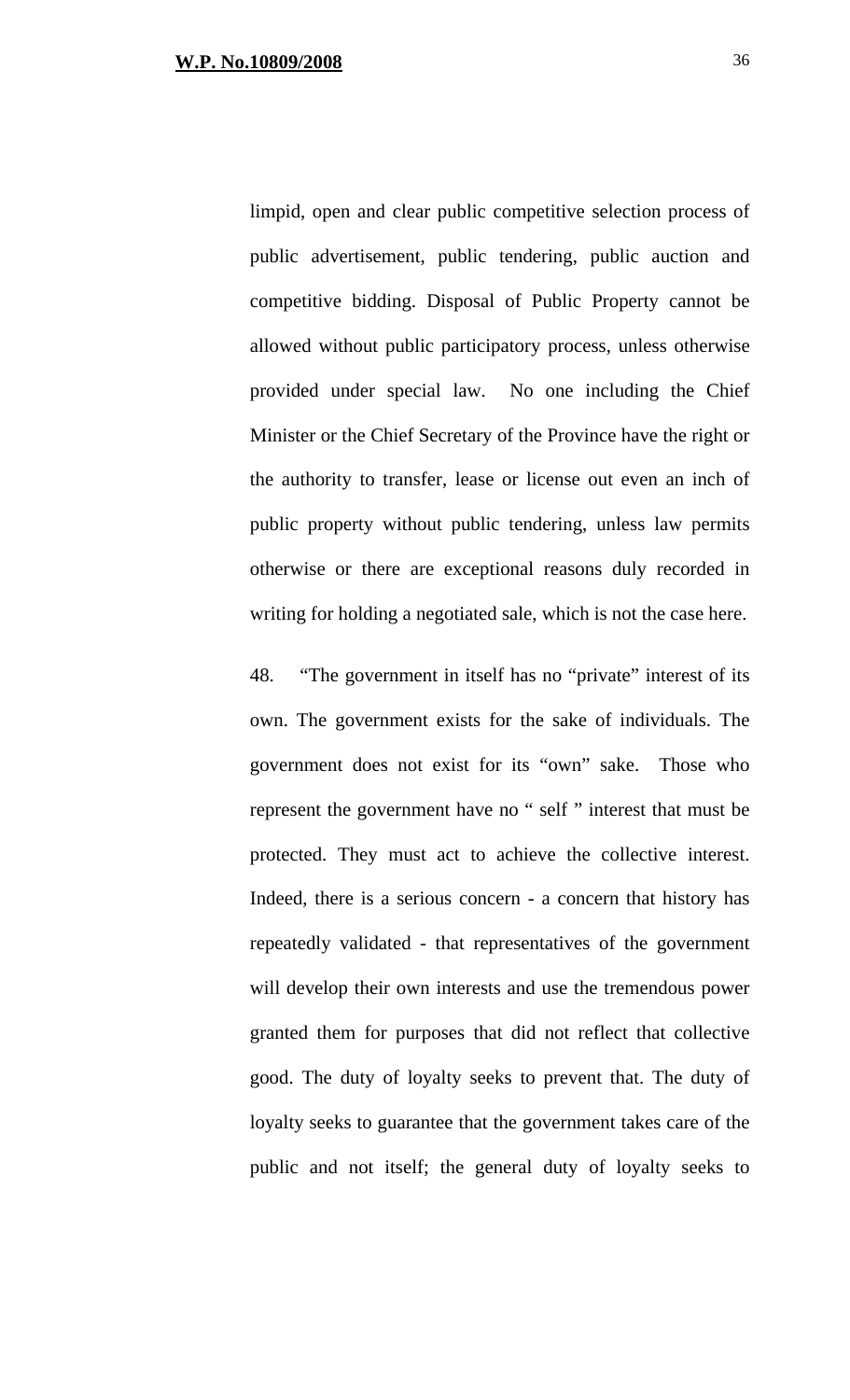guarantee that the government takes care of the public and not itself."

49. The disposal or transfer of public property without public participation is abuse of public trust. Public Property sold or transferred behind closed doors by public functionaries to some select few undermines the venerated role of trusteeship. Good governance is fundamentally pillared on trust and confidence of the people in the government, public institutions and more importantly in the public functionaries at the helm of the affairs. If this public trust is hemorrhaged, the entire edifice of public administration loses its credibility, which weakens governments and discredits democracy.

50. In *"Shri Sachidanand Pandey and another vs. The State of West Bengal and others"*, (AIR 1987 SC 1109) at p.1133, O. Chinnappa Reddy, J. after considering almost all the decisions on the subject summarized the propositions in the following terms:

"On a consideration of the relevant cases cited at the bar the following propositions may be taken as well established: State owned or public owned property is not to be dealt with at the absolute discretion of the executive. Certain precepts and <sup>1</sup>principles have to be observed. Public interest is the paramount consideration. One of the methods of securing the public interest, when it is

 $\overline{a}$ 

<sup>&</sup>lt;sup>1</sup> The Judge in a Democracy by Aharon Barak (Page 220-221), Princeton University Press, 2006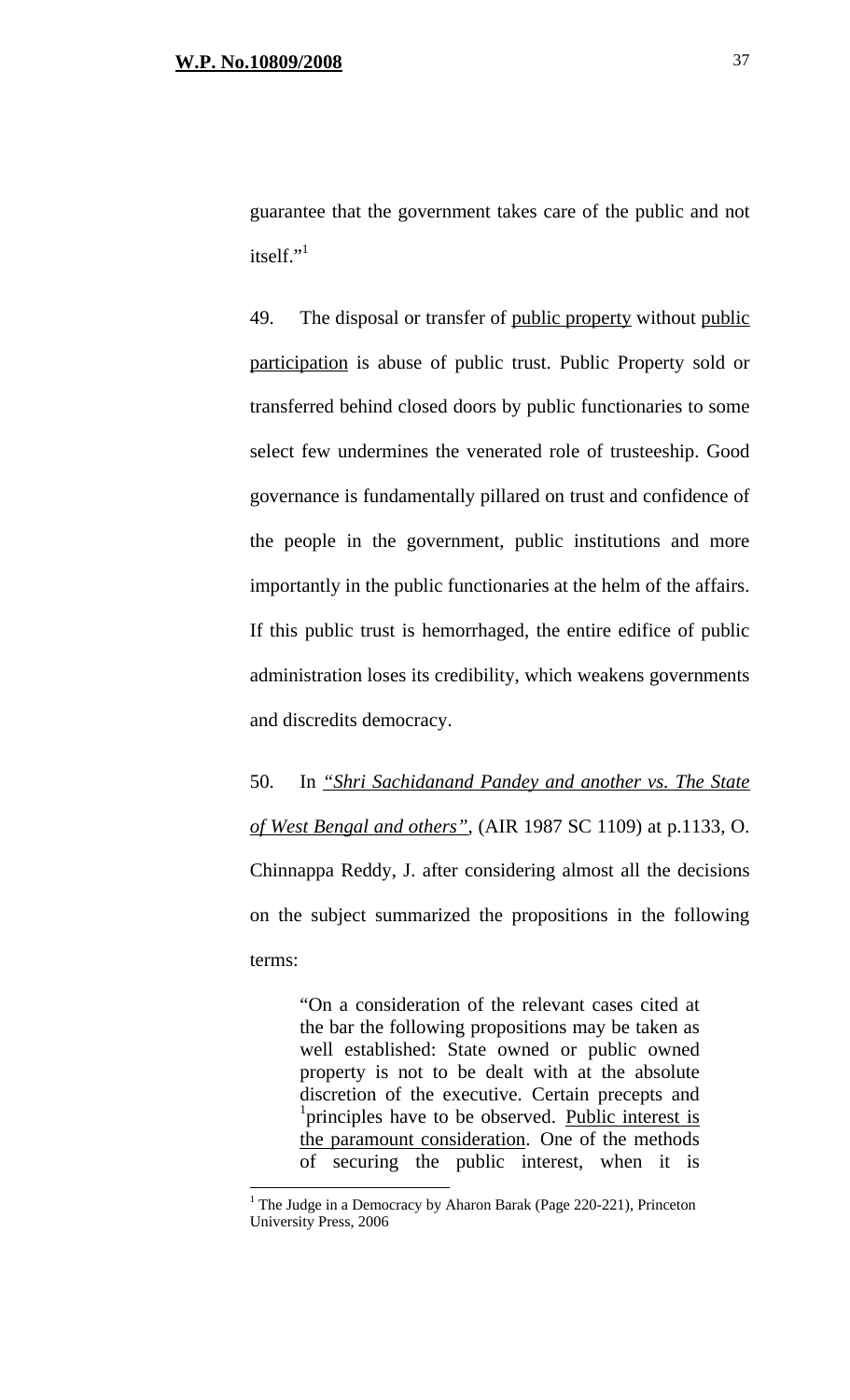considered necessary to dispose of a property, is to sell the property by public auction or by inviting tenders. Though that is the ordinary rule, it is not an invariable rule. There may be situations where there are compelling reasons necessitating departure from the rule but then the reasons for the departure must be rational and should not be suggestive of discrimination. Appearance of public justice is as important as doing justice. Nothing should be done which gives an appearance of bias, jobbery or nepotism".

# 51. In *"Haji T.M. Hassan Rawther v. Kerala Financial*

*Corporation"* (AIR 1988 S.C. 157) Jagannatha Shetty

speaking for the Supreme Court of India said:-

"The public property owned by the State or by any instrumentality of the State should be generally sold by public auction or by inviting tenders. This Court has been insisting upon that rule, not only to get the highest price for the property but also to ensure fairness in the activities of the State and public authorities. They should undoubtedly act fairly. Their actions should be legitimate. Their dealings should be above board. Their transactions should be without aversion or affection. Nothing should be suggestive of discrimination. Nothing should be done by them which gives an impression of bias, favoritism or nepotism. Ordinarily, these factors would be absent if the matter is brought to public auction or sale by tenders. That is why the Court repeatedly stated and reiterated that the State owned properties are required to be disposed of publicly. But that is not the only rule. As O.Chinnappa Reddy, J. observed, "that though that is the ordinary rule, it is not an invariable rule." There may be situations necessitating departure from the rule, but then such instances must be justified by compulsions and not by compromise. It must be justified by compelling reasons and not by just convenience." *(emphasis supplied)*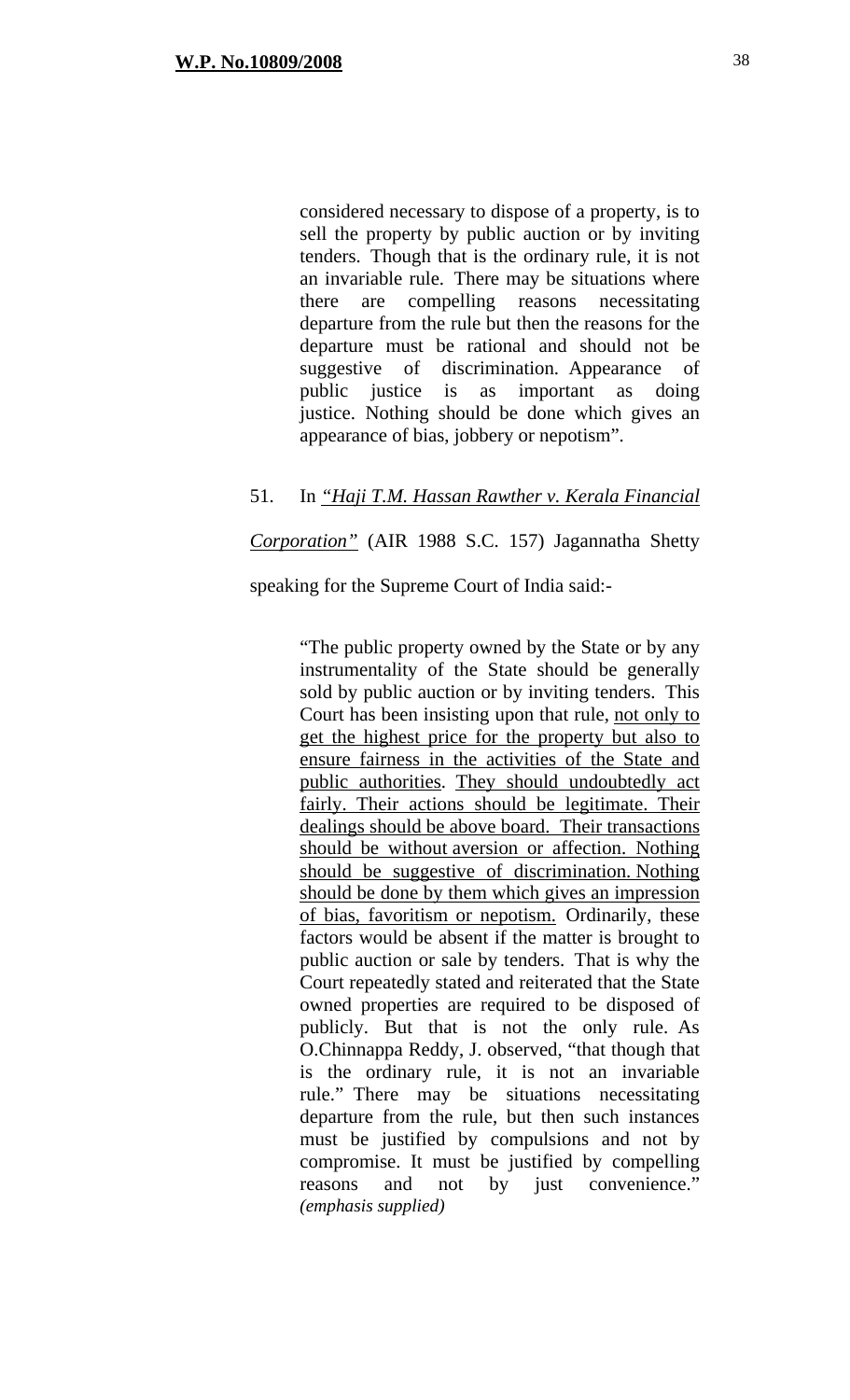# 52. In "*Fertilizer Corporation case"*, (AIR 1981 SC 344) at

#### p.350 the Court speaking through Chandrachud, C.J., observed:

"We want to make it clear that we do not doubt the bona fides of the authorities, but as far as possible, sales of public property, when the intention is to get the best price, ought to take place publicly. The vendors are not necessarily bound to accept the highest or any other offer, but the public at least gets the satisfaction that the Government has put all its cards on the table.

*(emphasis supplied)*

### 53. In *"Ram & Shyam Company vs. State of Haryana"* (1985

(3) SCC 267), it has been laid down :( vide p.277, para 12)

"…..On the other hand, disposal of public property partakes the character of a trust in that in its disposal there should be nothing hanky panky and that it must be done at the best price so that larger revenue coming into the coffers of the State administration would serve public purpose viz. The welfare State may be able to expand its beneficent activities by the availability of larger funds. …..But where disposal is for augmentation of revenue and nothing else, the State is under an obligation to secure the best market price available in a market economy. An owner of private property need not auction it nor is he bound to dispose it of at a current market price. Factors such as personal attachment, or affinity, kinship, empathy, religious sentiment or limiting the choice to whom he may be willing to sell, may permit him to sell the property at a song and without demur. A welfare State as the owner of the public property has no such freedom while disposing of the public property."

*(emphasis supplied)*

54. Reliance is placed on good authority to establish that pubic property cannot be transferred without open procedure of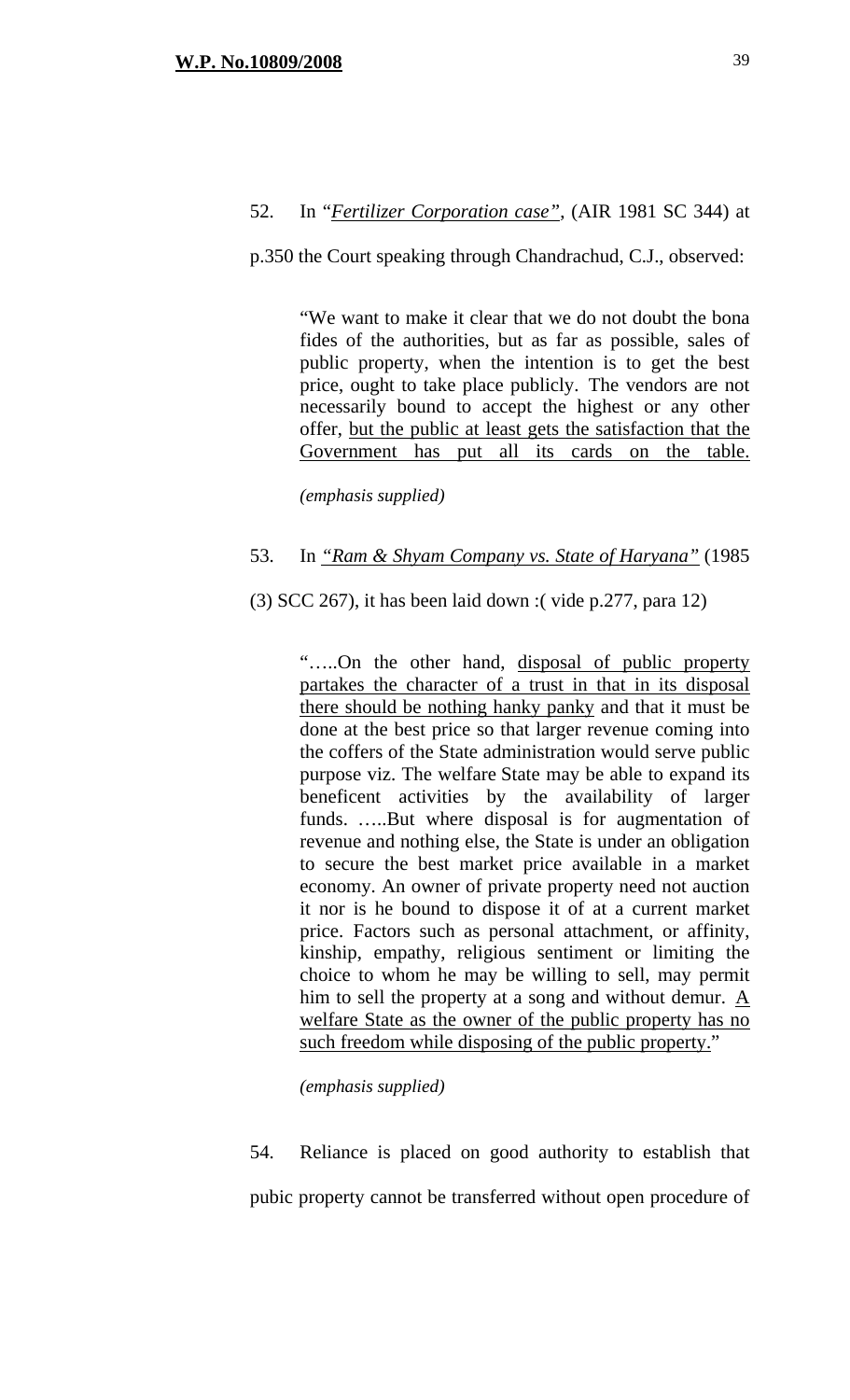public advertisement, public tender and public auction, unless law provided otherwise. *Malik Atta Muhammad and another v. Government of Punjab through Secretary, Local Government and Rural Development, Lahore and others* (2007 SCMR 178), *Mirza Muhammad Arif and others v. Chief Engineer and others* (PLD 2009 LAH 489), *Muhammad Irshad and another v. Tehsil Municipal Administration through Tehsil Nazim, Lodhran and 3 others* (2006 CLC 1902), *Mubashir Iqbal v. Secretary, Excise and Taxation, Government of Punjab, Lahore and 5 others* (PLD 2005 Lahore 728), *Sardar Sultan Ahmed Khan v. Government of Punjab through Project Director, Department of Agriculture Punjab, Lahore and 4 others* (2001 MLD 1013), *Petrosin Products Pakistan (Pvt.) Limited vs. Federtion of Pakistan through Secretary, Privatization Commission, Ministry of Finance, Government of Pakistan Islamabad and 5 others* (2001 CLC 820), *"Muhammad Shafique Khan v. Secretary to the Government of Punjab Local Government and Rural Department, Lahore and 2 others"* (1996 CLC 2045), *Administrator, Municipal Committee, Sahiwal vs. Member Colonies, Board of Revenue, Punjab, Lahore and 2 others* (2007 CLC 1858), *Messrs Noor Shah Filling Station (Regd.) through Manager (Administration) v. Auqaf Department through Secretary/Chief Administrator*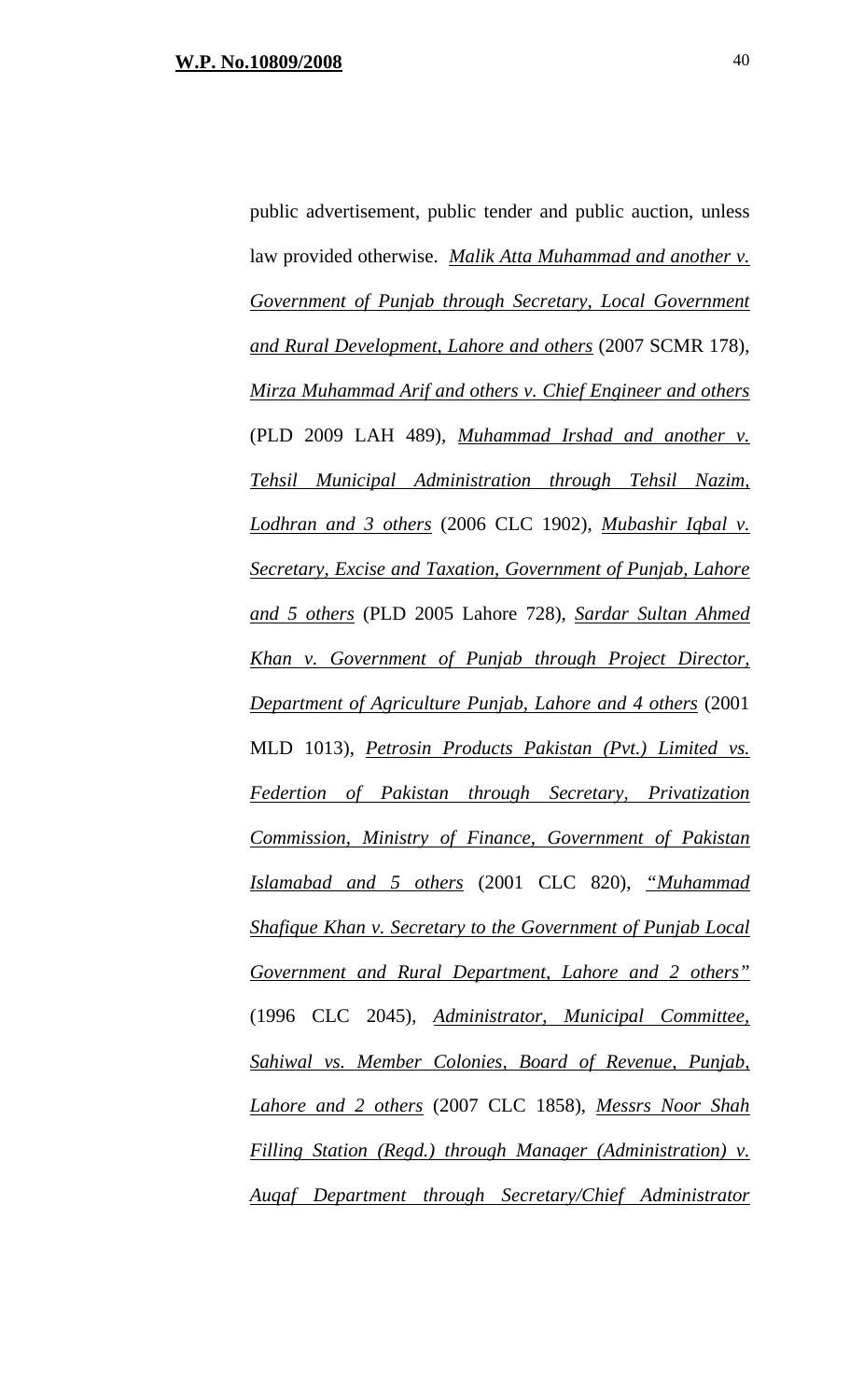*Auqaf, Punjab and 4 others* (2009 CLC 1148), *Shaukat Ali and others v. Government of Pakistan through Chairman, Ministry of Railways and others* (PLD 1997 SC 342), *Shaukat Ali vs. Secretary, Industries and Mineral Development, Government of Punjab, Lahore and 3 others* (1995 MLD 123), *"Syeda Shahida Tasleem v. The Province of Punjab and others"* (PLD 1995 Lahore 110), *"Ali Raza v Chairman, Punjab Cooperative Board for Liquidation, Lahore"* (2010 YLR 356), *Maqsood Khan and others v. Province of Sindh and others* (2007 YLR 28), From the Indian jurisdiction reliance is placed on: *Aggarwal & Modi Enterprises Pvt. Ltd. & Anr. V. New Delhi Municipal Council* (AIR 2007 SC 3131), *Chenchu Rami Reddy and another v. The Government of Andhra Pradesh and others* (AIR 1986 SC 1158), *State of Haryana and others v. Jage Ram and others* (AIR 1983 SC 1207), *M/s Kasturi Lal Lakshmi Reddy, etc. v. The State of Jammu & Kashmir and another* (AIR 1980 SC 1992), *Ram and Shyam Company, v. State of Haryana and others* (AIR 1985 SC 1147), *Ramana Dayaram Shetty v. The International Airport Authority of India and others* (AIR 1979 SC 1628), *Shri Sachidanand Pandey and another v. The State of West Bengal and others"* (AIR 1987 SC 1109), *State of U.P. v. Shiv Charan Sharma and others* (AIR 1981 SC 1722), "*Fertilizer Corporation v. Union of India"* (AIR 1981 SC 344),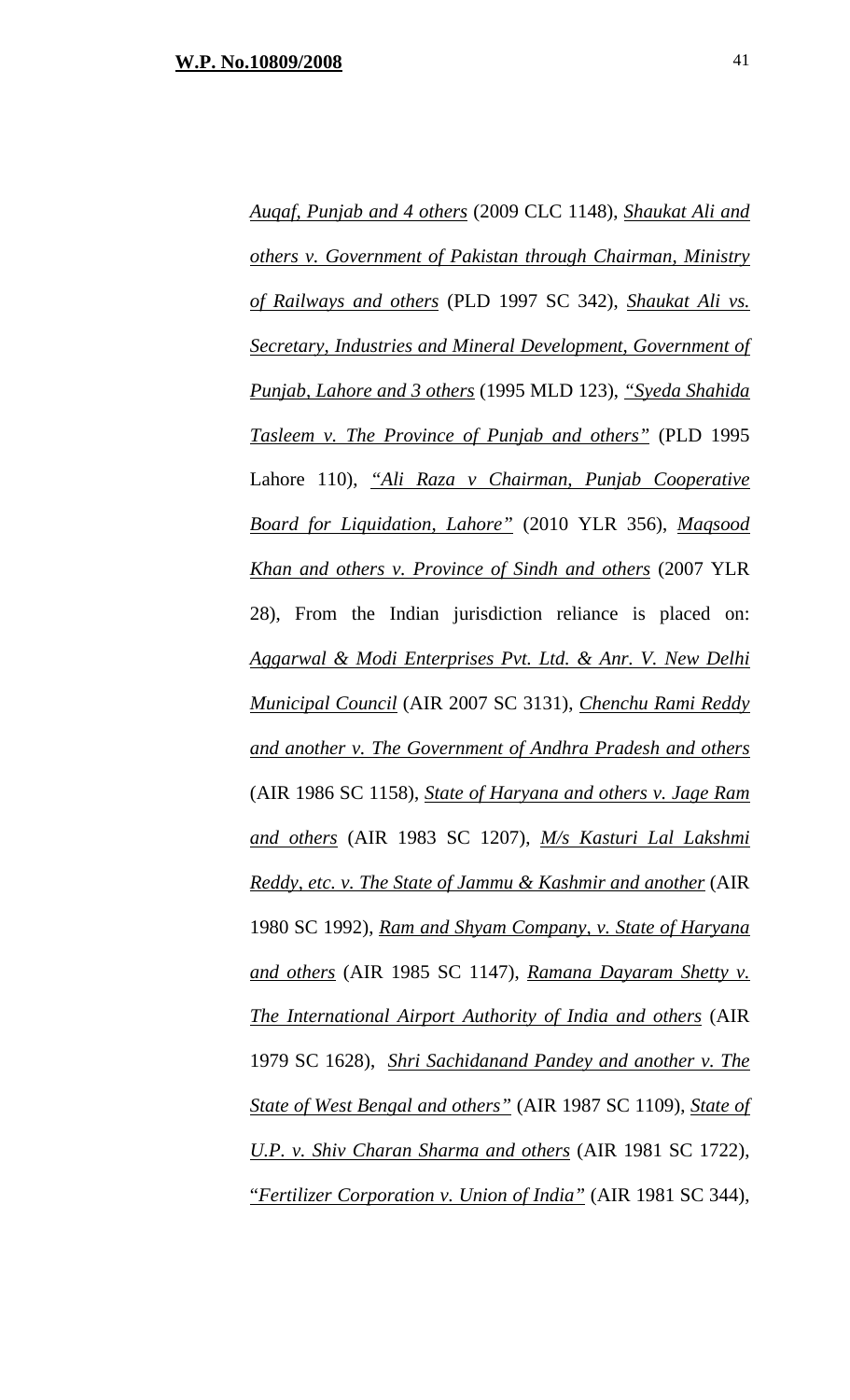# and *Haji T.M. Hassan Rawther vs. Kerala Financial Corporation* (AIR 1988 SC 157).

55. Disposal of Public Property without reaching out to the public is a breach of public trust and is therefore facially and ex-facie discriminatory. By giving preference to a select few amounts to treating equals unequally. This offends fundamental right of equality under article 25 of the Constitution.

56. Further, such closed and opaque process adopted for the sale or disposal of public property limits public access to new business prospects and restricts economic activity in the hands of a select few. This goes against the grain of fair competition and fundamental right guaranteed under article 18 of the Constitution. Right of a person (public) to enter a lawful business is impaired if he is deprived of the opportunity to participate. Reliance is placed on *Human Rights Cases No.4668 of 2006, 1111 of 2007 and 15283-G of 2010* (PLD 2010 SC 759).

57. It is important to set out guidelines to be adhered to by government, semi government and autonomous public institutions for the disposal or transfer of public property. In our country the closest legislature has come to providing for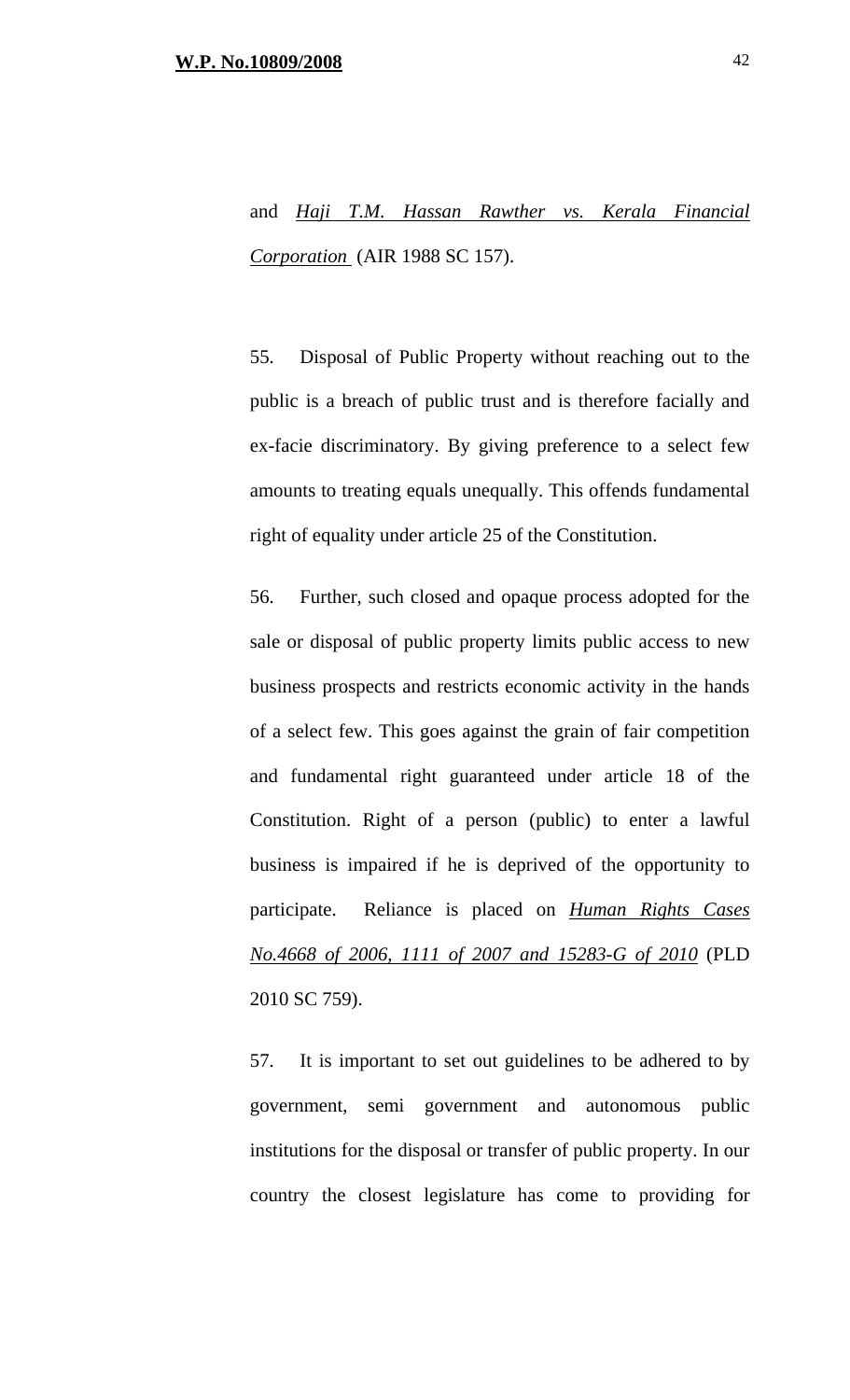disposal of public property is under the rubric of Privatization Commission Ordinance, 2000. The Privatization (Modes and Procedure) Rules, 2001 read with Privatization Commission (Hiring of Valuers) Regulations, 2001 provides a fairly comprehensive and elaborate checklist (discussed hereunder) that is essential to discharge the public trust reposed in public institutions. Further, there is a detailed law relating to public procurement in the country namely; The Public Procurement Rules, 2004 framed under the Public Procurement Regulatory Authority Ordinance, 2002. The principles of public procurement can also act as useful guidelines when public property is to be disposed of or transferred. Some of the salient principles/guidelines that can be culled out of the above laws for the disposal (which includes sale, lease, license, etc) of public property are as follows:

- (a) **Disposal Planning**. Advanced planning for disposal of public properties by public institutions based on a well reasoned cost benefit analysis. Any such planning will be guided and structured solely to achieve public and institutional interest;
- (b)**Due Diligence:** Disposal Planning must be based on legal, technical and financial due diligence of the public property being disposed of;
- (c)**Independent Valuation:** To assess fair and independent valuation of the public property before it is put to sale;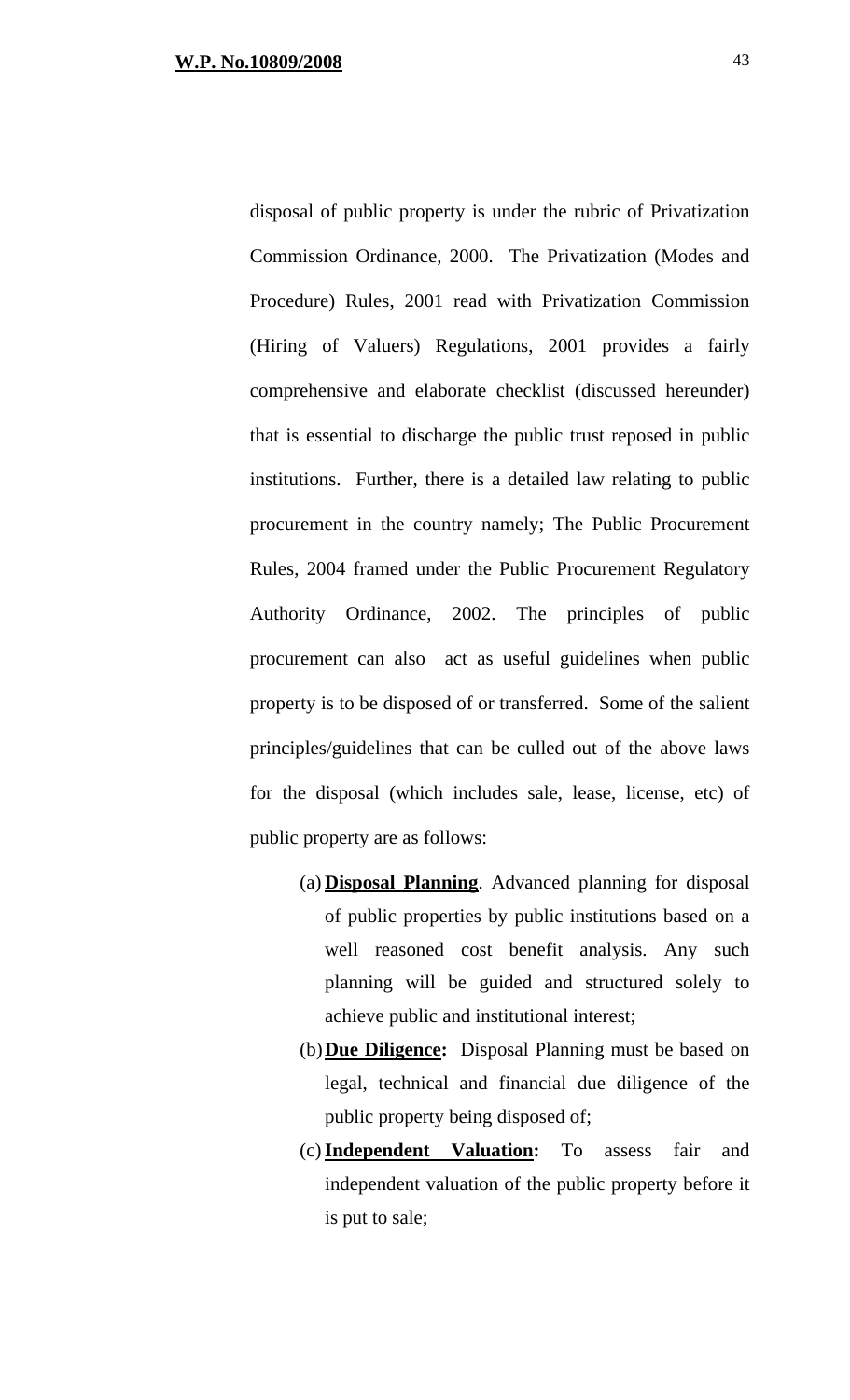- (d)**Public Advertisement:** Disposal of public property shall be widely advertised to get maximum publicity (also be advertised on the website of the public institution concerned);
- (e) **Pre-qualification**: of prospective bidders prior to floating the tenders keeping in view the institutional need and interest;
- (f) **Open Competitive bidding**.

58. In the present case, for the reasons and law discussed above Joint Venture Agreement dated 4.12.2007 is against law, public policy, national interest, public transparency and proper exercise of discretion. For the above reasons the said agreement is set aside as being void ab-initio. Reliance is placed on *Human Rights Cases No.4668 of 2006, 1111 of 2007 and 15283-G of 2010* (PLD 2010 SC 759); *Moulvi Iqbal Haider v. Capital Development Authority and others* (PLD 2006 Supreme Court 394); *Messrs Airport Support Services vs. The Airport Manger, Quaid-e-Azam International Airport, Karachi and others* (1998 SCMR 2268); *Messrs Shams and Brothers vs. Government of Pakistan and others* (2007 CLD 125) and *Sheri-CBE and others vs. Lahore Development Authority and others* (2006 SCMR 1202), *Muhammad Afzal vs. Shahzad Asghar Dar and others* (2003 SCMR 280), *Messrs Ittehad Cargo Service and 2 others vs. Messrs Syed Tasneem Hussain Naqvi and others* (PLD 2001 SC 116) and *"Messrs PACIFIC*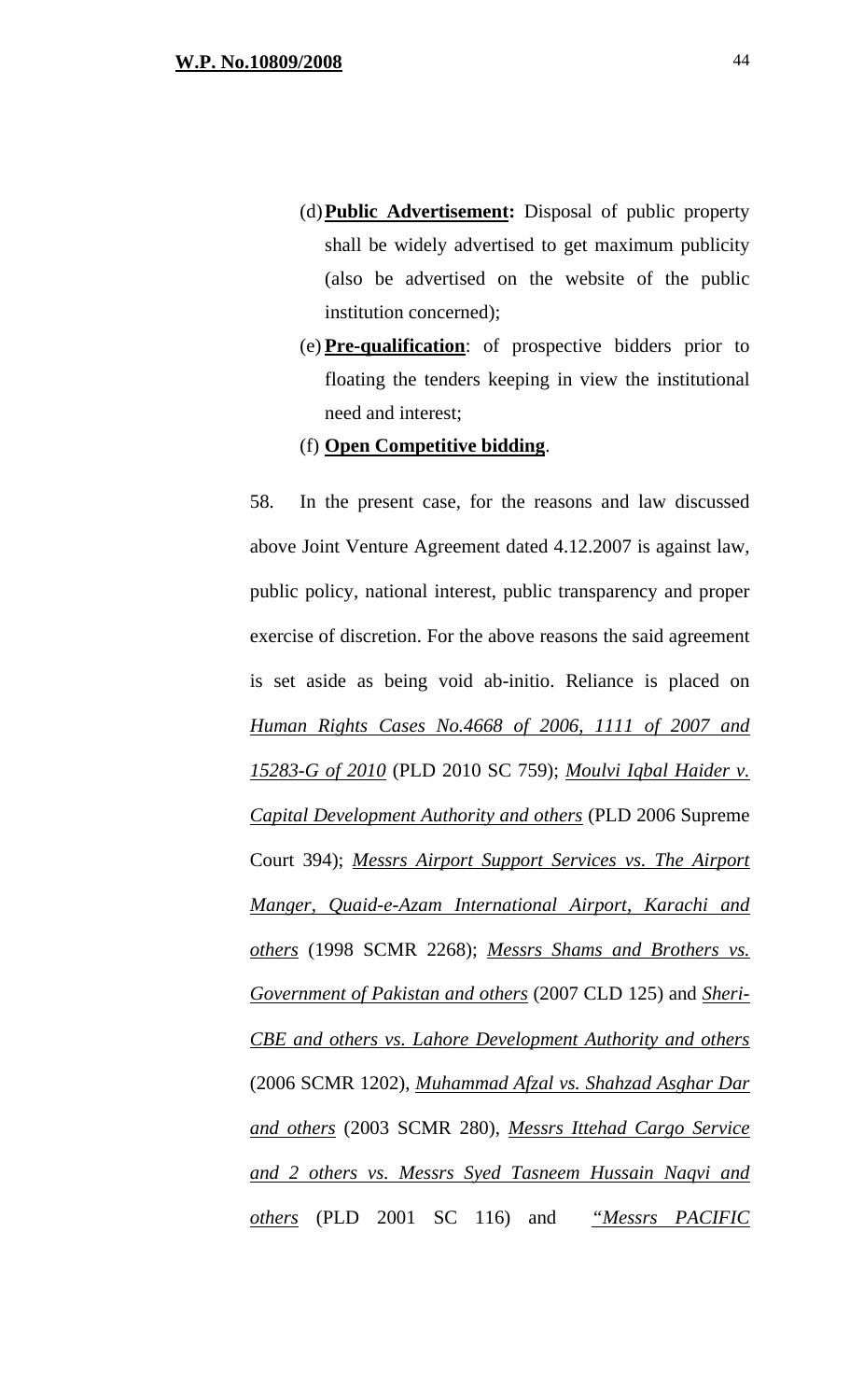$\overline{a}$ 

# *Multinational (Pvt.) Ltd. v. Inspector-General of Police, Sindh Police Headquarters and 2 others"* (PLD 1992 KAR 283).

59. Public functionaries being trustee should stand as pillars against abuse of law and process. To all the said officers, the words of founder of the nation, Quaid-e-Azam Muhammad Ali Jinnah, might be a timely reminder:

> "The first thing that I want to tell you is this, that you should not be influenced by any political pressure, by any political party or individual politician. If you want to raise the prestige and greatness of Pakistan, you must not fall a victim to any pressure, but do your duty as servants to the people and the State, fearlessly and honestly. Service is the backbone of the State. Governments are formed, Governments are defeated, Prime Ministers come and go. Ministers come and go, but you stay on, and, therefore, there is a very great responsibility placed on your shoulders. You should have no hand in supporting this political party or that political party, this political leader or that political leader – this is not your business. $1$ <sup>1</sup>

60. Again while addressing to the Gazetted Officers at Chittagong on 25<sup>th</sup> March 1948, the founder of our nation said:

> "…I know we are saddled with old legacy, old mentality, old psychology and it haunts our footsteps, but it is up to you now to act as true servants of the people even at the risk of any Minister or Ministry trying to interfere with

<sup>1</sup> (Talk to Civil Officers at Government House, Peshawar) Jinnah Speeches and Statements 1947 – 1948 - OXFORD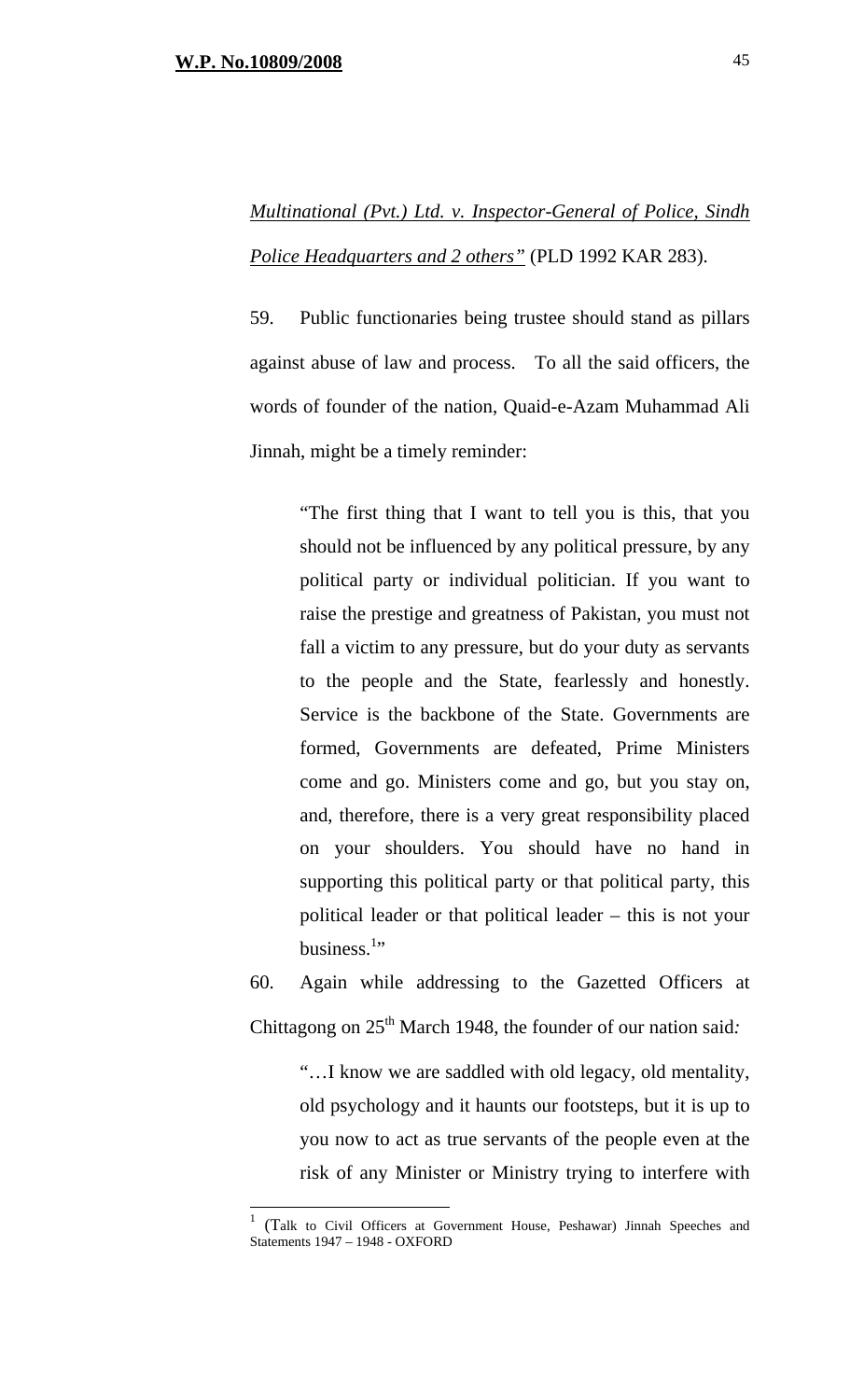you in the discharge of your duties as civil servants. I hope it will not be so but even if some of you have to suffer as a victim – I hope it would not happen – I expect you to do so readily."

61. It is essential for the public functionaries to understand the importance and meaning of a democratic welfare state. "What is democracy? …It rests on two bases. The first is the sovereignty of the people. This sovereignty is exercised in free elections, held on regular basis, in which the people choose their representatives, who in turn represent their views. This aspect of democracy is manifested in majority rule and in the centrality of the legislative body through which the people's representatives act. This is the formal aspect of democracy. It is of central importance, since without it the regime is not democratic…The second aspect of democracy is reflected in the rule of values (other than the value of majority rule) that characterize democracy. The most important of these values are separation of powers, the rule of law, judicial independence, human rights, and basic principles that reflect yet other values (such as morality and justice), social objectives (such as the public peace and security), and appropriate ways of behaviour (reasonableness, good faith). This aspect of democracy is the rule of democratic values. This is a substantive aspect of

 $\overline{a}$ 

<sup>&</sup>lt;sup>1</sup> Jinnah Speeches and Statements 1947 – 1948 - OXFORD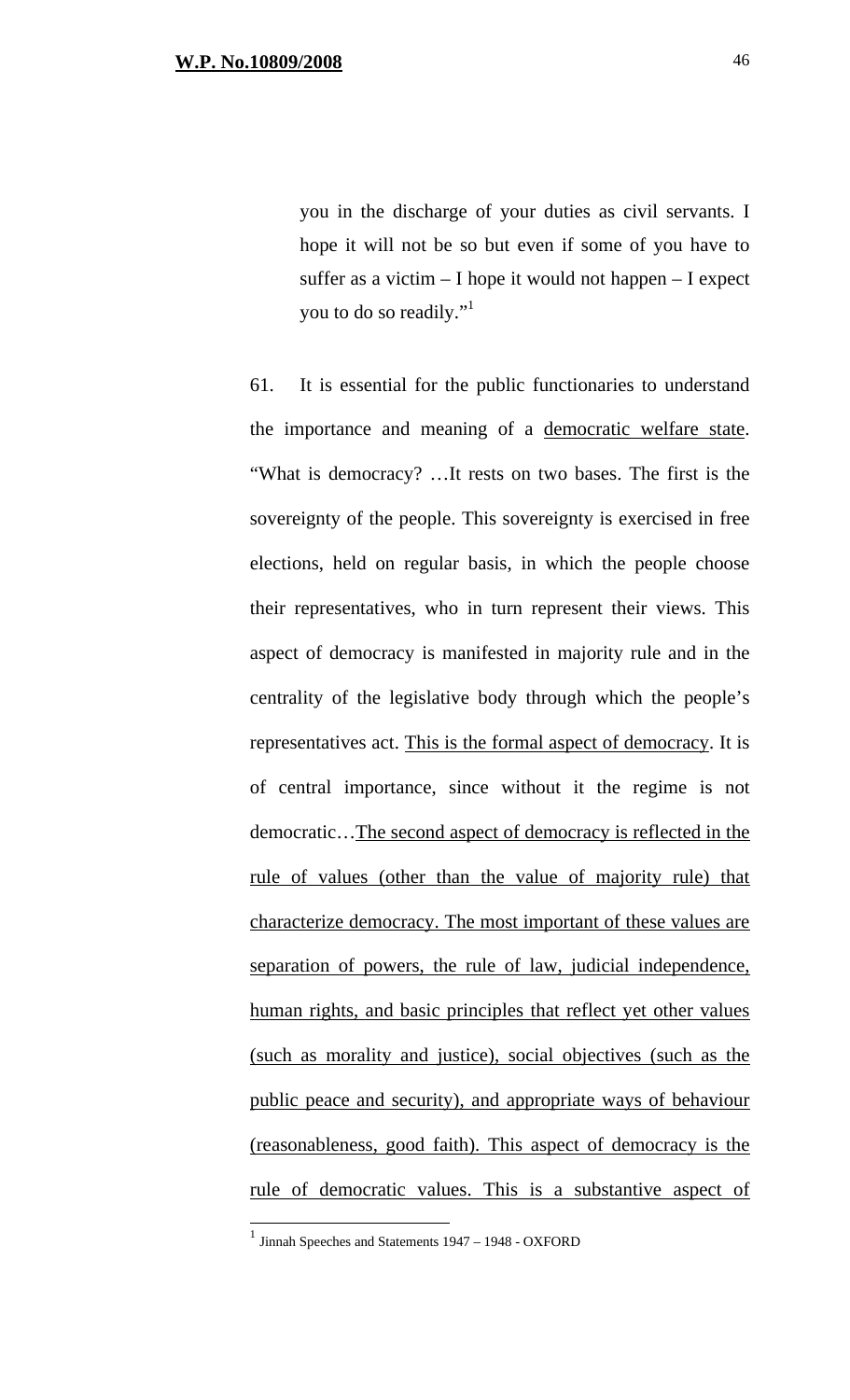$\overline{a}$ 

democracy. It too is of central importance. Without it, the regime is not democratic."<sup>2</sup>

62. "For people in the West, democracy means "liberal democracy": a political system marked not only by free and fair elections but also by the rule of law, a separation of powers, and the protection of basic liberties of speech, assembly, religion, and property. But this bundle of freedoms – what might be termed "constitutional liberalism" – has nothing intrinsically to do with democracy and the two have not always gone together, even in the West. After all, Adolf Hitler became chancellor of Germany via free elections. Over the last halfcentury in the West, democracy and liberty have merged. But today the two strands of liberal democracy, interwoven in the Western political fabric, are coming apart across the globe. Democracy is flourishing; liberty is not".<sup>3</sup>

63. Real democracy cannot take ground in Pakistan, unless liberty and freedom of the citizens is safeguarded and respected while accountability of public institutions is strictly enforced. There is little doubt in my mind that Agreement with ERPL was for the benefit of the few and not in the public interest. Public functionaries are custodians of public property; they must

<sup>&</sup>lt;sup>2</sup> The Judge in a Democracy by Aharon Barak (Page 24), Princeton University Press, 2006

 $3$  The future of freedom: illiberal democracy at home and abroad / Fareed Zakaria ( $1<sup>st</sup>$ Edition p. 17) W.W. Norton & Company Ltd.,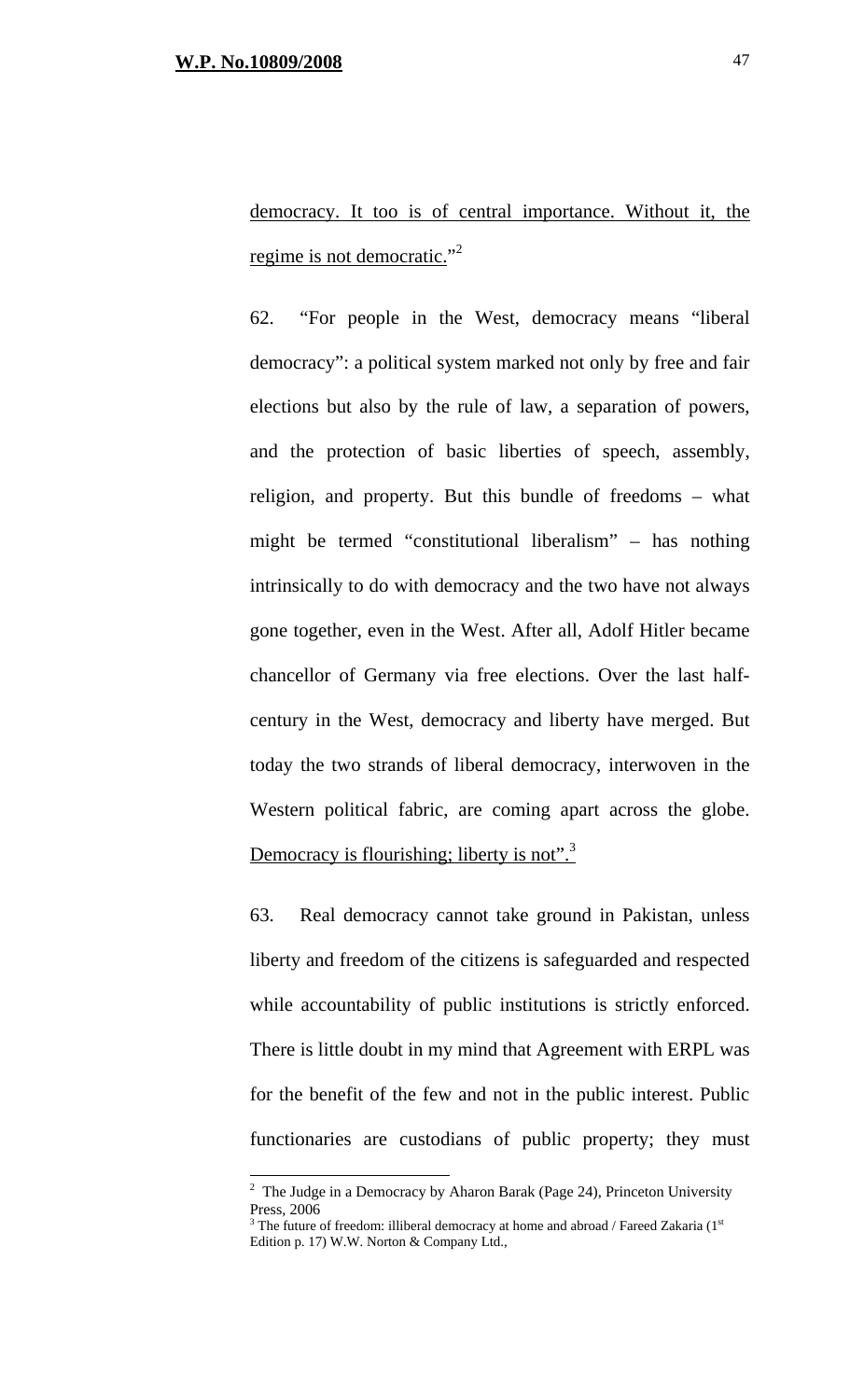protect and safeguard public property like a lioness guards her cubs. Therefore, even a slight lapse on behalf of the public functionaries in the stewardship of this sacred trust and public confidence, calls for strictest of accountability in the larger interest of justice and institutional building. Reliance is placed with advantage on *Human Rights Cases No.4668 of 2006, 1111 of 2007 and 15283-G of 2010* (PLD 2010 SC 759), *Moulvi Iqbal Haider v. Capital Development Authority and others* (PLD 2006 Supreme Court 394), *Arshad Mehmood and others vs. Government of Punjab through Secretary, Transport Civil Secretariat, Lahore and others* (PLD 2005 SC 193), *Ardeshir Cowasjee and 10 others v. Karachi Building Control Authority (KMC), Karachi and 4 others* (1999 SCMR 2883); *Iqbal* 

*Hussain vs. Province of Sindh through Secretary, Housing and Town Planning, Karachi and others* (2008 SCMR 105) and *Bangalore Medical Trust, vs. B.S.Muddappa and others* (AIR 1991 SC 1902).

64. I, therefore, direct Chairman, NAB, to hold a detailed inquiry in the matter regarding the award of Agreement to ERPL. Chairman, NAB will submit his Inquiry Report along with the actions taken before this court within six months from the receipt of this order.